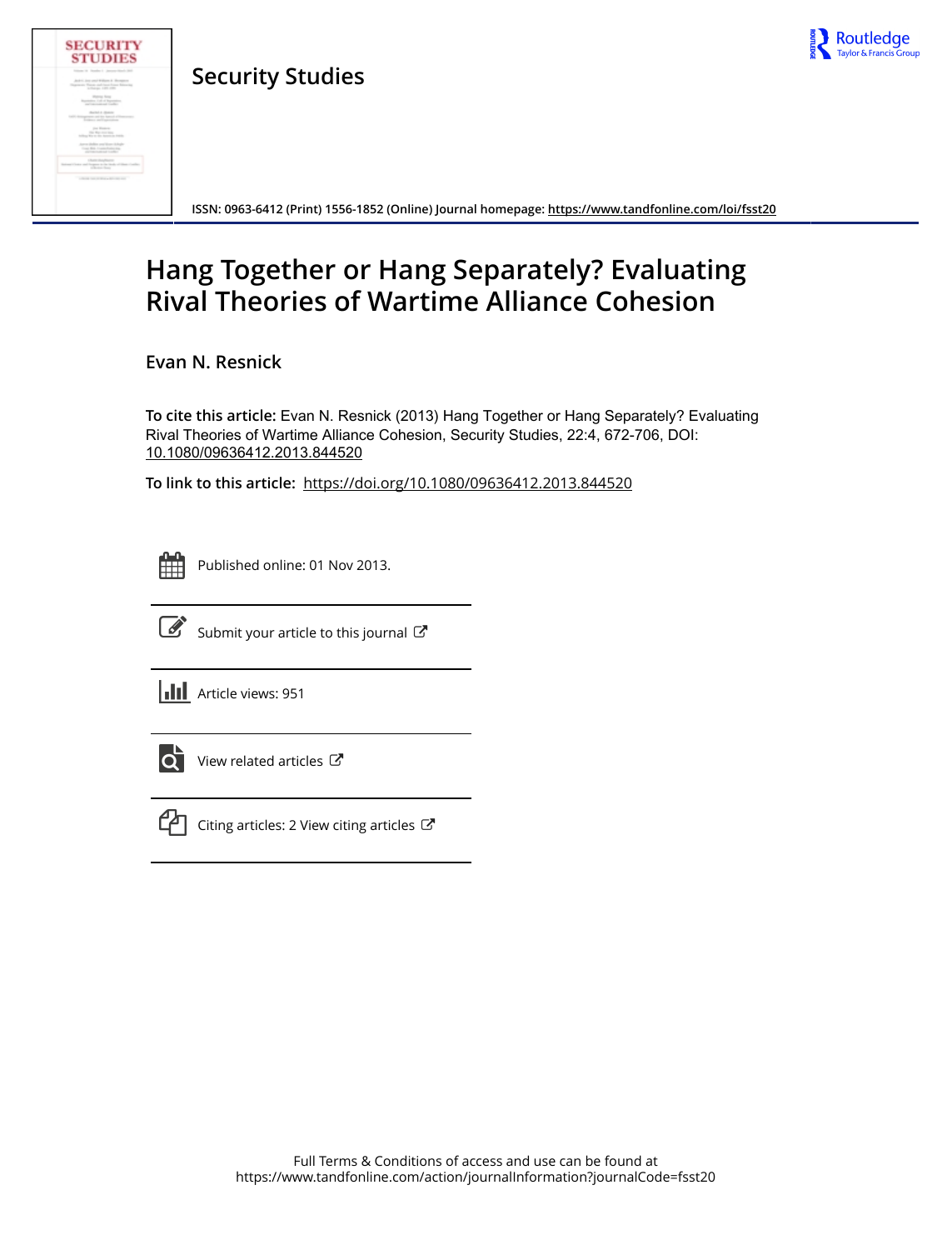

# **Hang Together or Hang Separately? Evaluating Rival Theories of Wartime Alliance Cohesion**

#### EVAN N. RESNICK

Neorealist and liberal theories advance discrepant explanations for variations in wartime alliance cohesion. Neorealism claims that variations in cohesion are attributable to shifting international systemic conditions; liberalism argues that such differences are a function of the regime type(s) of the various alliance partners. I advance a synthetic neoclassical realist theory that proposes a given ally's decision to minimize or maximize cohesion is a function of both international systemic conditions and the regime type of the state in question. I test the three theories in US, British, and Soviet alliance decision making during World War II and find that neoclassical realism alone accounts for the behavior of all three partners over the lifespan of the "Grand Alliance" (January 1942-September 1945). The article concludes by discussing the implications of these findings for the study and practice of alliance politics, as well as for contemporary US foreign policy.

Although scholars of international security have compiled a voluminous literature pertaining to the origins and behavior of military alliances, they have devoted surprisingly little attention to the phenomenon of alliance cohesion. Construed as the extent to which the members of a military alliance resemble a unitary actor during peace or war, alliance cohesion denotes "the very

Evan N. Resnick is assistant professor and Coordinator of the United States Program at the S. Rajaratnam School of International Studies (RSIS), Nanyang Technological University, Singapore.

For their helpful comments, critiques, and advice on several earlier drafts of this article, the author gratefully acknowledges the editors and anonymous reviewers, as well as Timothy Crawford, Timothy Hoyt, Wallace Thies, Pascal Vennesson, and participants in the 2008 Conference of the American Political Science Association, 2010 Joint Conference of the International Security and Arms Control Section of the American Political Science Association and International Security Studies Section of the International Studies Association, 2011 Conference of the International Studies Association-Northeast, Yeshiva College Junior Faculty Colloquium, and RSIS Luncheon Seminar. The author is also indebted to Mayer Kovacs, Anna Morris, and Zvi Wiesenfeld for their research assistance.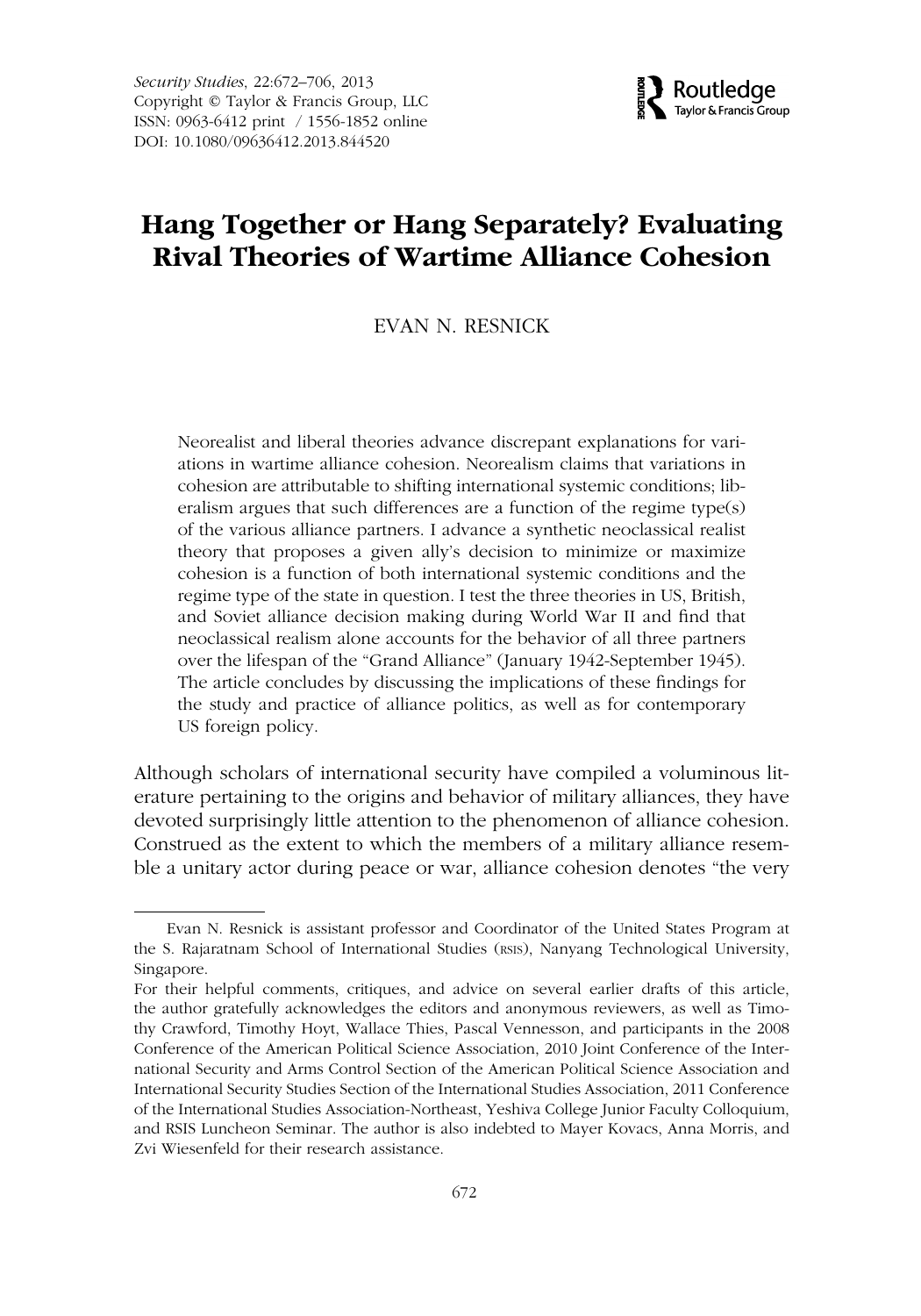essence of how alliances perform."<sup>1</sup> The few works that address the subject of wartime alliance cohesion can be categorized into contending neorealist and liberal theories. Neorealist theory attributes variations in cohesion to four complementary international systemic variables. Specifically, it predicts that a given alliance will manifest high cohesion if it faces military defeat rather than victory, if the distribution of power among the allies is symmetrical rather than asymmetrical, if the partners agree rather than disagree as to which state constitutes the primary adversary, and if the level of external threat to the alliance exceeds the level of internal or intra-alliance threat rather than vice-versa. Liberal theory attributes variations in cohesion to the domestic regime type of the individual allies, hypothesizing that democratic states will be more likely than autocratic states to build cohesive wartime relations with allies.

In this article, I advance a neoclassical realist theory of wartime cohesion that synthesizes the neorealist and liberal theories. Similar to other neoclassical realist works, this theory proposes that international systemic variables influence the foreign policy behavior of states indirectly via intervening domestic political variables. It proposes that if international systemic conditions favor alliance fragmentation rather than cohesion, both democratic and autocratic alliance partners will minimize cohesion with one another. Conversely, if international systemic conditions favor alliance cohesion, democratic allies will maximize cohesion with their partners and autocratic allies will minimize cohesion. I test the three theories against the record of alliance decision making by the United States, Great Britain, and the Soviet Union during World War II. Of the three theories, neoclassical realism alone accounts for all three allies' cohesion-related behavior over the course of the "Grand Alliance," which spanned the period from January 1942 to September 1945.

The rest of this article proceeds in four steps. First, I briefly define and operationalize the term "alliance cohesion." Second, I lay out the rudiments of the neorealist, liberal, and neoclassical realist theories of wartime alliance cohesion. Third, I evaluate each of the theories in light of US, British, and Soviet behavior over the lifespan of the Grand Alliance, which I split into two temporal phases. Fourth, I address the implications of my findings for both the general practice of alliance politics and current US foreign policy.

# CONCEPTUALIZING ALLIANCE COHESION

Although scholarly investigations of alliance formation and alliance politics are common, studies of alliance cohesion are surprisingly rare. To a considerable extent, this is because the dominant theoretical approaches to the study

<sup>1</sup> Patricia Weitsman, *Dangerous Alliances: Proponents of Peace, Weapons of War* (Stanford, CA: Stanford University Press, 2004), 24.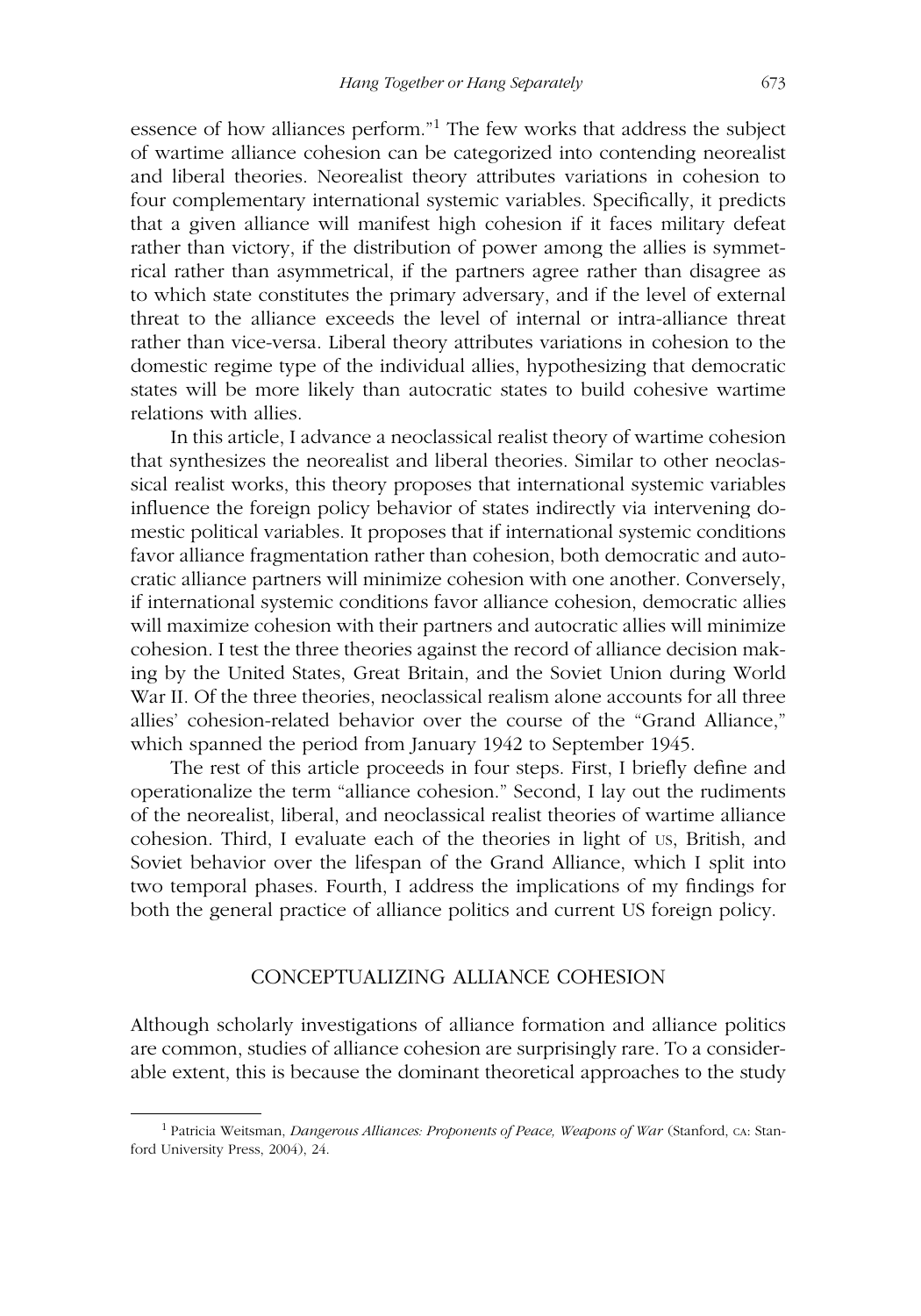of international security issues subscribe to the assumption that alliances aggregate perfectly the capabilities of their members.<sup>2</sup> I define alliance cohesion as the extent to which the members of a military alliance resemble a unitary actor in their wartime or peacetime activities. I propose three operational indicators of wartime cohesion: (1) the extent to which the partners' war aims overlap; (2) the extent to which the partners coordinate their military activities; and (3) the extent to which the partners share vital national resources (e.g., strategic natural resources, war materiel, intelligence, and money) within the constraints set by such exogenous factors as geography, technology, weather, logistics, and enemy behavior.<sup>3</sup>

Since all alliances fall short of perfect unity to one degree or another, a relatively high level of wartime cohesion will constitute a force multiplier for the allies that manifest it.<sup>4</sup> Highly cohesive allies will aggregate more efficiently their resources and synchronize their efforts than those that are less cohesive. They will also fight more effectively as they will be less susceptible to the alliance pathologies of abandonment and buck-passing and less vulnerable to the deliberate efforts by adversaries to separate them via the pursuit of "wedge strategies."5

#### THREE RIVAL THEORIES OF WARTIME ALLIANCE COHESION

The few scholarly works that have addressed the subject of wartime alliance cohesion can be categorized into contending neorealist and liberal theories.

#### Neorealism

Neorealist theory attributes variations in the degree of allied unity to variations in international systemic distributions of power and levels of threat. In a 2003 article and follow-on 2004 book, Patricia Weitsman advances a

<sup>2</sup> Nora Bensehel, "International Alliances and Military Effectiveness: Fighting Alongside Allies and Partners," in *Creating Military Power: The Sources of Military Effectiveness*, ed. Risa A. Brooks and Elizabeth A. Stanley (Stanford, CA: Stanford University Press, 2007), 187.

<sup>3</sup> Weitsman similarly establishes three operational indictors of cohesion: (1) the capacity of the alliance partners to coordinate their war-fighting strategy, (2) the capacity of the partners to agree on war aims, and (3) the ability of the partners to prevent defection prior to the end of hostilities. Patricia Weitsman, "Alliance Cohesion and Coalition Warfare: The Central Powers and the Triple Entente," *Security Studies* 12, no. 3 (Spring 2003): 85. Although my first two indicators are similar to Weitsman's, I drop her third indicator on account that it is redundant with the second.

<sup>4</sup> Ole R. Holsti, Terrance Hopmann, and John D. Sullivan, *Unity and Disintegration in International Alliances: Comparative Studies* (New York: Wiley, 1973), 22; Ajin Choi, "Democratic Synergy and Victory in War, 1816–1992," *International Studies Quarterly* 48, no. 3 (September 2004): 665.

<sup>5</sup> Glenn Snyder, "The Security Dilemma in Alliance Politics," *World Politics* 36, no. 4 (July 1984): 461–95; John J. Mearsheimer, *The Tragedy of Great Power Politics* (New York: W.W. Norton, 2001), 157–62; Timothy W. Crawford, "Preventing Enemy Coalitions: How Wedge Strategies Shape Power Politics," *International Security* 35, no. 4 (Spring 2011): 155–89.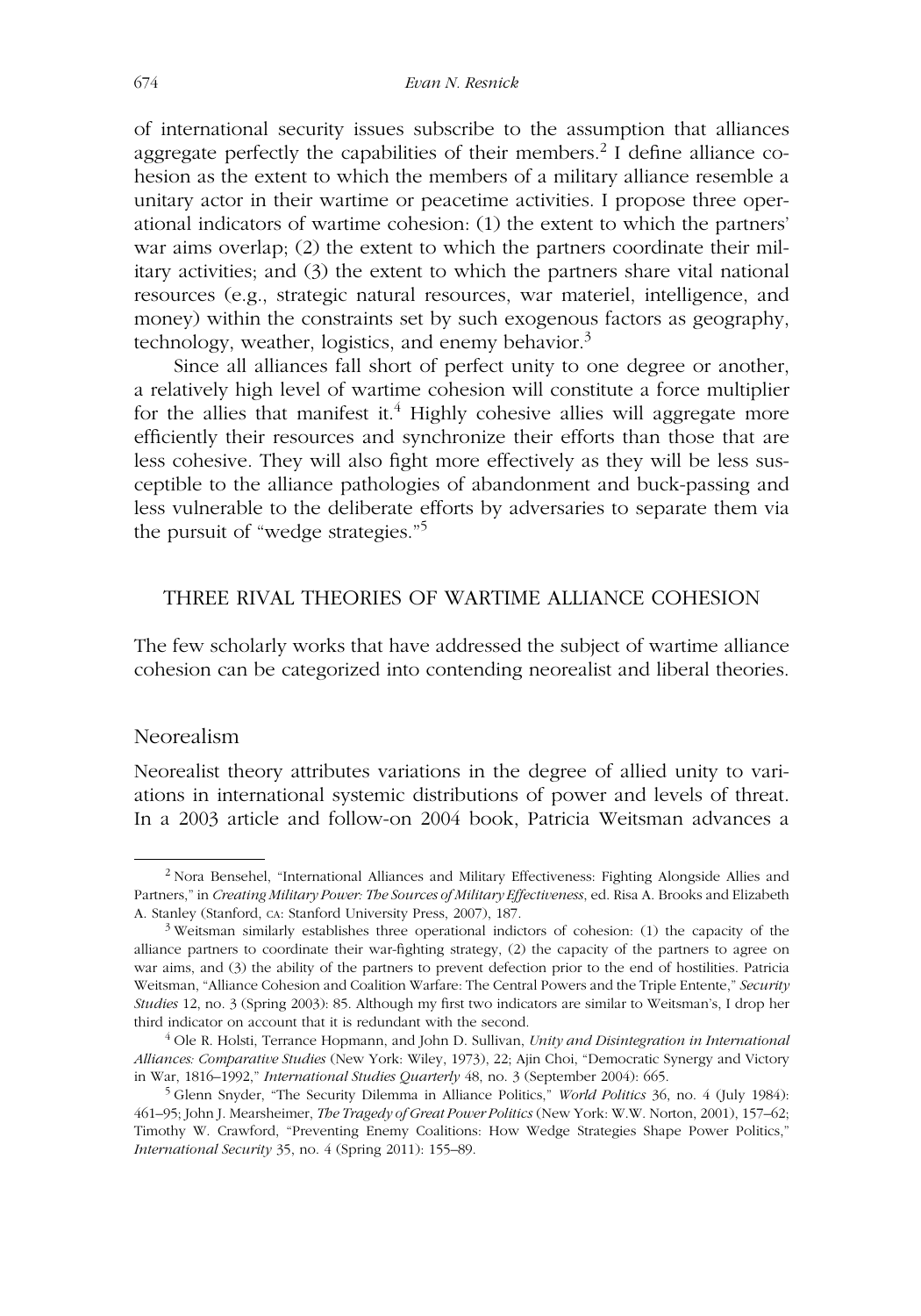cluster of four complementary neorealist hypotheses. First, if an alliance is experiencing military defeat (i.e., the external threat to the alliance is high), then cohesion will rise, but if it is experiencing victory (i.e., the external threat to the alliance is low), then cohesion will diminish.  $6$  Second, a symmetrical power distribution within an alliance will increase cohesion, but an asymmetrical distribution will reduce cohesion. Asymmetrical alliances will be less cohesive because either the disproportionately weak members will free ride on the efforts of the strong members or the strong members will resent bearing the brunt of the war effort on behalf of the weak members, or both.<sup>7</sup> Third, if the partners agree on which adversary state constitutes the most pressing source of external threat, then cohesion will rise, but if they disagree, then cohesion will diminish.8 Fourth, if the level of external threat to the alliance eclipses the level of internal threat posed by the allies to one another, then cohesion will rise, but if the level of internal threat eclipses the level of external threat, then cohesion will diminish.<sup>9</sup>

#### Liberalism

Liberal theory attributes variations in cohesion to the domestic regime type of individual alliance members. The most prolific exponent of this theory, Ajin Choi, has presented both statistical and case study evidence on behalf of the claim that democracies are significantly more likely to win their wars than autocracies because of their exclusive proclivity toward establishing highly cohesive wartime relations with allies.<sup>10</sup> Specifically, Choi identifies two causal mechanisms that explain the differing alliance behavior of democracies and autocracies. First, democracies will have more stable policy preferences than dictatorships because democracies exhibit multiple "veto players" (i.e., domestic actors whose support is necessary to effect major policy shifts). This means that democracies will be less capable than autocracies of easily abrogating previously ratified alliance commitments. Second, democracies alone are characterized by domestic political transparency; this permits allies to ascertain their preferences and intentions.<sup>11</sup>

<sup>6</sup> Weitsman, "Alliance Cohesion," 84. Weitsman's proposition that a growing likelihood of military defeat leads to elevated cohesion implicitly presumes that defeat entails grave national security implications for the members of a given alliance.

<sup>7</sup> Ibid., 84–85.

<sup>8</sup> Ibid., 101.

<sup>9</sup> Weitsman, *Dangerous Alliances*, 26–27.

<sup>10</sup> Choi, "Democratic Synergy and Victory in War," 666; Ajin Choi, "The Power of Democratic Cooperation," in *Do Democracies Win Their Wars?* ed. Michael E. Brown et al. (Cambridge, MA: MIT Press, 2011), 139–40; Ajin Choi, "To Fear the Enemy or Allies? Military Operations Among the Grand Allies and Their Lessons for the ROK-US Alliance," *Korean Journal of Defense Analysis* 20, no. 3 (September 2008): 247–61.

<sup>&</sup>lt;sup>11</sup> Choi, "The Power of Democratic Cooperation," 140. In a subsequent article, Choi presents statistical evidence in support of the thesis that democracies will be less likely than autocracies to abandon their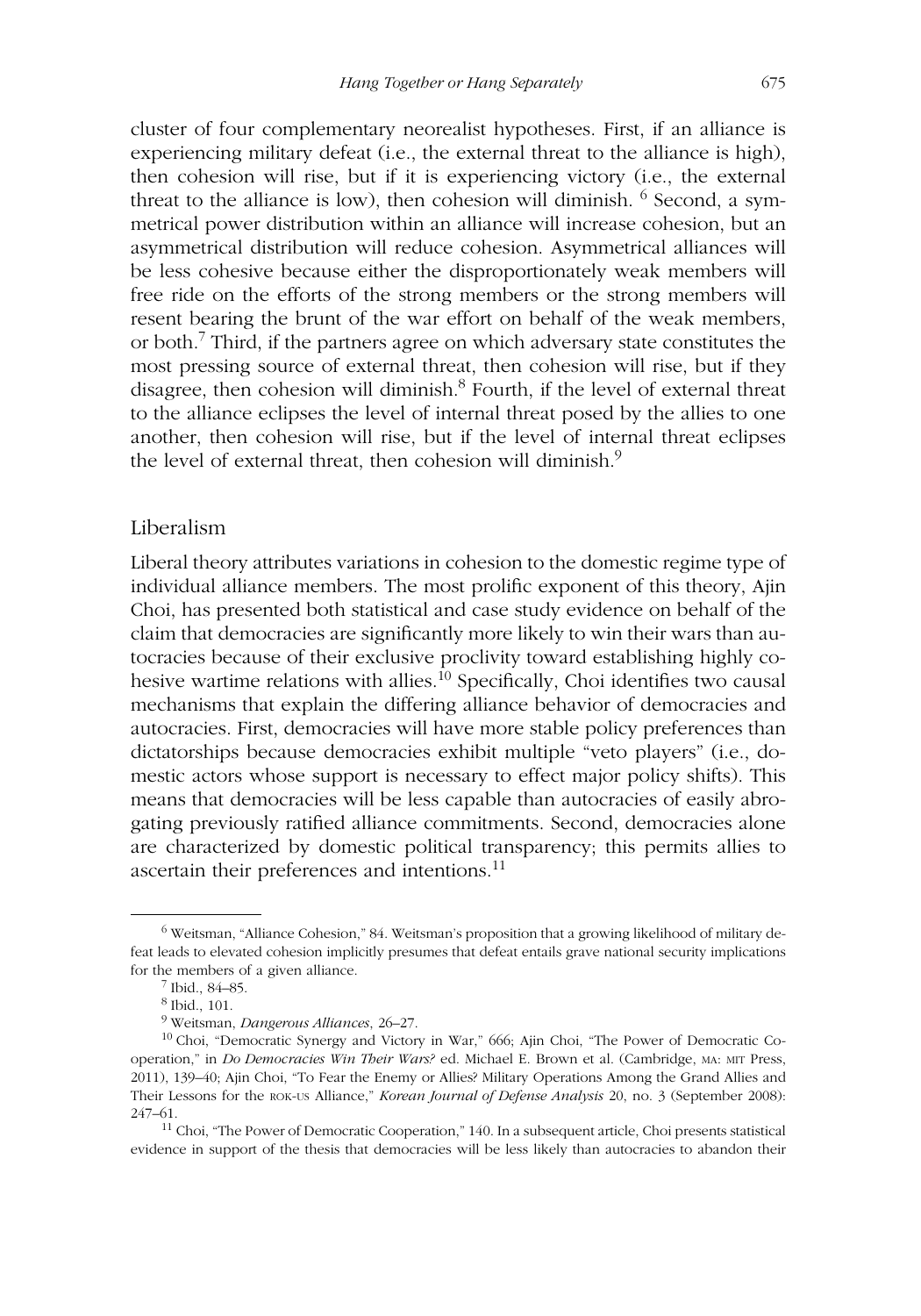Alternatively, Ulrich Pilster presents statistical data in support of the claim that democracies tend to be more valuable wartime allies than autocracies due to the distinct patterns of civil-military relations in democracies and autocracies. <sup>12</sup> According to Pilster, democracies are far less susceptible than autocracies to military coups because democracies alone exhibit "a publicly accepted formula for power transfers and political change and . . . strong civil societies."<sup>13</sup> Consequently, democratic regimes during war will typically adopt delegative command and control systems in which military officers are granted considerable decision-making autonomy to optimally exploit shifting battlefield conditions. By contrast, autocratic regimes will favor assertive command systems that tightly restrict the discretion of officers, thereby hindering their capacity to respond optimally to the uncertainties of combat.<sup>14</sup> Such systems, as catalogued by Stephen Biddle, typically exhibit one or more of the following tactics: frequent rotation of commanders and purges of the officer corps, suppression of horizontal communications within the military, divided lines of command, isolation from foreign sources of expertise or training, exploitation of ethnic divisions in officer selection or unit organization, surveillance of military personnel, promotion based on political loyalty rather than military ability, or execution of suspected dissident officers.<sup>15</sup>

Pilster notes that the uncertainties and unanticipated developments associated with combat will be compounded in coalition warfare, as national military organizations "vary in terms of their doctrine, technology, and their operational readiness and training."<sup>16</sup> The delegative command systems associated with democracies enable militaries to cope better with these uncertainties and promote elevated alliance cohesion, whereas the assertive command systems associated with autocracies will undermine the ability of militaries to cope with the uncertainties, thereby detracting from cohesion.<sup>17</sup>

Neither Choi nor Pilster consider an additional explanation for the differing proclivities of autocracies and democracies to pursue wartime cohesion, namely, the discrete risks posed to autocratic and democratic regimes of

alliance partners during war. Ajin Choi, "Fighting to the Finish: Democracy and Commitment in Coalition War," *Security Studies* 21, no. 4 (2012): 624–53. The neoclassical realist theory of cohesion advanced below contends that although democracies will be less likely than autocracies to defect from their alliances when international systemic conditions do not favor cohesion, they will nevertheless constrain cohesion with their partners as much as possible.

<sup>&</sup>lt;sup>12</sup> Ulrich Pilster, "Are Democracies the Better Allies? The Impact of Regime Type on Military Coalition Operations," *International Interactions* 37, no. 1 (January-March, 2011): 55–85.

 $13$  Ibid., 59.

<sup>&</sup>lt;sup>14</sup> Ibid., 58–60; Ulrich Pilster and Tobias Bohmelt, "Do Democracies Engage Less in Coup-Proofing? On the Relationship between Regime Type and Civil-Military Relations," *Foreign Policy Analysis* 8, no. 4 (October 2012): 335–71.

<sup>&</sup>lt;sup>15</sup> Stephen Biddle, *Military Power: Explaining Victory and Defeat in Modern Battle* (Princeton, NJ: Princeton University Press, 2004), 50.

<sup>16</sup> Pilster, "Are Democracies the Better Allies?" 60.

<sup>17</sup> Ibid., 61.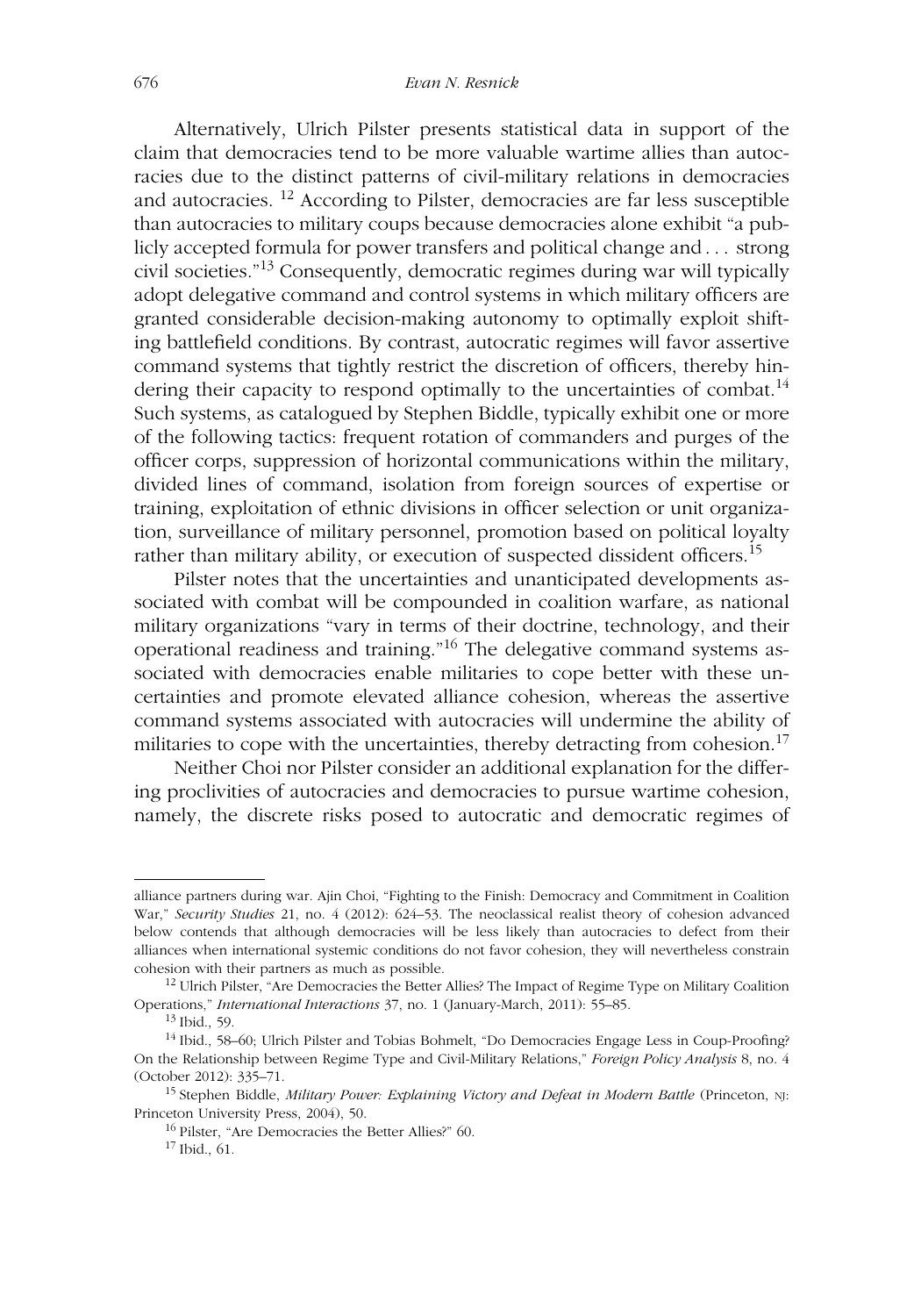open information flows in their polities. Democratic governments are constitutionally obliged to provide extensive civil rights to their citizens and to secure and retain political power by successfully contesting competitive national elections. As a result, they lack the capacity and motivation to tightly constrain the flow of domestic information and will generally permit the cultivation of extensive contacts and communications among their citizens, as well as between their citizens and those of allied countries. By contrast, autocrats are not meaningfully subject to constitutionally mandated limits on their behavior vis-à-vis their citizens and retain their grip on power primarily by repressing their populations. Consequently, autocrats possess both the capacity and motivation to tightly restrict domestic information flows and will oppose the cultivation of extensive contacts and communications on their soil among their own citizens, as well as between their citizens and those of allied countries.<sup>18</sup>

#### Neoclassical Realism

I advance a rival theory of wartime alliance cohesion that is derived from the neoclassical realist research program. Neoclassical realists are united by the belief that "[international] systemic pressures are filtered through intervening domestic variables to produce foreign policy behaviors."<sup>19</sup> Although neoclassical realists claim that the international system sets the broad parameters within which states pursue their foreign policy interests, domestic political variables frequently render the impact of systemic variables on foreign policy behavior "indirect and problematic."20

The neoclassical realist theory of cohesion addresses a lacuna in neorealist theory's causal logic. As discussed above, Weitsman's neorealist theory posits that aggregate alliance cohesion will rise if an alliance is losing a war. In advancing this proposition, however, the theory neglects the equally conceivable possibility that if an alliance is losing a war, its members could also seek to ensure their survival by bandwagoning with the winning state

<sup>18</sup> Gordon Tullock, *Autocracy* (Boston: Kluwer Academic Publishers, 1987), 24; Charles Lipson, *Reliable Partners: How Democracies Made a Separate Peace* (Princeton, NJ: Princeton University Press, 2003), 87. Choi notes that "a closed political system with concentrated political power usually feels vulnerable to new information penetrating its society from the outside," but she does not systematically incorporate this insight into her liberal theory's casual logic. This is curious since the case study evidence she introduces in each of her articles on alliance cohesion is of the 1943 decision by the Soviet government to reject Operation Velvet, a US-British proposal to deploy bombers to the Caucasus region of the USSR. In this instance, as I discuss at greater length below, the autocratic regime spurned the initiative out of the fear that stationing of US and British military personnel on Soviet territory had the potential to be politically destabilizing. See Choi, "The Power of Democratic Cooperation," 146–47; Choi, "Democratic Synergy and Victory in War," 667; Choi, "To Fear the Enemy or Allies?" 249–50.

<sup>19</sup> Randall L. Schweller, *Unanswered Threats: Political Constraints on the Balance of Power* (Princeton, NJ: Princeton University Press, 2006), 6.

<sup>20</sup> Gideon Rose, "Neoclassical Realism and Theories of Foreign Policy," *World Politics*, 51, no. 1 (October 1998), 157.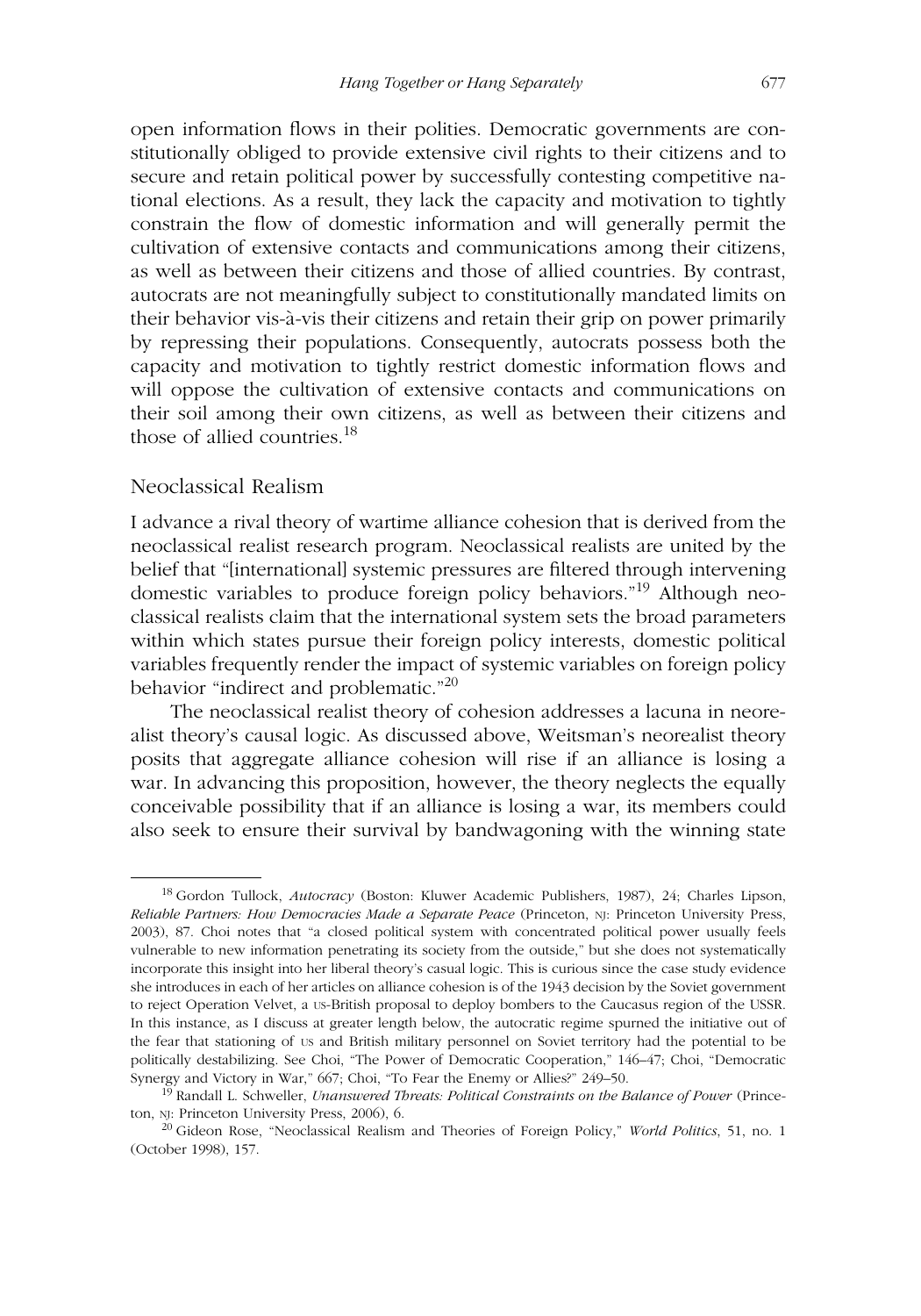or coalition. To wit, Stephen Walt claims that although states will usually balance against rising threats, they may be more inclined to bandwagon if the outcome of a war appears certain, as states will be tempted "to defect from the losing side at an opportune moment."<sup>21</sup> To expand on this logic, when an alliance's likelihood of defeat overshadows its likelihood of victory, members may engage in behavior that ranges along a continuum between the polar extremes of strenuously pursuing cohesion on the one hand and bandwagoning with the adversary on the other. Neoclassical realist theory explains why extreme wartime dangers will lead some states, but not others, to aggressively pursue cohesion with allies.

To begin with, neoclassical realist theory echoes neorealism in hypothesizing that if the four international systemic variables identified by neorealism favor alliance fragmentation, then all partners will proceed to minimize cohesion. This coding encompasses a wide array of actions. At best, it refers to behavior in which each of the allies remains in the alliance but adopts deviant war aims and engages in virtually no military coordination and resource sharing with the other members. At worst, it refers to outright bandwagoning with the adversary. The proposition reflects the belief shared by all realists that deep and sustained cooperation among relative gains-seeking states in the anarchic international system will be extremely rare, especially on matters related to national security.<sup>22</sup> In such circumstances, both democracies and autocracies will be suspicious of the intentions of their allies and strive to prevent these partners from deriving asymmetrically favorable benefits from the alliance relationship.

When international systemic variables promote alliance fragmentation, the regime type(s) of the various partners to the alliance will be salient in one key respect. Although both democracies and autocracies will respond to these conditions by minimizing cohesion, autocracies will be more likely to cross the threshold of completely defecting from the alliance. In contrast to autocratic states, which lack multiple veto players and possess policymaking opacity, the multiplicity of veto players and policymaking transparency that are characteristic of democratic polities will present formidable obstacles to any attempt by a democratic regime to abrogate formal alliance commitments prior to the conclusion of the war. Those domestic attributes will not be as problematic, however, if a democratic regime pursues the less extreme course of retaining its fundamental commitment to the alliance even as it nevertheless constrains the scope and depth of its cooperation with allies. Thus, whereas autocracies will be inclined to defect even if international

<sup>21</sup> Stephen M. Walt, *The Origins of Alliances* (Ithaca, NY: Cornell University Press, 1984), 31. According to Walt, threat is a compound variable consisting of aggregate capabilities, geographic proximity, offensive capabilities, and aggressive intentions (ibid., 22–26).

<sup>22</sup> David A. Baldwin, ed., *Neorealism and Neoliberalism: The Contemporary Debate* (New York: Columbia University Press, 1993).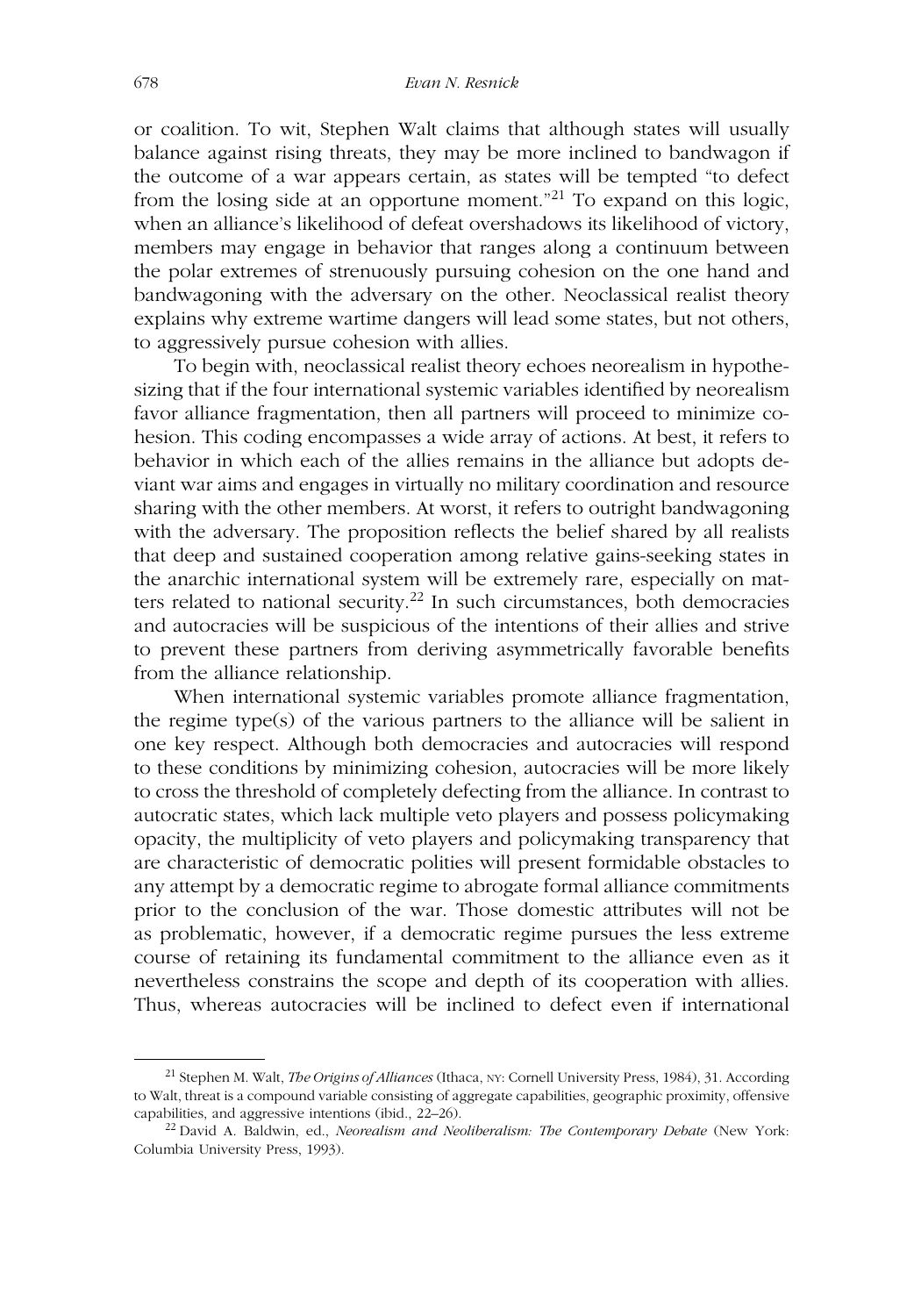systemic conditions only slightly favor alliance fragmentation, democracies will generally be deterred from defecting unless or until those conditions adopt extreme values.

The theory departs from neorealism, however, in additionally proposing that if international systemic variables favor alliance cohesion, democratic partners will respond by maximizing cohesion with their allies, but autocratic partners will nevertheless minimize cohesion. Democracies will maximize cohesion with allied states by adopting war aims that converge with those of their partner(s), engaging in extensive military coordination with their partner(s), and imposing few, if any, restrictions on the sharing of vital national resources with their partner(s). Democracies will be both pushed and pulled toward this behavior on account of the domestic political attributes highlighted by liberal theory. They will be pushed by the twin domestic attributes of multiple veto players and policymaking transparency, which are likely to frustrate any prospective attempt to betray their allies. They will also be pulled toward cohesion by their employment of delegative command and control systems and their permissive attitude toward the cultivation of domestic contacts and communications between their own citizens and those of allied states.

In contrast, autocratic regimes will be pushed and pulled toward minimizing cohesion with allied states. They will be pushed by their adoption of assertive command systems and their proclivity to tightly control the flow of domestic information, thus rendering the prospective enhancement of cohesion with allies prohibitively dangerous to their domestic political survival. Meanwhile, autocrats will be pulled away from cohesion by their dearth of domestic veto players and opaque policymaking processes that enable them to suddenly betray their allies when the tides of war take an inauspicious turn. $^{23}$ 

The theory also implies that international systemic pressures favoring cohesion will initially compel democracies to maximize cohesion with all allies, but the steady refusal of autocratic partners to reciprocate those efforts will lead them to constrict increasingly the breadth and depth of their cooperation with autocratic partners over time. They will do this for two reasons. First, certain elements of cohesion, particularly military coordination, can only be realized through the joint efforts of at least two partners. If a democracy repeatedly puts forth efforts to engage in such coordination, and the autocratic ally spurns them, the former will eventually cease attempting

<sup>&</sup>lt;sup>23</sup> In rare circumstances, however, autocracies can be expected to emulate democracies in maximizing cohesion when international systemic conditions strongly favor such behavior. If the character of the war being waged forecloses the capacity of a given autocratic ally to defect from an alliance or bandwagon with the adversary, then that autocracy will maximize cohesion with its partners. Examples of such exceptional situations include those in which an autocratic regime is waging a counterinsurgency war on its own soil in league with allied states or in which an interstate war is being waged exclusively on the autocracy's soil while the territories of the autocracy's allies are not even remotely endangered.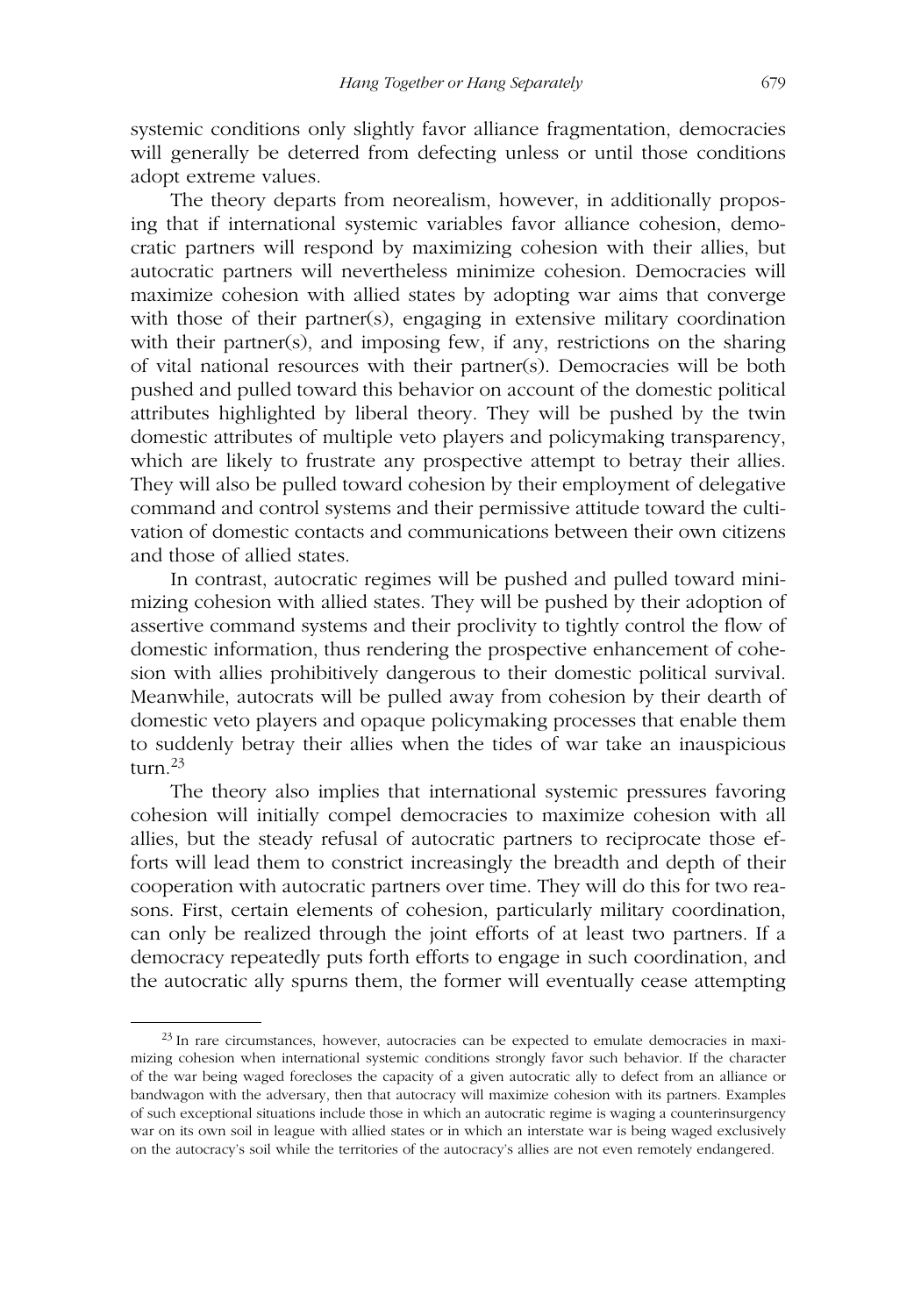to coordinate with the latter. Second, the anarchic character of the international system should lead all states to become increasingly reluctant to share strategically vital private information and resources indefinitely with other states in the absence of roughly symmetrical reciprocation by the recipients. Consequently, the level of aggregate cohesion in purely democratic dyads should exceed that achieved in mixed dyads (comprised of a democracy and an autocracy), and this disparity will grow over time, assuming that international systemic conditions continue promoting cohesion.

## Is This Really a "Realist" Theory?

At first glance, the neoclassical realist proposition that democracies but not autocracies will maximize intra-alliance cooperation in response to international systemic imperatives appears discordant with much realist thinking about foreign policy. Both classical and neoclassical realists have shared in the conviction that democracies are fundamentally disadvantaged in their conduct of foreign policy relative to autocracies because democratic regimes possess less concentrated foreign policymaking power than autocratic regimes and are therefore less capable of optimally responding to foreign threats.<sup>24</sup> Contrary to appearances, however, the theory firmly belongs in the realist camp for at least three reasons. First, it conforms to the structure of all other neoclassical realist theories that classify international systemic variables as independent variables and domestic political variables as intervening variables. Second, it is consistent with a cornerstone of realist thought, namely, that democracies will fail to form balances of power expeditiously against emergent aggressors because they lack policy flexibility and responsiveness.<sup>25</sup> Although this lack of agility will hinder an ability to commit to alliances in the first place, it will enhance democracies' willingness to double down on previously ratified alliance commitments by increasing cohesion under adverse wartime conditions. Meanwhile, the same agility that enables autocracies to make and break alliances on a whim also renders them loath to enhance cohesion when the specter of military defeat looms.<sup>26</sup> Third, the theory comports with the belief shared universally by

<sup>25</sup> See n. 24.

<sup>24</sup> See, for example, Hans J. Morgenthau, *Dilemmas of Politics* (Chicago: University of Chicago Press, 1958); Walter Lippmann, *Essays in the Public Philosophy* (Boston: Little, Brown, 1955); Reinhold Neibuhr, *The Structure of Nations and Empires* (New York: Scribner, 1959); George F. Kennan, *The Cloud of Danger* (Boston: Little, Brown, 1977); Fareed Zakaria, *From Wealth to Power: The Unusual Origins of America's World Role* (Princeton, NJ: Princeton University Press, 1998); Norrin M. Ripsman, Peacemaking by Democracies: The Effect of State Autonomy on the Post-World War Settlements (University Park: Pennsylvania State University Press, 2002); Jeffrey W. Taliaferro, "State Building for Future Wars: Neoclassical Realism and the Resource-Extractive State," *Security Studies* 15, no. 3 (July-September 2006): 464–95.

 $26$  Choi, "The Power of Democratic Cooperation," 139; Kurt Gaubatz, "Democratic States and Commitment in International Relations," *International Organization* 50, no. 1 (Winter 1996): 109–39.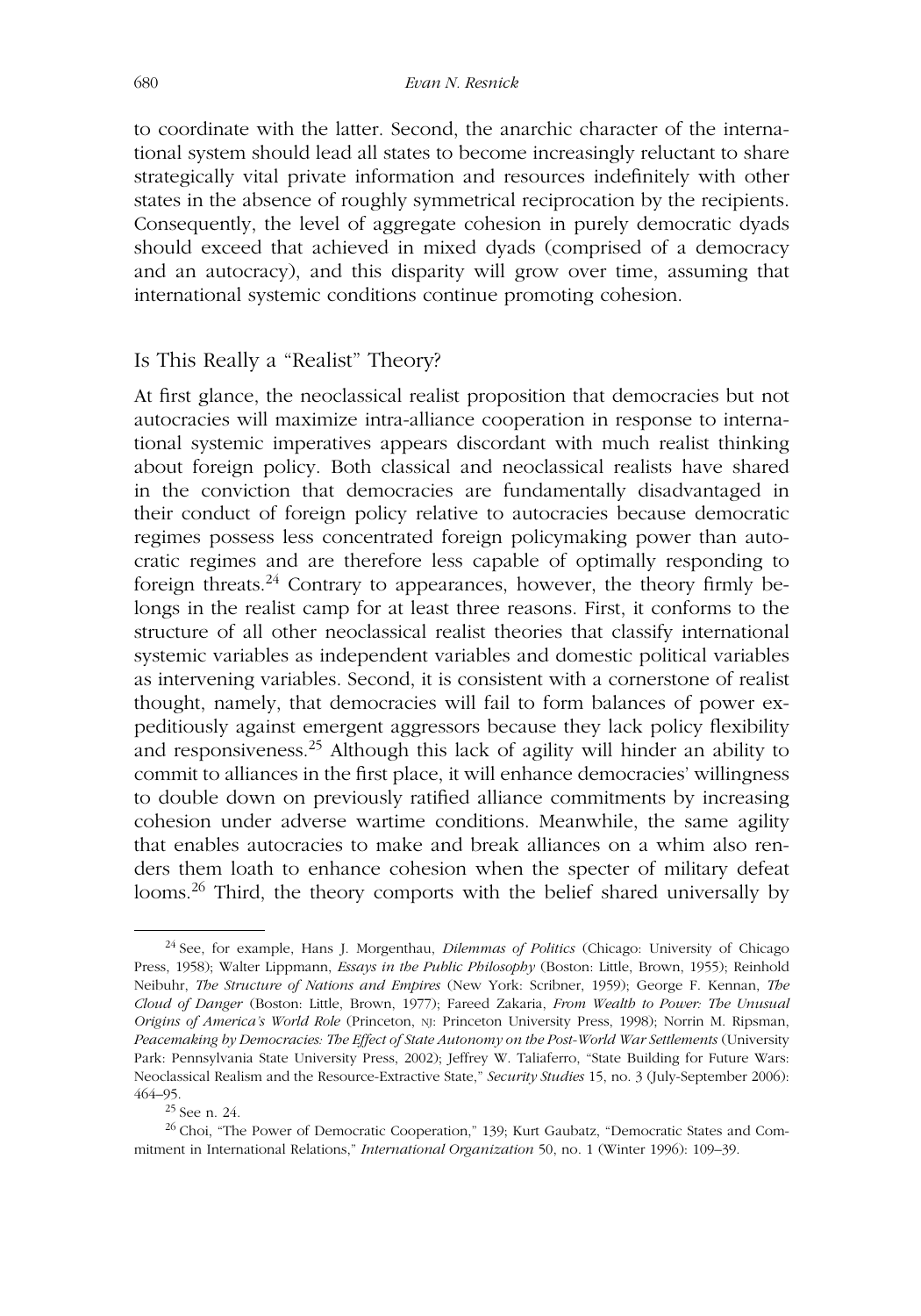realists that "[i]n contrast to liberals, realists are pessimists when it comes to international politics," as it advances an even more pessimistic prediction than neorealism regarding the prospects for wartime cooperation. $27$  Whereas neorealism predicts that only alliances subjected to four restrictive international systemic conditions will become highly cohesive, neoclassical realism even more dourly hypothesizes that of all the allies subjected to those conditions, only the subset of those states that are democratic will actually proceed to maximize cohesion.<sup>28</sup>

# BRITISH, SOVIET, AND US DECISION MAKING DURING THE GRAND ALLIANCE, 1942–1945

In this section, I test the rival theories against the record of wartime alliance decision making by the three charter members—the United States, Great Britain, and the Soviet Union—of the "Grand Alliance" during World War II.29 The Grand Alliance was formally inaugurated in Washington on 1 January 1942, with the signing of the Declaration By [the] United Nations by the United States, Britain, the Union of Soviet Socialist Republics, and twentythree small powers.<sup>30</sup> It persevered through the conclusion of the war when Japan formally surrendered to the Allies on 2 September 1945.<sup>31</sup>

#### Neorealist Predictions

In order to test neorealism directly against the two competing theories of wartime cohesion, neorealism's dependent variable must be adjusted so that it is commensurate with that shared by the liberal and neoclassical realist theories.<sup>32</sup> Whereas neorealism's dependent variable is the aggregate level of

<sup>27</sup> Mearsheimer, *The Tragedy of Great Power Politics*, 17.

<sup>&</sup>lt;sup>28</sup> A fourth potential objection to the claim that the neoclassical realist theory proposed here lies outside the ambit of realism is that high cohesion is not always beneficial or advantageous. Weitsman's research on World War I provides support for her proposition that as a given alliance's level of cohesion rises, the demands allies issue to their adversary will become more extreme and uncompromising. Weitsman, "Alliance Cohesion," 81.

<sup>29</sup> The term "Grand Alliance" was coined by British prime minister Winston Churchill. Winston S. Churchill, *The Second World War*, vol. 3, *The Grand Alliance* (Boston: Houghton Mifflin, 1950).

<sup>30</sup> The United Nations would eventually grow to include forty-five members. Mark A. Stoler, *Allies in War: Britain and America Against the Axis Powers 1940–1945* (London: Hodder Arnold, 2005), 38.

<sup>31</sup> Ibid., 128, 201, 210.

 $32$  According to three leading neoclassical realist scholars, neorealist and neoclassical realist theories cannot be tested against one another because neorealism exclusively seeks to explain international political behavior, and neoclassical realism exclusively seeks to explain the foreign policy behavior of individual states. Jeffrey W. Taliaferro, Steven E. Lobell, and Norrin M. Ripsman, "Introduction: Neoclassical Realism, The State, and Foreign Policy," *in Neoclassical Realism, The State, and Foreign Policy*, ed. Steven E. Lobell, Norrin M. Ripsman, and Jeffrey W. Taliaferro (New York: Cambridge University Press, 2009), 19–21. This differentiation hinges on the judgment of Kenneth Waltz that neorealist theories cannot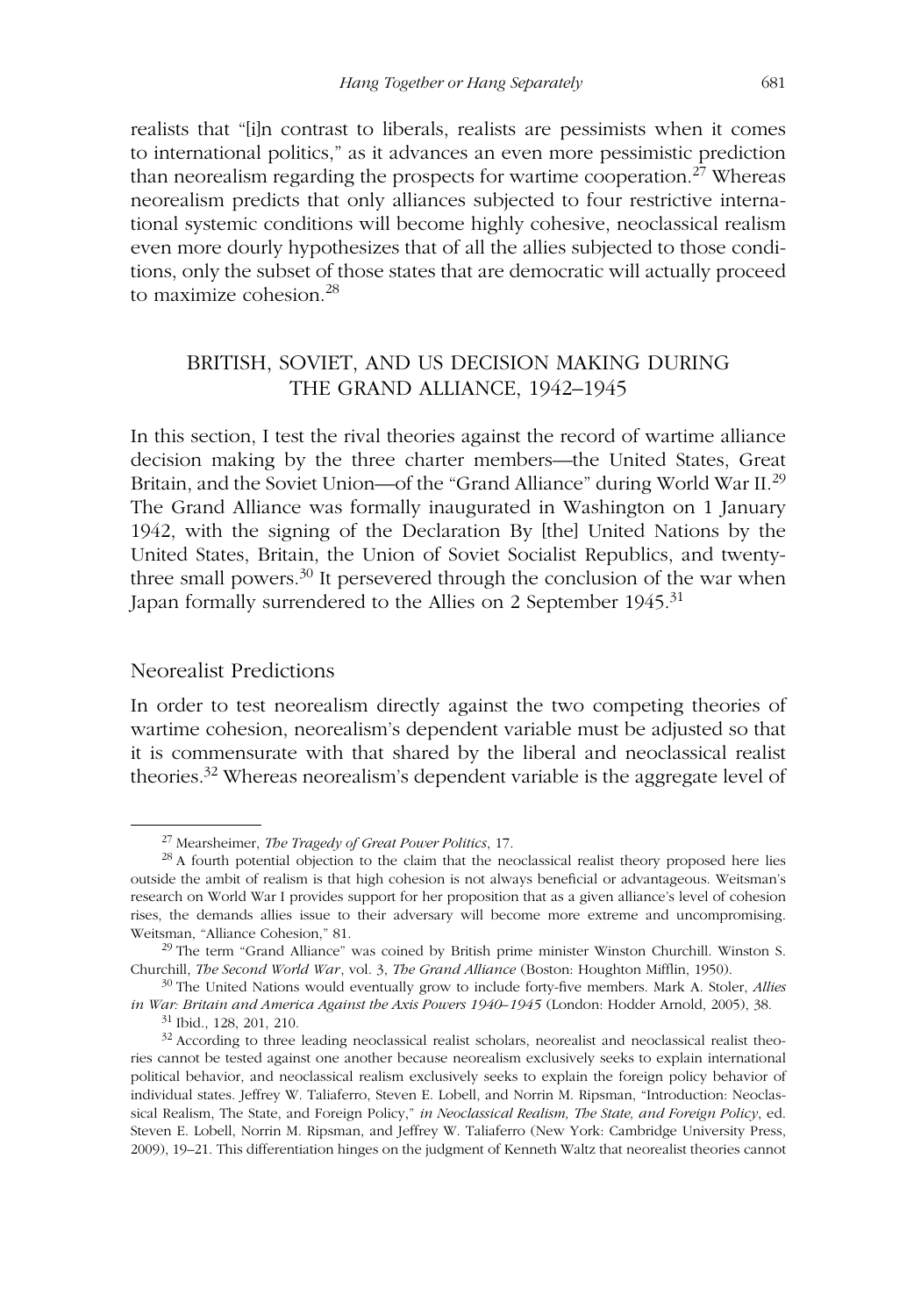wartime cohesion achieved by a given alliance (i.e., an international political outcome), the liberal and neoclassical realist theories' dependent variable is a given state's cohesion-related behavior toward alliance partners (i.e., foreign policy behavior).<sup>33</sup> Although neorealism leaves implicit the precise causal links between its posited independent variables at the international system level, the particular foreign policy decisions made by individual alliance members, and the aggregate outcome of their decisions, those links can be straightforwardly inferred. If international systemic conditions favor alliance cohesion, then the individual allies will attempt to maximize cohesion with one another, and aggregate cohesion will subsequently be high. Conversely, if systemic conditions favor alliance fragmentation, then individual members will minimize cohesion, and aggregate cohesion will subsequently be low.<sup>34</sup>

Neorealist theory predicts that all three allies should have maximized cohesion from January 1942 to June 1944 (the period I will refer to as the first temporal phase of the Grand Alliance), when international systemic conditions broadly favored cohesion, but should have subsequently begun minimizing cohesion between July 1944 and September 1945 (the period I will refer to as the second temporal phase of the Grand Alliance), when those same conditions began favoring fragmentation. First, at the outset of the first temporal phase, the Allies were losing the war badly to the Axis, but by the outset of the second phase, the Allies had begun to win the war. In early 1942 Germany controlled all of continental Europe west of Moscow and Leningrad, as well as Libya and much of Egypt, while the German Navy's U-Boat campaign against British and US merchant shipping in the Atlantic reached its wartime apogee. Meanwhile, in the Pacific theater, Japan had added French Indochina, British Malaya, Thailand, Singapore, Hong Kong, Guam, Wake Island, the Philippines, Burma, and the Dutch East Indies to its already expansive prewar empire consisting of Korea, Manchuria, and parts of China.  $35$  Owing to a series of operational victories in both theaters, however, the Grand Alliance had managed not only to halt the Axis advance

make point predictions about the foreign policy behavior of states, which has been contested by several scholars. Kenneth N. Waltz, "International Politics is Not Foreign Policy," *Security Studies* 6, no. 1 (Fall 1996): 54–57; Mearsheimer, *The Tragedy of Great Power Politics*; Colin Elman, "Horses for Courses: Why Not Neorealist Theories of Foreign Policy?" *Security Studies* 6, no. 1 (Fall 1996): 7–53.

<sup>33</sup> Weitsman, *Dangerous Alliances*, 26–27. The liberal hypotheses advanced by Choi and Pilster are somewhat ambiguous on this score. The dependent variable in their statistical regressions is the outcome of interstate wars (i.e., international political outcomes), but their general argument holds that democratic states are more cooperative allies than autocratic ones during wartime (i.e., foreign policy behavior). Choi, "The Power of Democratic Cooperation," 146–49, 153; Pilster, "Are Democracies the Better Allies?" 72–74.

 $34$  It is conceivable, though, that the partners to an alliance could seek to maximize cohesion but may be precluded from actually achieving higher aggregate alliance cohesion due to exogenous obstacles. Conversely, however, aggregate cohesion cannot possibly rise if the alliance members individually eschew cohesion.

<sup>35</sup> Evan Mawdsley, *World War II: A New History* (Cambridge: Cambridge University Press, 2009), 52–73, 96–171, 199–213, 261, 286–97.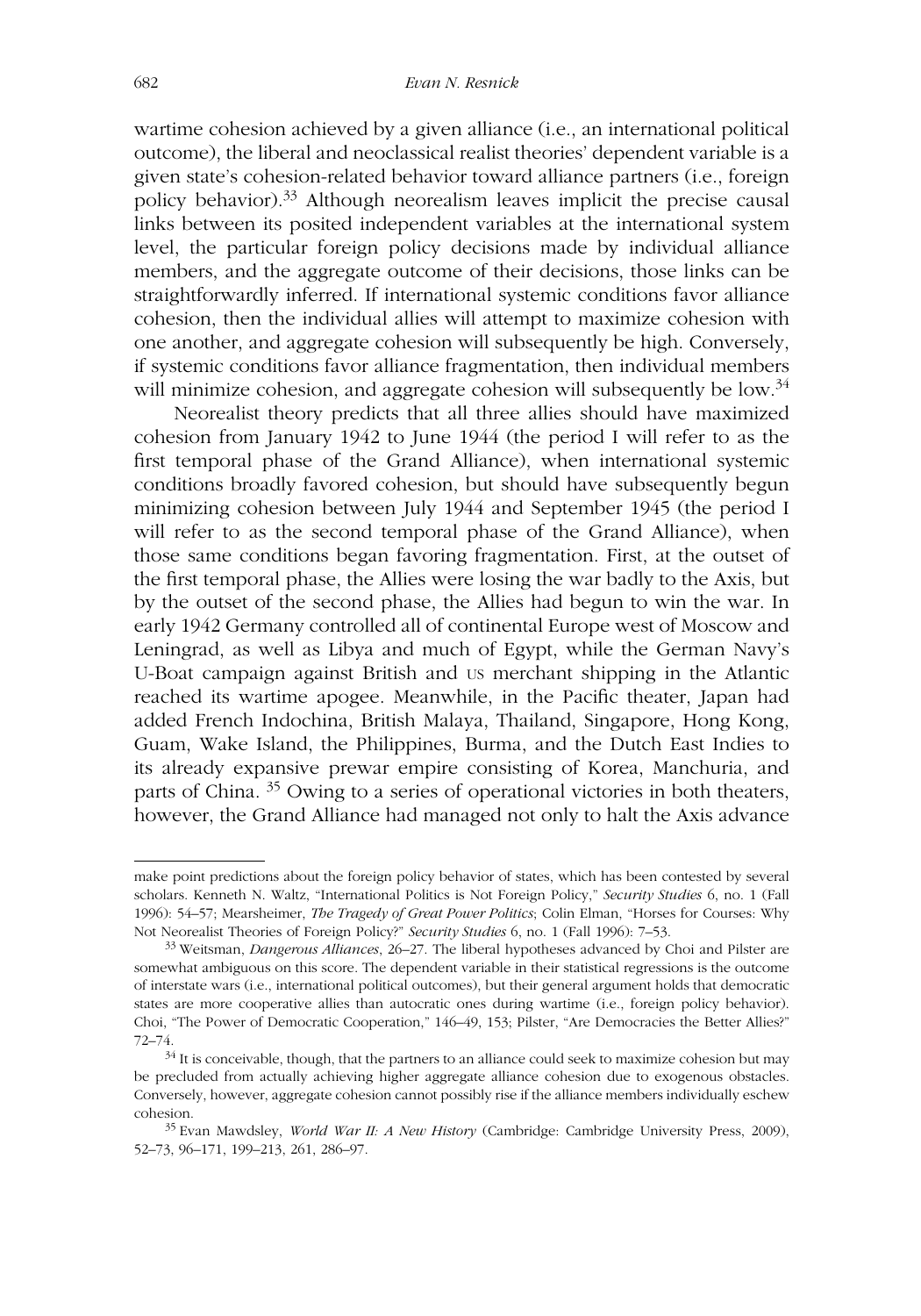by late 1943, but also to begin rolling it back at the margins.<sup>36</sup> The war reached a strategic turning point in June 1944 when the United States and Britain successfully launched Operation Overlord, the massive amphibious invasion of northern France, while the Soviets launched Operation Bagration, a maneuver that by August had brought the Red Army to the doorstep of East Prussia and the east bank of the Vistula River in Poland. <sup>37</sup>

Following the consolidation of the Anglo-US beachhead in Normandy, by July 1944 the coalition actually began to win the war by liberating strategically vital Axis-held territories. The Allies proceeded to overrun Germany's European empire and then Germany itself, culminating in the Nazi regime's formal surrender on 7 May 1945.<sup>38</sup> In Asia, Allied forces liberated the Marshall Islands, Saipan, Guam, Tinian in the Marianas, the Philippines, Iwo Jima, Okinawa, and Burma. The militarist regime in Tokyo ultimately surrendered on 2 September 1945, after the United States dropped atomic bombs on Hiroshima and Nagasaki and the Soviets Union entered the war against Japan. $39$ 

Second, during the alliance's initial temporal phase, the distribution of war-winning power was relatively evenly divided among the three allies, whereas during the latter phase, the distribution of power became increasingly lopsided, especially between the United States and Britain. To obtain a rough index of the relative power shares of the three allies, I surveyed each state's percentage of the aggregate material capabilities possessed by all three allies for each year of the war. This data, shown in Table 1, suggests that the power distribution was highly asymmetric for the entirety of the alliance's existence, with the US power share consistently totaling approximately three times those of the Soviet Union and England.

These aggregate figures are partially misleading, though, insofar as they obscure heavy US reliance on the front-line military forces fielded by Britain and the Soviet Union during the initial temporal phase. From January 1942 to January 1944, more British divisions than US ones were in direct contact with enemy forces, and the USSR'S front-line contribution dwarfed those of the United States and Britain combined. During the second phase, America's reliance on the fighting forces of the other allies diminished considerably. The number of US divisions in contact with the Axis began to eclipse that

<sup>&</sup>lt;sup>36</sup> The most crucial of these Allied victories took place at Stalingrad in February. Although this Soviet triumph heralded a shift in momentum from the Axis to the Allies, I contend that the Allies did not begin to actually win the war until they began liberating strategically vital enemy territories, and this did not occur until the summer of 1944. Anglo-US forces began liberating Axis-held territory in 1943, owing to a series of operational victories in North Africa, Sicily, and southern Italy, yet these triumphs were of relatively minor strategic significance. They merely resulted in the seizure of the North African colonies held by the pro-German Vichy regime in France and eventually knocked the Axis junior partner, Italy, out of the war. Stoler, *Allies in War*, 72–91, 117–70.

<sup>37</sup> Ibid., 117–57; Mawdsley, *World War II*, 381–86.

<sup>38</sup> Stoler, *Allies in War*, 190–201.

<sup>39</sup> Ibid., 177–83, 203–12; Mawdsley, *World War II*, 408–37.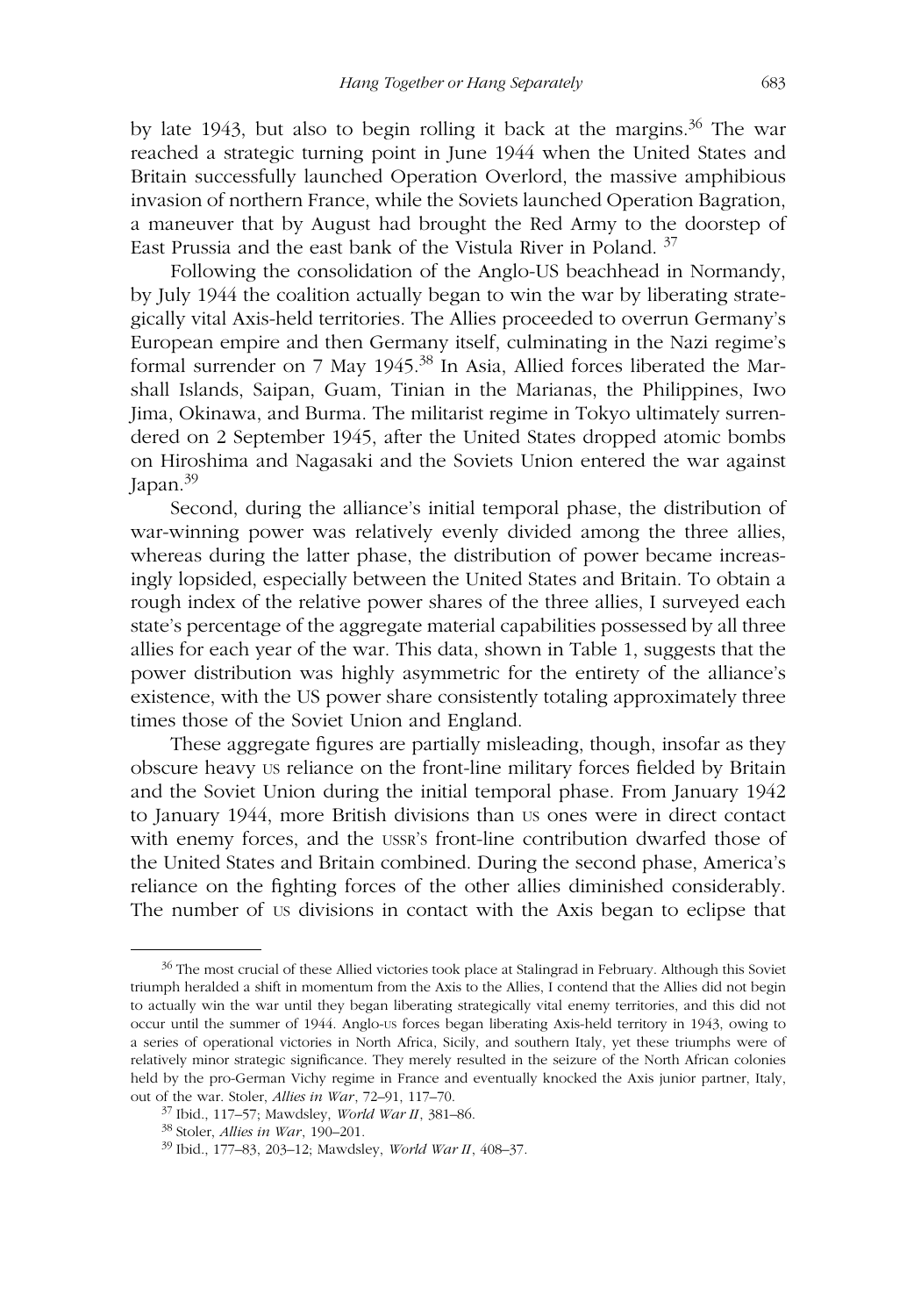| Alliance      | Power      | Power        | Power      | Power      |
|---------------|------------|--------------|------------|------------|
| Partner       | Share 1942 | Share $1943$ | Share 1944 | Share 1945 |
| Great Britain | 19%        | 16%          | 16%        | 15%        |
| Soviet Union  | 23%        | 19%          | 18%        | 20%        |
| United States | 58%        | 64%          | 66%        | 65%        |

**TABLE 1** Aggregate Material Power Shares of Great Britain, The Soviet Union, and The United States, 1942–1945

*NOTE:* The power share reflects each state's proportion of total power capabilities among the three allies in terms of military expenditure, military personnel, energy consumption, iron and steel production, urban population, and total population. See National Material Capabilities Data, 1816–1985, ICPSR, 9903, J. David Singer and Melvin Small, principal investigators. This index is virtually identical to that used by Weitsman in her study of alliance cohesion during World War I. Weitsman, "Alliance Cohesion," 97, 109.

of Britain, and although the Soviet front-line contribution to the war against Germany continued to exceed that of the combined Anglo-US forces in Europe by a factor of three, the salience of this gap diminished as the United States turned its attention from a nearly dismembered Germany to a still intact Japan.<sup>40</sup> In the Pacific, the United States was shouldering the heaviest burden of the ongoing air, land, and naval operations against Japan, while the Soviets remained neutral toward Tokyo until 9 August 1945. Thus, during the latter phase of the war, either the United States should have become increasingly concerned about British and, later, Soviet free-riding, or the British and then the Soviets should have become increasingly inclined to free-ride on us efforts, or both. $41$ 

Third, during the initial temporal phase, the partners agreed on the primary source of external threat, but during the second phase, this consensus dissolved. From early 1942 through mid-1944 all three partners believed that Germany, rather than Japan, was the most threatening Axis power. This was most obviously the case for the Soviet Union, as it had been subjected to the "largest invasion in history" at the hands of Germany but remained at peace with Japan until the war's final weeks.<sup>42</sup> British leaders were consistently preoccupied with the German threat throughout the conflict: Germany was closer in proximity to the British homeland, and it possessed far greater military power than Japan.<sup>43</sup> Similarly, although America's entry into the

<sup>40</sup> Winston S. Churchill, *Memoirs of the Second World War*, abr. ed. (Boston: Houghton Mifflin, 1959), 233; William K. Hancock and Margaret M. Gowling, *British War Economy* (London: Her Majesty's Stationary Office, 1949), 367; Robert Hathaway, *Ambiguous Partnership: Britain and America, 1944–1947* (New York: Columbia University Press, 1981), 138.

<sup>&</sup>lt;sup>41</sup> This pressure in favor of alliance fragmentation should have further intensified after the successful US nuclear test in New Mexico in mid-July 1945 that significantly reduced the anticipated US dependence on the Red Army in the war against Japan. Stoler, *Allies in War*, 207–10.

 $^{42}$  On the German invasion of Russia, see ibid., 24. On Russia's relationship with Japan, see ibid., 210; William Hardy McNeill, *America, Britain, and Russia: Their Cooperation and Conflict 1941–1946* (New York: Johnson Reprint, 1970), 67–68.

<sup>43</sup> Peter Lowe, "The War against Japan and Allied Relations," in *The Rise and Fall of the Grand Alliance, 1941–45*, ed. Ann Lane and Howard Temperley (New York: Palgrave Macmillan, 1995), 190.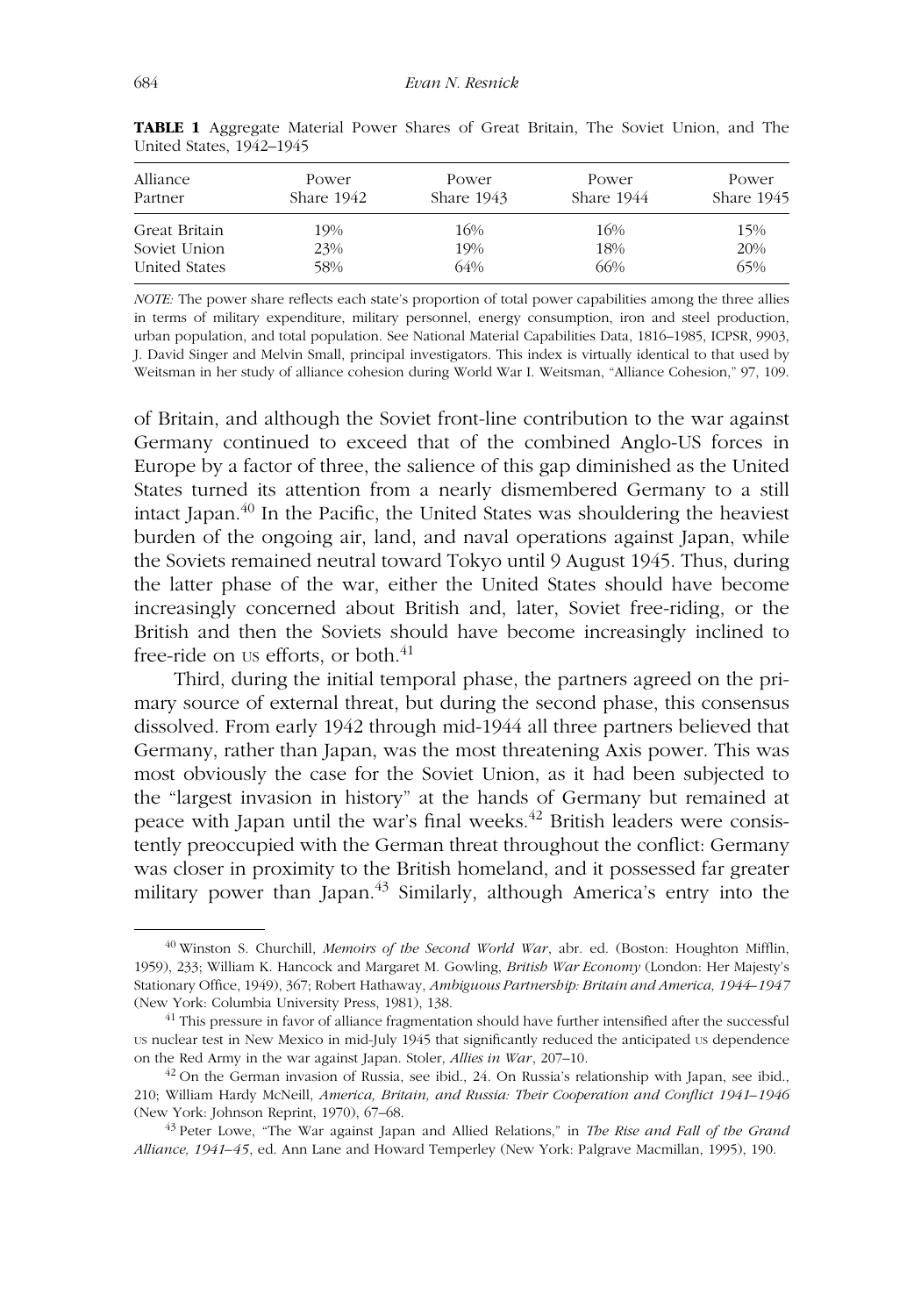war was precipitated by Japan's surprise attack at Pearl Harbor, Franklin D. Roosevelt's administration consistently hewed to a "Germany-first" strategy on the premise that Germany was the strongest and most dangerous Axis power.<sup>44</sup>

As the Allies advanced toward Germany, the United States alone became increasingly preoccupied with the need to reorient the war effort toward Japan. During the final two years of the war, the United States "pursued [its] campaigns in the Pacific vigorously against strong Japanese resistance<sup>"45</sup> and even prepared for an eventual full-scale invasion of the Japanese home islands.<sup>46</sup> By contrast, England's lack of commitment to the war against Japan was evidenced by its relatively low troop contribution to the Pacific theater and by Winston Churchill's proposal to US president Harry Truman after Germany's defeat that the Allies drop their demand for Japan's unconditional surrender.  $47$  The Soviet Union's similar reluctance to fight Japan became clear when in late 1943 Joseph Stalin declared that the USSR would not enter the Pacific war until Germany surrendered and then subsequently demanded that he would only declare war on Japan in return for extensive territorial concessions from China. <sup>48</sup>

Fourth, during the initial temporal phase of the Grand Alliance, the external threat posed by the Axis powers exceeded the internal threats posed by the Allies to one another, but during the second phase this gap was reversed. The relatively low level of threat that generally characterized the US-British alliance dyad was the product of the two states' shared liberal ideology, democratic political system, common language, and, perhaps most importantly, their complementary geopolitical positions as maritime powers committed to maintaining the balance of power in Europe and Asia.<sup>49</sup> As the end of the war neared, however, significant prewar disputes between the two partners on such issues as colonialism and free trade reemerged.<sup>50</sup>

The pre-alliance relationship between the United States and Britain, on the one hand, and the USSR, on the other, was characterized by a considerably greater degree of reciprocal threat that dramatically escalated once the Allies began to win the war. The mutual perception of hostile intentions prior to the war stemmed from the deep-seated ideological rivalry between the world's two foremost exponents of capitalist democracy and the sole exponent of communist autocracy.<sup>51</sup> During the first temporal phase of the

<sup>44</sup> McNeill, *America, Britain, and Russia*, 8.

<sup>45</sup> Lowe, "The War against Japan and Allied Relations," 197.

<sup>46</sup> Williamson Murray and Allan R. Millett, *A War to be Won: Fighting the Second World War* (Cambridge, MA: Harvard University Press, 2000), 522–23.

 $47$  Lowe, "The War against Japan and Allied Relations," 196–97.

<sup>48</sup> McNeill, *America, Britain, and Russia*, 352, 546.

 $49$  Ibid., 6.

<sup>50</sup> Stoler, *Allies in War*, 183–84; Gerhard L. Weinberg, *A World at Arms: A Global History of World War II* (New York: Cambridge University Press, 2005), 725-26.

<sup>51</sup> Richard Overy, *Why the Allies Won* (New York: Norton, 1995), 251.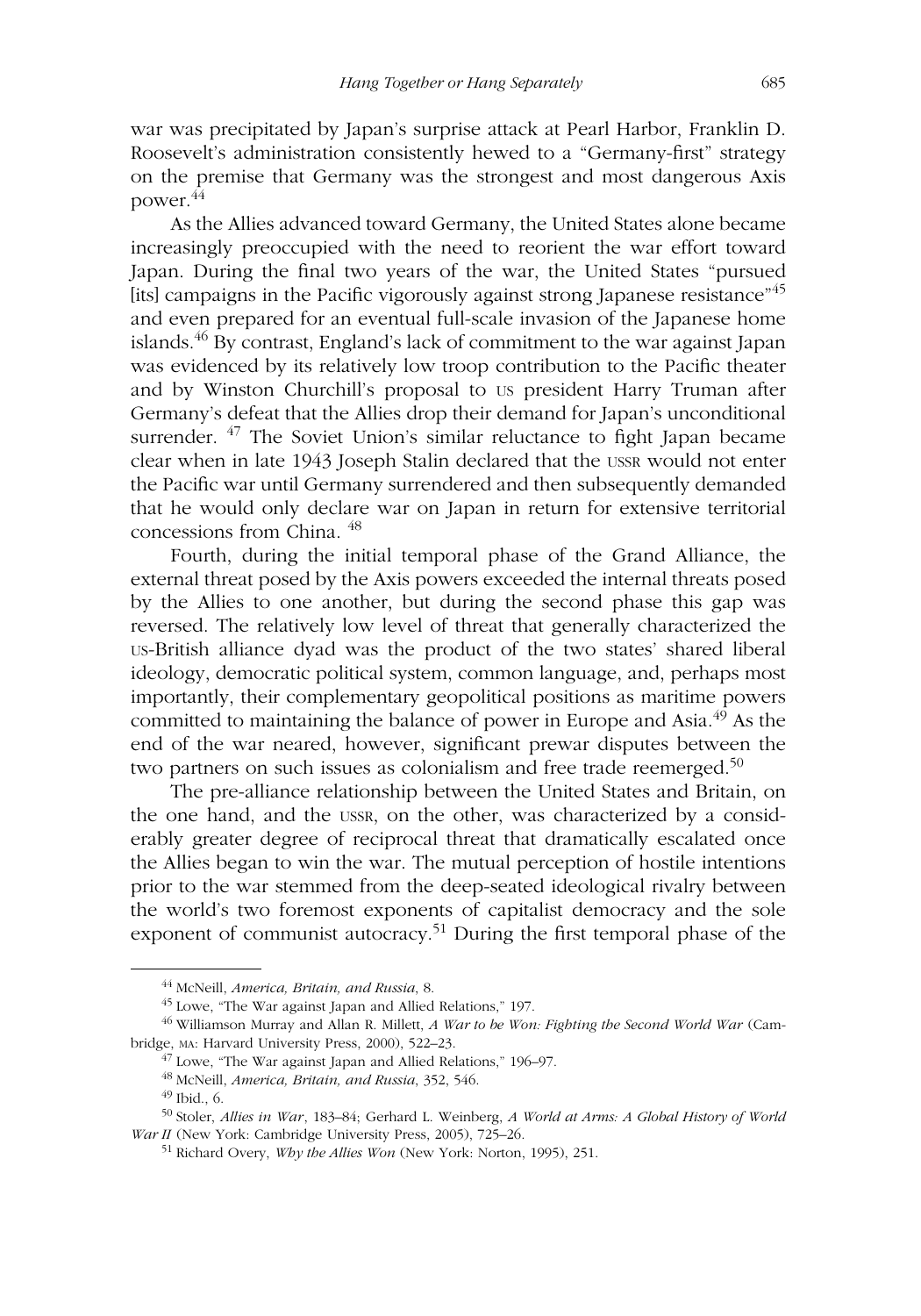alliance, however, the external threat to all three partners eclipsed the internal threats, as the Axis powers controlled much of Europe, North Africa, and East Asia. By the second phase, the level of intra-alliance threat increased considerably as the external threat posed to all three allies by the Axis collapsed, and millions of Anglo-US and Soviet troops ominously converged in Germany.<sup>52</sup>

#### Liberal Predictions

Liberal theory predicts that the regime types of the three partner states should have determined their cohesion for the duration of the Grand Alliance. Throughout both phases, the democratic United States and Britain should have consistently maximized cohesion, and the autocratic USSR should have minimized it.<sup>53</sup>

#### Neoclassical Realist Predictions

Neoclassical realist theory predicts that the behavior of the three allies should have been a function of both international systemic conditions and the regime type of the individual partners. During the first phase of the alliance, when international systemic variables favored cohesion, the two democratic allies, the United States and Britain, should have maximized cohesion. During the second phase, when international systemic variables began favoring alliance fragmentation, they should have begun to minimize cohesion. Meanwhile, the Soviet Union should have consistently minimized cohesion during both temporal phases, as it was an autocracy. For a summary of the

<sup>52</sup> Mawdsley, *World War II*, 377.

<sup>53</sup> McNeill, *America, Britain, and Russia*, 26–30, 56–61, 79–89; Overy, *Why the Allies Won*, 293–94. A possible objection to my classification of Stalin's USSR as a generic autocracy holds that the Stalin regime was *sui generis* due to the Soviet leader's ideological dispositions and extreme paranoia. I counter this objection with the following two points. First, all autocratic leaders are confronted by what Ronald Wintrobe has referred to as the "dictator's dilemma": the very repressive power that enables the dictator to rule arbitrarily also cows both the masses and elites into concealing their opposition to the dictator, which in turn breeds fear and paranoia on the part of the dictator. Ronald Wintrobe, *The Political Economy of Dictatorship* (New York: Cambridge University Press, 1998), 20–42. Since all autocrats can be expected to be justifiably paranoid to one degree or another, Stalin merely represents an extreme instance of a general tendency, thereby rendering this a "most likely" case of autocratic preoccupation with domestic survival at the expense of alliance cohesion. Since the neoclassical realist theory of alliance cohesion is a novel one that I am subjecting to its inaugural empirical test, the use of a most likely case is justified. For a discussion of most likely cases, see Harry Eckstein, "Case Studies in Political Science," in *Handbook of Political Science*, vol. 7, ed. Fred Greenstein and Nelson Polsby (Reading, MA: Addison-Wesley, 1975), 113–20. Second, scholars have noted that whereas Stalin's behavior during the 1930s can be described as extraordinarily paranoid and highly ideological in content, the Soviet dictator curbed both of these tendencies following Germany's invasion of Russia in June 1941. See, for example, Geoffrey Roberts, *Stalin's Wars: From World War to Cold War, 1939–1953* (New Haven, CT: Yale University Press, 2008), 1–29; Robert Service, *Stalin: A Biography* (Cambridge, MA: Harvard University Press, 2004), 439–58.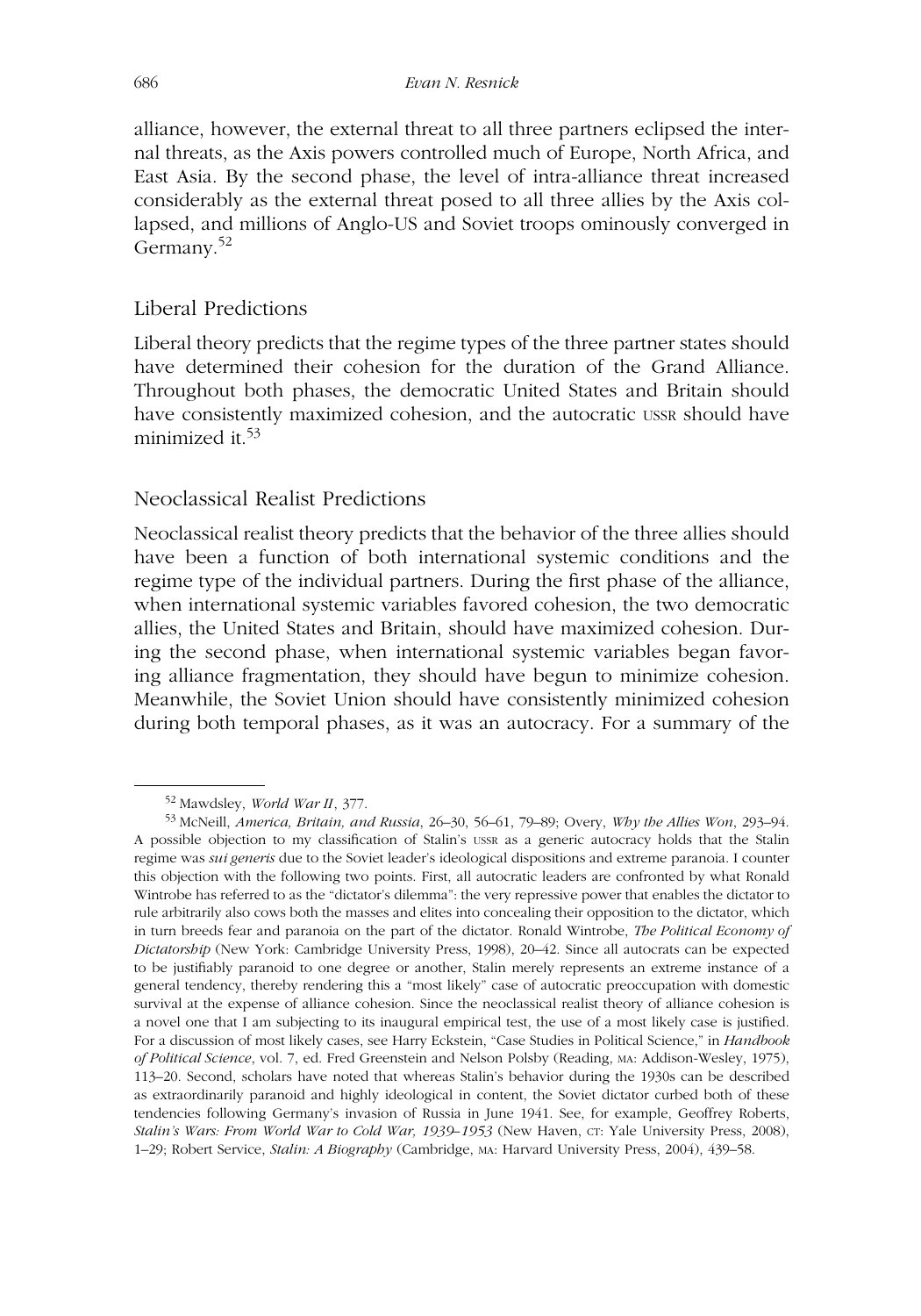| Theory                  | General hypotheses<br>regarding alliance<br>cohesion behavior                                                                                                                                                                                                                                                                                     | Predictions regarding<br>cohesion behavior of<br>the US, Britain, and<br>USSR during the first<br>phase of the Grand<br>Alliance (January<br>1942-June 1944) | Predictions regarding<br>cohesion behavior of<br>the US, Britain, and<br>USSR during the second<br>phase of the Grand<br>Alliance (July<br>1944-September 1945) |
|-------------------------|---------------------------------------------------------------------------------------------------------------------------------------------------------------------------------------------------------------------------------------------------------------------------------------------------------------------------------------------------|--------------------------------------------------------------------------------------------------------------------------------------------------------------|-----------------------------------------------------------------------------------------------------------------------------------------------------------------|
| Neorealism              | (1) If international<br>systemic variables<br>favor cohesion, then<br>all allies will maximize<br>cohesion<br>(2) If international<br>systemic variables<br>favor fragmentation,<br>then all allies will<br>minimize cohesion                                                                                                                     | US: maximize cohesion<br>Britain: maximize<br>cohesion<br>USSR: maximize<br>cohesion                                                                         | US: minimize cohesion<br>Britain: minimize<br>cohesion<br>USSR: minimize<br>cohesion                                                                            |
| Liberalism              | (1) If an alliance partner<br>is democratic, then it<br>will always maximize<br>cohesion<br>(2) If an alliance partner<br>is autocratic, then it<br>will always minimize<br>cohesion                                                                                                                                                              | US: maximize cohesion<br>Britain: maximize<br>cohesion<br>USSR: minimize<br>cohesion                                                                         | US: maximize cohesion<br>Britain: maximize<br>cohesion<br>USSR: minimize<br>cohesion                                                                            |
| Neoclassical<br>realism | (1) If international<br>systemic variables<br>favor cohesion, then<br>democratic alliance<br>partners will<br>maximize cohesion<br>and autocratic<br>partners will minimize<br>cohesion<br>(2) If international<br>systemic variables<br>favor fragmentation,<br>both democratic and<br>autocratic alliance<br>partners will minimize<br>cohesion | US: maximize cohesion<br>Britain: maximize<br>cohesion<br>USSR: minimize<br>cohesion                                                                         | US: minimize cohesion<br>Britain: minimize<br>cohesion<br>USSR: minimize<br>cohesion                                                                            |

**TABLE 2** Summary of Neorealist, Liberal, and Neoclassical Realist Hypotheses on Wartime Alliance Cohesion and Predictions Regarding the Grand Alliance

neoclassical realist hypothesis, along with those of the neorealist and liberal theories, see Table 2.

The Grand Alliance represents a crucial testing ground not merely because it is arguably the most consequential wartime alliance in modern history, but also because each theory of cohesion advances a distinct set of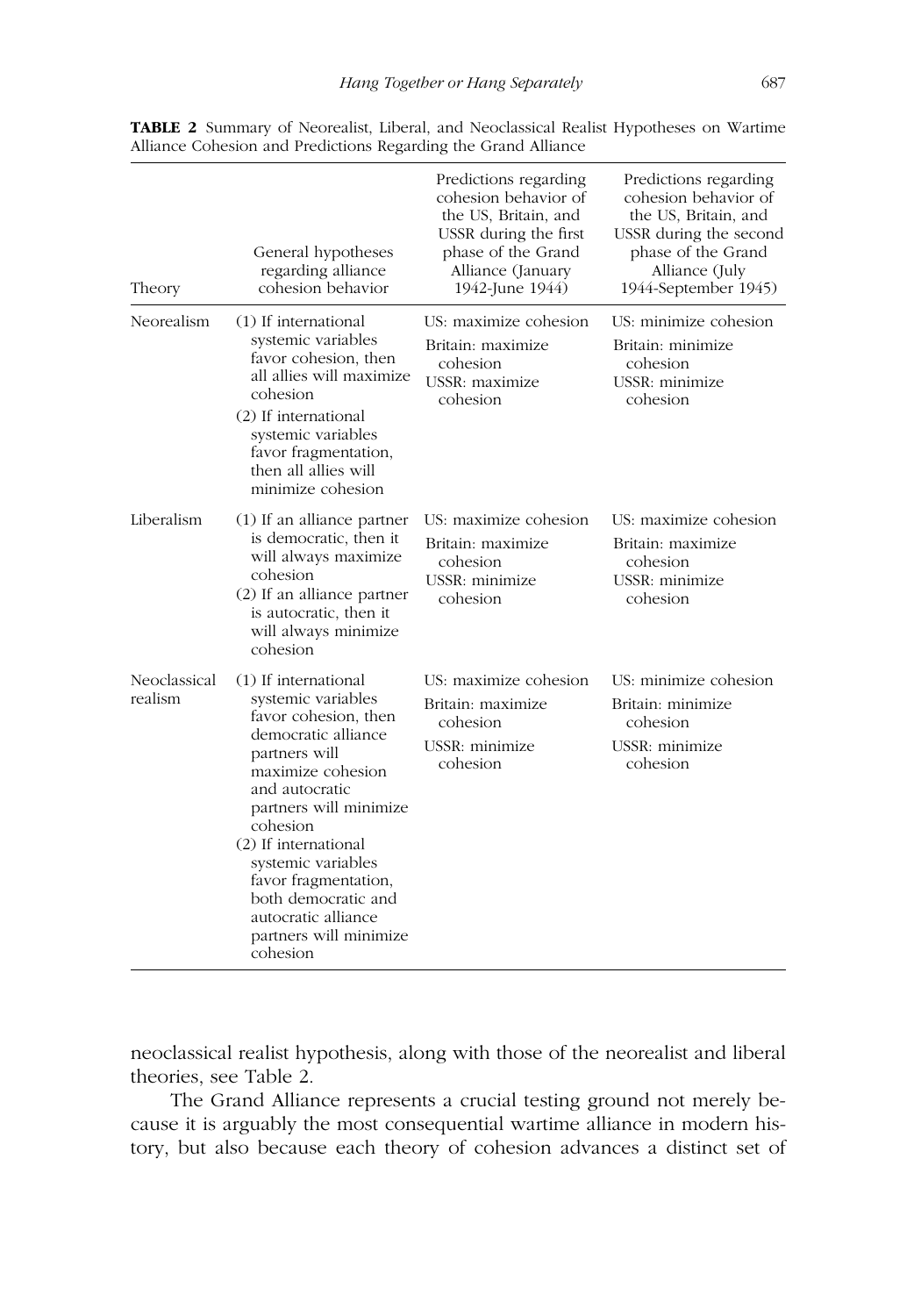predictions as to the expected behavior of the three core members during the partnership's two temporal phases. On this basis, I am able to gauge roughly the relative predictive power of all three theories through straightforward congruence testing.<sup>54</sup> Covariation is also discernible as the six separate cases manifest variation in the causal and dependent variables for all three theories.

The empirical analysis below reveals that neoclassical realist theory successfully predicts the outcome of all six cases. By comparison, neorealism and liberalism predict a less impressive five of six cases and four of six cases, respectively. Specifically, neoclassical realist theory accounts for three significant empirical anomalies left behind by its competitors. It accounts for the neorealist anomaly that the USSR actually spurned cohesion during the first phase of the alliance, when international systemic conditions uniformly favored cohesion. It also resolves the two liberal anomalies that the United States and Britain began to retract cohesion during the alliance's second phase, even though both states were democracies. The section also includes process-tracing evidence in support of the discrete causal arguments advanced by neoclassical realist theory.<sup>55</sup>

#### THE UNITED STATES' ALLIANCE DECISION MAKING

#### Phase I: January 1942-June 1944

During the first temporal phase of the alliance, the United States consistently maximized cohesion with both Britain and the USSR. In terms of war aims, the United States sponsored the United Nations Declaration, committing all three allies to the pursuit of "complete victory over their enemies," the pursuit of human rights and justice both at home and abroad, and the broad liberal values enshrined in the August 1941 Atlantic Charter signed by Roosevelt and Churchill.<sup>56</sup> The Atlantic Charter barred the signatories from pursuing territorial aggrandizement or manipulating the territory of other states without permission; it also committed the states to the pursuit of national self-determination and self-government, equal access to trade and raw materials, future economic collaboration, freedom from want and fear, freedom of the seas, disarmament of the aggressor states, and the establishment of a new League of Nations.57

The Roosevelt administration also strove to enhance military coordination with England and the USSR. With respect to Britain, the White House

<sup>54</sup> Alexander L. George and Andrew Bennett, *Case Studies and Theory Development in the Social Sciences* (Cambridge, MA: MIT Press, 2005), 181–204.

<sup>55</sup> On process tracing, see ibid., 205–32.

<sup>56</sup> McNeill, *America, Britain, and Russia*, 100–101.

<sup>57</sup> Stoler, *Allies in War*, 26–27.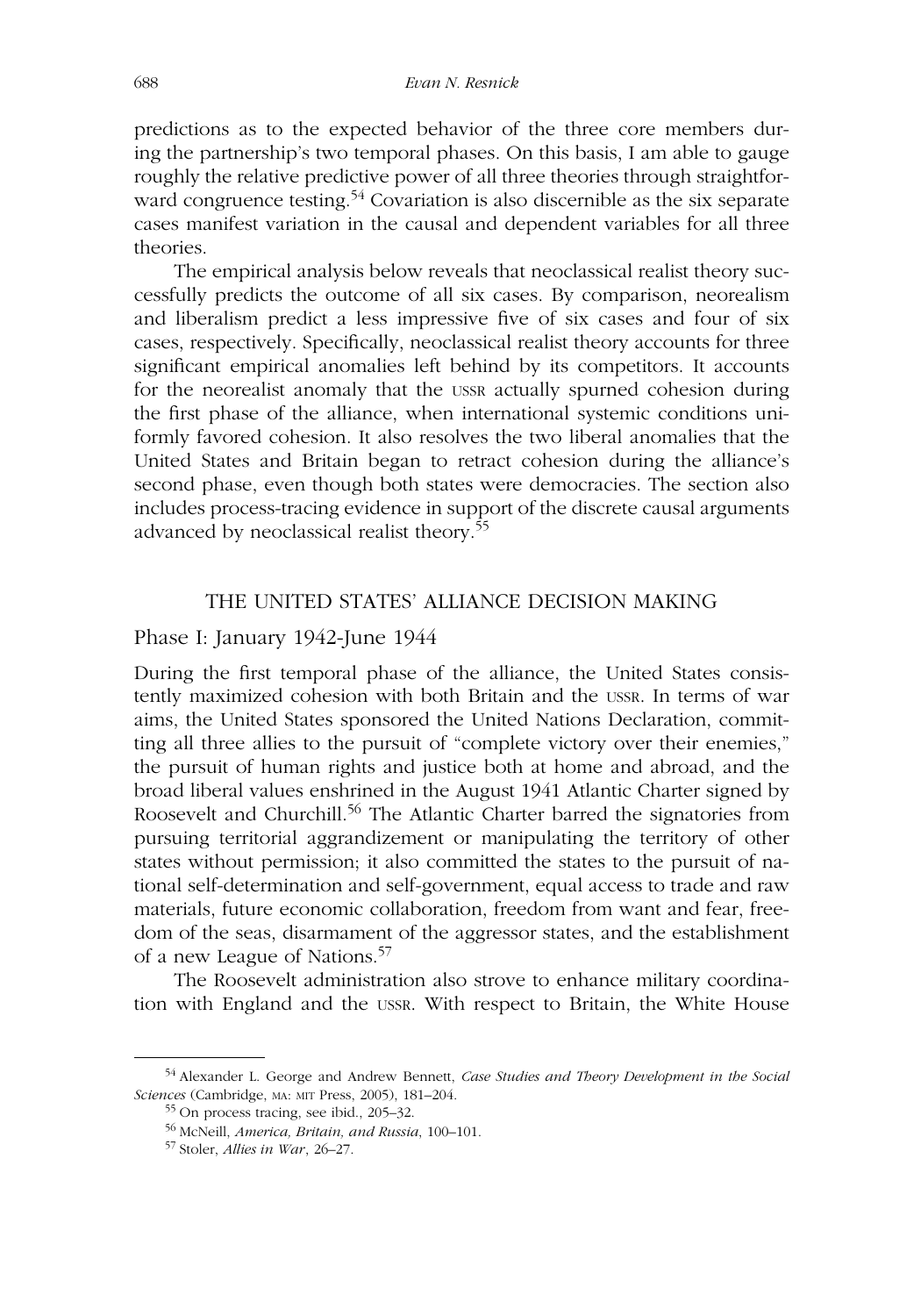acquiesced to the creation of the Combined Anglo-American Chiefs of Staff (CCS), a standing committee consisting of the most senior staff officers of both countries.<sup>58</sup> The CCS was tasked with advising Roosevelt and Churchill on all strategic matters and with supervising the execution of the strategy agreed upon by the two leaders, who were in frequent contact with one another throughout the war.<sup>59</sup> To conduct the weekly meetings of the ccs, Churchill dispatched to Washington a Joint Staff Mission (JSM) led by the three deputies of the British Chiefs of Staff and chaired by Field Marshal Sir John Dill.<sup>60</sup> The White House also agreed to the creation of a series of supplementary joint boards and committees to facilitate the bilateral sharing of intelligence and technical information, allocation of munitions production, and coordination of the transfer and shipping of food and raw materials. <sup>61</sup> At the operational level, Roosevelt agreed to institute unity of command in most of the combat theaters in which us and British forces were engaged.<sup>62</sup> Meanwhile, with regard to the Soviet Union, President Roosevelt personally, though fruitlessly, beseeched Stalin to agree to the establishment of "a more permanent organization to plan our [military] efforts."<sup>63</sup> Further, as will be discussed in great detail below, in early 1944 Roosevelt proposed Operation Frantic, a plan that provided for the establishment of air bases in the USSR that would permit US warplanes based in Britain to engage in shuttle-bombing missions against Germany.

Finally, during this phase, the United States engaged in an enormous amount of resource sharing with both allies. Between 1942 and 1944, under the aegis of the Lend-Lease program inaugurated in March 1941, annual military aid to Britain dramatically increased from US\$4.757 billion to US\$10.706 billion.<sup>64</sup> The United States also engaged in intense intelligence sharing with Britain, as both countries agreed to share sensitive war-related technologies, intercepted Axis signals, photoreconnaissance intelligence, and nuclear research.<sup>65</sup> Roosevelt similarly enjoined the provision of Lend-Lease aid to the USSR, even according Soviet aid shipments the highest possible priority and

<sup>58</sup> Ibid., 43–44.

<sup>59</sup> J.M.A. Gwyer and J.R.M. Butler, *Grand Strategy, Volume III: June 1941-August 1942* (London: Her Majesty's Stationary Office, 1964), 382–85.

<sup>60</sup> Stoler, *Allies in War*, 43.

<sup>61</sup> Ibid., 47.

<sup>62</sup> Ibid., 72–212.

<sup>63</sup> Roosevelt to Stalin, cable, 14 December 1941, in *My Dear Mr. Stalin: The Complete Correspondence Between Franklin D. Roosevelt and Joseph V. Stalin*, ed. Susan Butler (New Haven, CT: Yale University Press, 2005), 56; Warren F. Kimball, *Forged in War: Roosevelt, Churchill, and the Second World War* (Chicago: Ivan R. Dee, 1997), 179, 182.

<sup>64</sup> Richard Overy, "Co-operation: Trade, Aid, and Technology," in *Allies At War: The Soviet, American and British Experience 1939–1945*, ed. David Reynolds, Warren F. Kimball, and A.O. Chubarian (New York: Palgrave, 1994),209–11.

<sup>65</sup> Stoler, *Allies in War*, 48–49; Overy, *Why the Allies Won*, 219–20; Christopher Andrew, *For the President's Eyes Only: Secret Intelligence and the American Presidency from Washington to Bush* (New York: Harper Perennial, 1995), 137.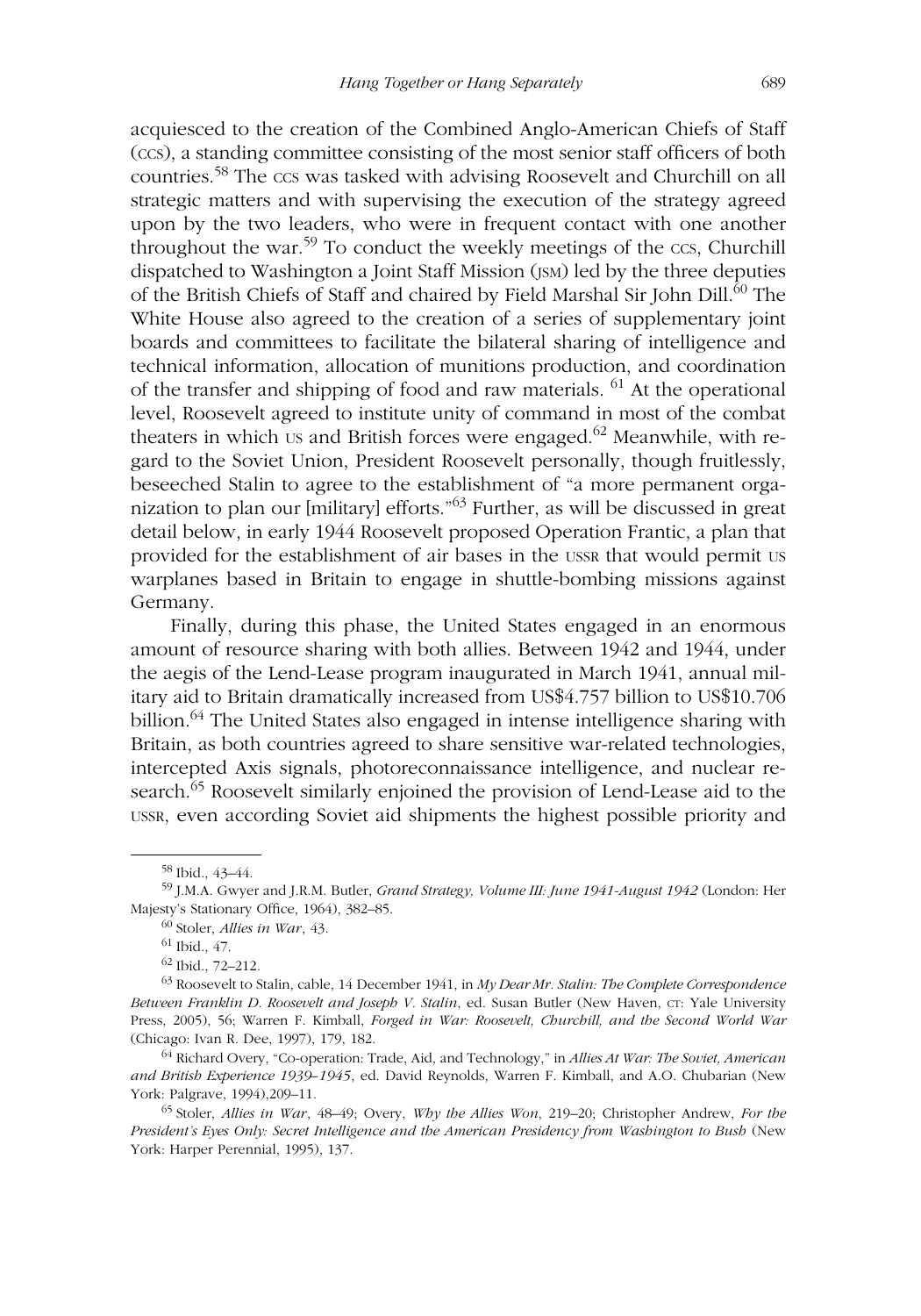freeing Moscow from the obligation imposed on all other Lend-Lease beneficiaries to divulge detailed economic data to Washington.<sup>66</sup> As a result, the White House succeeded in delivering the equivalent of US\$7.88 billion in military supplies to Russia between 1942 and 1944 in the face of enormous logistical and other obstacles.<sup>67</sup> The administration also engaged in some intelligence-sharing with the Kremlin, and, as discussed in greater detail below, Roosevelt and Churchill offered to deploy US and British bombers to the Caucasus.<sup>68</sup>

Since it was a democracy, the United States did not have serious compunctions about cultivating extensive contacts and communications between US and allied soldiers and civilians in the face of international systemic conditions favoring cohesion. The task of wartime military coordination was facilitated by the Roosevelt administration's delegative command structure of civil-military relations. Throughout the war, the president consistently granted his commanders a wide berth on military matters, almost never interceding in their deliberations or reversing their decisions.<sup> $69$ </sup> This latitude enabled the United States and Britain to establish the CCS, a military body built on a precedent established at the inaugural summit meeting between Roosevelt and Churchill at Placentia Bay in August 1941. As recounted by historian Warren Kimball, "The two leaders insisted that their military chiefs 'work it out' and not bring every little dispute to the top, thereby creating an atmosphere of teamwork that lasted throughout the war. British and American staffs could and did argue and disagree, but only broad issues of grand strategy were expected to require decisions by Churchill and/or Roosevelt."<sup>70</sup>

The subsequent advent of the ccs in early 1942 formalized Roosevelt's and Churchill's earlier insistence "that they should not act as umpires between the quarrelling generals and admirals."71 Roosevelt's attitude toward the establishment of close military contacts with England was also reflected in a cautionary letter he sent in 1942 to the chief of naval operations, Admiral Earnest King, who was the most notoriously Anglophobic of the president's senior military advisors.<sup>72</sup> In the correspondence, Roosevelt firmly rebuked

<sup>66</sup> George C. Herring, Jr., *Aid to Russia 1941–1946: Strategy, Diplomacy, and the Origins of the Cold War* (New York: Columbia University Press, 1973), 39, 279.

<sup>67</sup> McNeill, *America, Britain, and Russia*, 232, 444.

<sup>68</sup> Christopher Andrew, "Anglo-American-Soviet Intelligence Relations," in *The Rise and Fall of the Grand Alliance*, 123.

<sup>&</sup>lt;sup>69</sup> According to Robert Sherwood, Roosevelt overruled the Joint Chiefs of Staff only once over the course of the entire war. Robert E. Sherwood, *Roosevelt and Hopkins: An Intimate History* (New York: Harper & Brothers, 1948), 446.

<sup>70</sup> Kimball, *Forged in War*, 99.

<sup>71</sup> Ibid., 129.

<sup>72</sup> Stoler, *Allies in War*, 51, 109, 169–70, 188–89.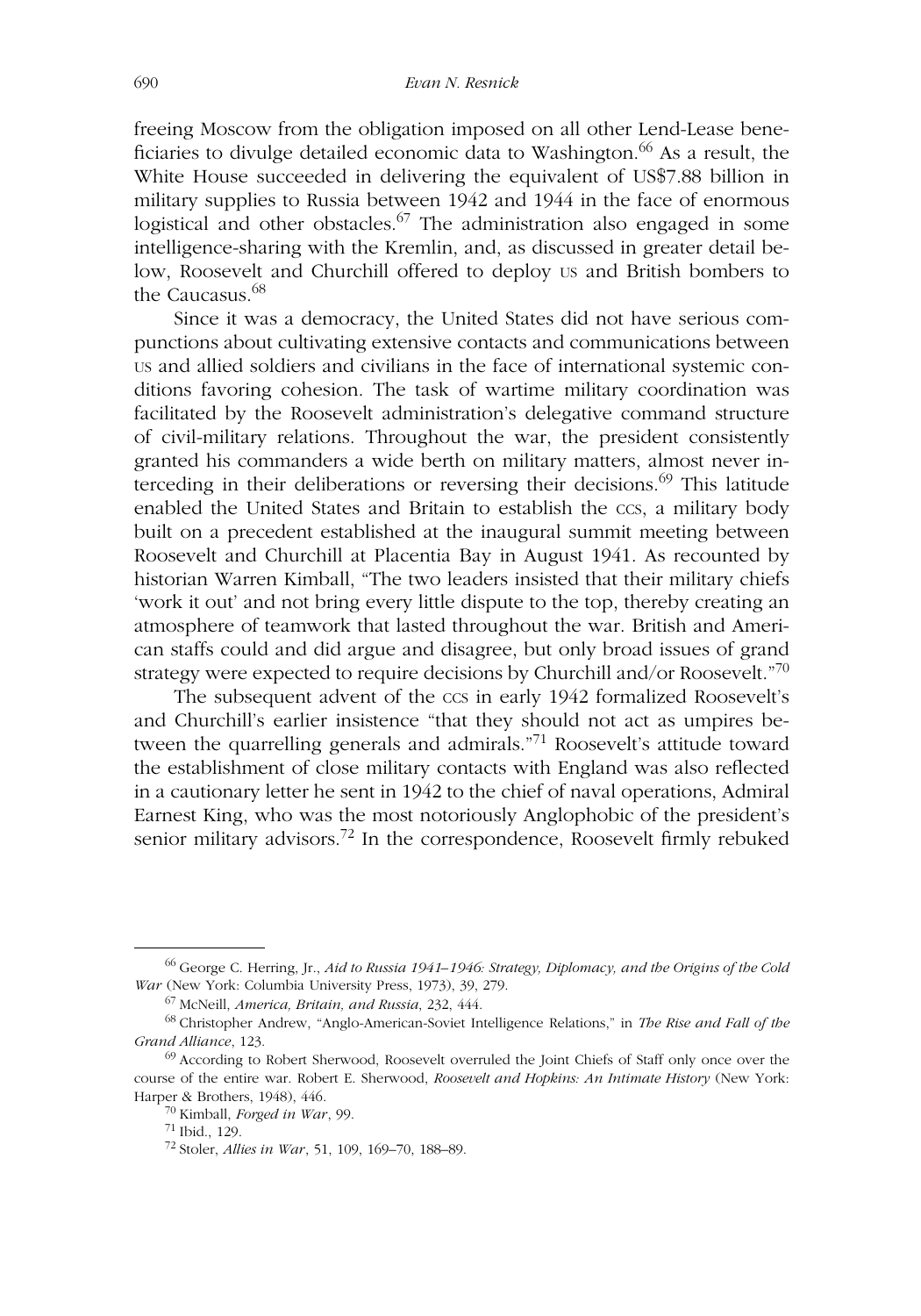King, reminding the recalcitrant admiral, "The British are our partners, hence we must have the fullest and frankest collaboration with them."<sup>73</sup>

In addition, since the administration's political survival did not hinge on the mitigation of domestic contacts and communications, the White House was willing to cultivate such contacts and communications for the purpose of enhancing military coordination and resource sharing with its alliance partners. The operation of the various joint decision-making agencies inaugurated by the United States and Britain necessitated the dispatch of over nine thousand British officials to Washington, and the success of the Lend-Lease program for the USSR hinged on the administration's granting permission for fifteen thousand Soviet officials and civilian experts to freely access US factories and military facilities.<sup>74</sup>

Phase II: July 1944-September 1945

During the second phase of the alliance, Washington began to disengage from both its allies, and particularly from England, whose relative contribution to the war effort was rapidly deteriorating. In the domain of war aims, the United States increasingly diverged from both allies on account of its dogged pursuit, above all else, of a postwar international economic order based on the principles of non-discrimination and multilateralism, as well as of a new international institution to promote global peace and security. The White House also deviated from British preferences by aggressively promoting postwar European decolonization and supporting the elevation of China to great power status and from Soviet ones by urging the installation of broadly representative governments in the liberated states of Eastern Europe.<sup>75</sup>

Similarly divergent US behavior was also evident in the domain of military coordination. Beginning in mid-1944 America's diminished enthusiasm for joint strategic planning with Britain became evident in the declining efficacy of the CCS: CCS meetings were held less frequently, less information was exchanged at those meetings, and some of the supplemental joint committees established in early 1942 were disbanded.<sup>76</sup> It was also reflected in Roosevelt's peremptory 1 July order to commence preparations for the Anglo-US invasion of southern France in the face of vociferous opposition

<sup>73</sup> President Franklin D. Roosevelt to Admiral Earnest King, letter, 24 August 1942, quoted in Christopher Thorne, *Allies of a Kind: The United States, Britain, and the War Against Japan, 1941–1945* (London: Hamish Hamilton, 1978), 134.

<sup>74</sup> Overy, *Why the Allies Won*, 250, 253.

<sup>75</sup> McNeill, *America, Britain, and Russia*, 501–629; Stoler, *Allies in War*, 165–203.

<sup>76</sup> Alex Danchev, *On Specialness: Essays in Anglo-American Relations* (New York: St. Martin's Press, 1998), 27.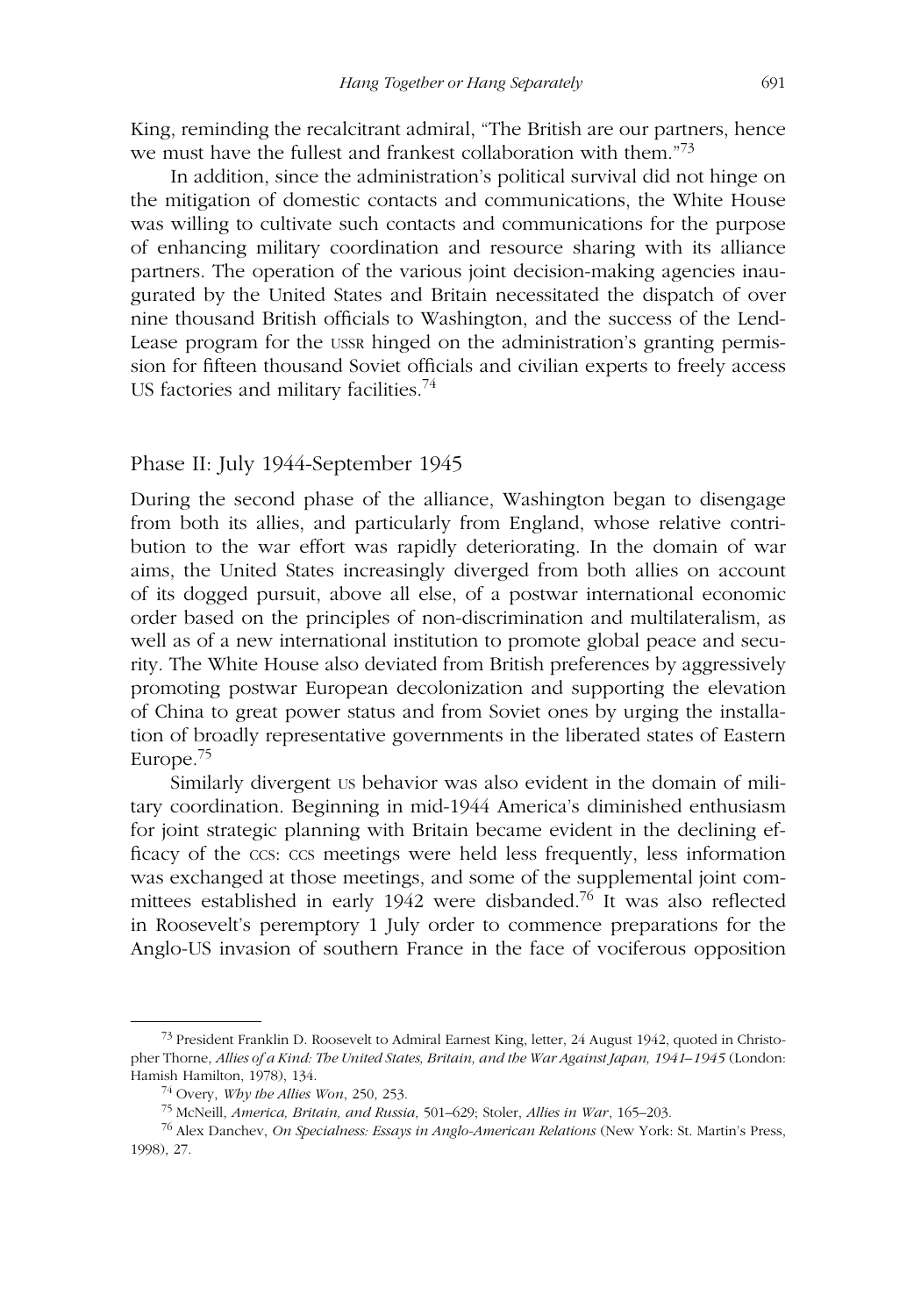on the part of Churchill and his Chiefs of Staff, who had instead been urging an invasion of Yugoslavia.<sup>77</sup>

During the war's final stages, US behavior toward Britain became even more distant and dismissive. At the February 1945 Yalta summit of the "Big Three" Allied leaders, Roosevelt directed his subordinates to keep all exchanges of information with Whitehall "to a minimum" and excluded Churchill from negotiations with Stalin to determine the territorial concessions that would be granted to the USSR in exchange for Soviet entry into the Pacific war.<sup>78</sup> Following Roosevelt's death in April, his successor, Harry S. Truman, countermanded Churchill's 12 May order to the British commander of Anglo-US forces in Italy to evict forcibly pro-Soviet Yugoslav partisans from the disputed Italian region of Venezia Giulia. At the final Allied summit at Potsdam in July-August 1945, Truman privately settled the intraalliance dispute with Stalin over the composition of the Polish government and then officially recognized the Polish government without even consulting Churchill. At Potsdam, the US Joint Chiefs of Staff also denied British requests both to broaden CCS jurisdiction to encompass the Pacific theater and perpetuate the CCS into the postwar era. The Joint Chiefs of Staff also barred its British counterpart from participating in the limited information-sharing arrangement that it had established with the Soviets relating to operations against Japan.<sup>79</sup>

The record of US resource sharing during this period also reflects Washington's rising aversion to cohesion. Whereas US Lend-Lease aid had been unconditionally afforded to both allies during the first temporal phase, this ceased to be the case during the second phase. In the fall of 1944 President Roosevelt admonished British leaders that they would not receive Lend-Lease aid following the impending defeat of Germany if they continued negotiating a bilateral trade treaty with the Argentine regime of Edelmiro Farrell (which the Roosevelt administration suspected of pro-Nazi sympathies) and if they refused to accept us proposals for a postwar civil aviation regime.<sup>80</sup> Then, immediately following Germany's surrender, President Truman directed the US Army to repossess most of the Lend-Lease aid that had already been scheduled to be transferred to British forces in Europe. In response to Truman's subsequent announcement on 5 July 1945 that all future Lend-Lease aid would be restricted to those items that were to be "used in the war against

<sup>77</sup> Andrew Roberts, *Masters and Commanders: How Four Titans Won the War in the West, 1941–1945* (New York: Harper Perennial, 2008), 476–508.

<sup>78</sup> Hathaway, *Ambiguous Partnership*, 115, 124. After Yalta, Roosevelt simply ignored Churchill's protests in response to US negotiations with Ireland regarding a bilateral civil aviation pact (ibid., 129). <sup>79</sup> Ibid., 139–42, 159–63, 169–73.

<sup>80</sup> President Roosevelt to the British Prime Minister (Churchill), telegram, 18 November 1944, in *Foreign Relations of the United States, 1944, Vol. 7: The American Republics* (Washington, DC: US GPO, 1967), 365; President Roosevelt to the Ambassador in the United Kingdom (Winant), telegram, 24 November 1944, in *Foreign Relations of the United States, 1944*, *Vol. 2: General: Economic and Social Matters* (Washington, DC: US GPO, 1969), 589.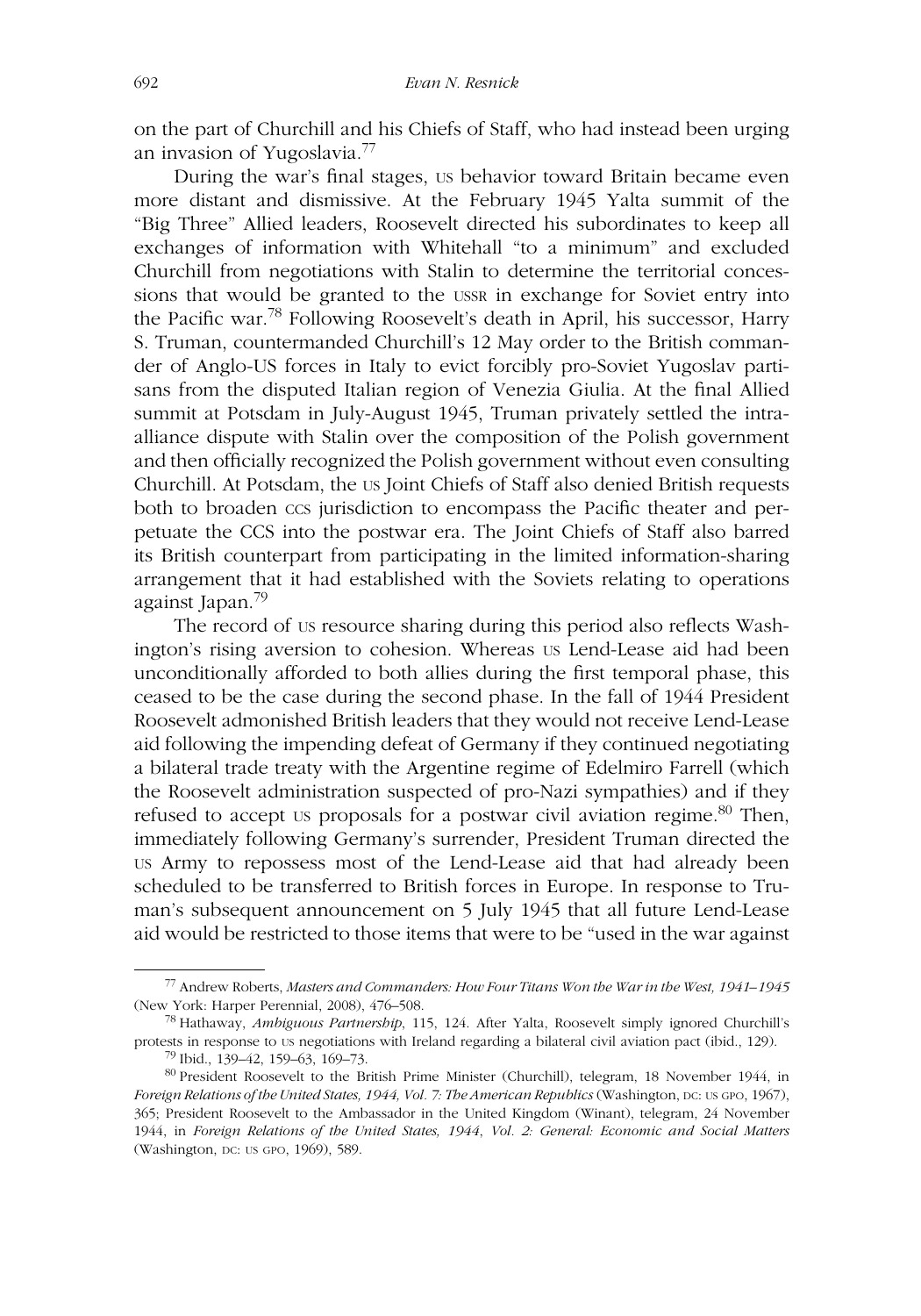Japan," the War Department forbade the provision of any supplies for British occupation troops in Europe.<sup>81</sup> On 21 August, Truman struck a final blow to wartime cohesion with England by abruptly terminating the Lend-Lease program, completely flabbergasting British officials, who expected "an orderly tapering off of aid extended over a relatively lengthy period."82

Since the United States remained highly dependent on the Red Army's ongoing operations against Germany on the Eastern Front throughout 1944, Washington did not begin to diverge from its long-standing policy of unconditional aid to Russia until early the next year. In January 1945, US officials adopted a "reserved and extremely cautious position" on Stalin's request for US\$6 billion in postwar economic assistance. $83$  More dramatically, merely three days after Germany's surrender, Truman ordered all Lend-Lease supplies for the USSR that were not necessary for Soviet operations in Asia to be "cut off immediately,"<sup>84</sup> and stipulated that future supply programs would only be approved if Moscow provided "reasonably adequate information regarding [their] essentiality."<sup>85</sup> Two months later, the State Department abandoned its previous passivity in response to the objectionable Soviet practice of retransferring Lend-Lease supplies to third countries and threatened that Moscow would forfeit its access to any items it retransferred in the future.<sup>86</sup> Finally, on 17 August, Truman announced the immediate cessation of all US aid shipments to Russia, predating by four days the termination of Lend-Lease assistance to all other recipients. In response to furious Soviet protests, the administration only partially moderated its position by allowing Moscow to continue receiving non-munitions and utilizing Lend-Lease funds to repair Soviet freighters until Japan's formal surrender.<sup>87</sup>

The statements and observations of US policymakers during this period indicate that Washington's efforts to minimize cohesion were a function of shifting international systemic conditions, prompting a growing wariness about the geopolitical ambitions of both Britain and the Soviet Union. Rising suspicions regarding British intentions were reflected in Secretary of War Henry Stimson's declaration to President Roosevelt in late 1944 that London's highest priority was to disperse Anglo-US troops into the Balkans "to protect the British Empire" rather than concentrate Allied forces in Western

<sup>87</sup> Ibid., 230–33.

<sup>81</sup> Hathaway, *Ambiguous Partnership*, 145–47.

<sup>82</sup> Ibid., 183–84.

<sup>83</sup> Herring, *Aid to Russia*, 144, 173.

<sup>&</sup>lt;sup>84</sup> Acting Secretary of State and the Foreign Economic Administrator Leo Crowley to President Truman, memorandum, 11 May 1945, in *Foreign Relations of the United States, 1945, Vol. 5: Europe* (Washington: US GPO, 1967), 999–1000.

<sup>&</sup>lt;sup>85</sup> Ibid. Soon after Truman issued the order, he modified it slightly to permit shipments of supplies not intended for use against the Japanese that had already been loaded on ships or that were already en route to the USSR. Herring, *Aid To Russia*, 205–6.

<sup>86</sup> Herring, *Aid To Russia*, 229–30.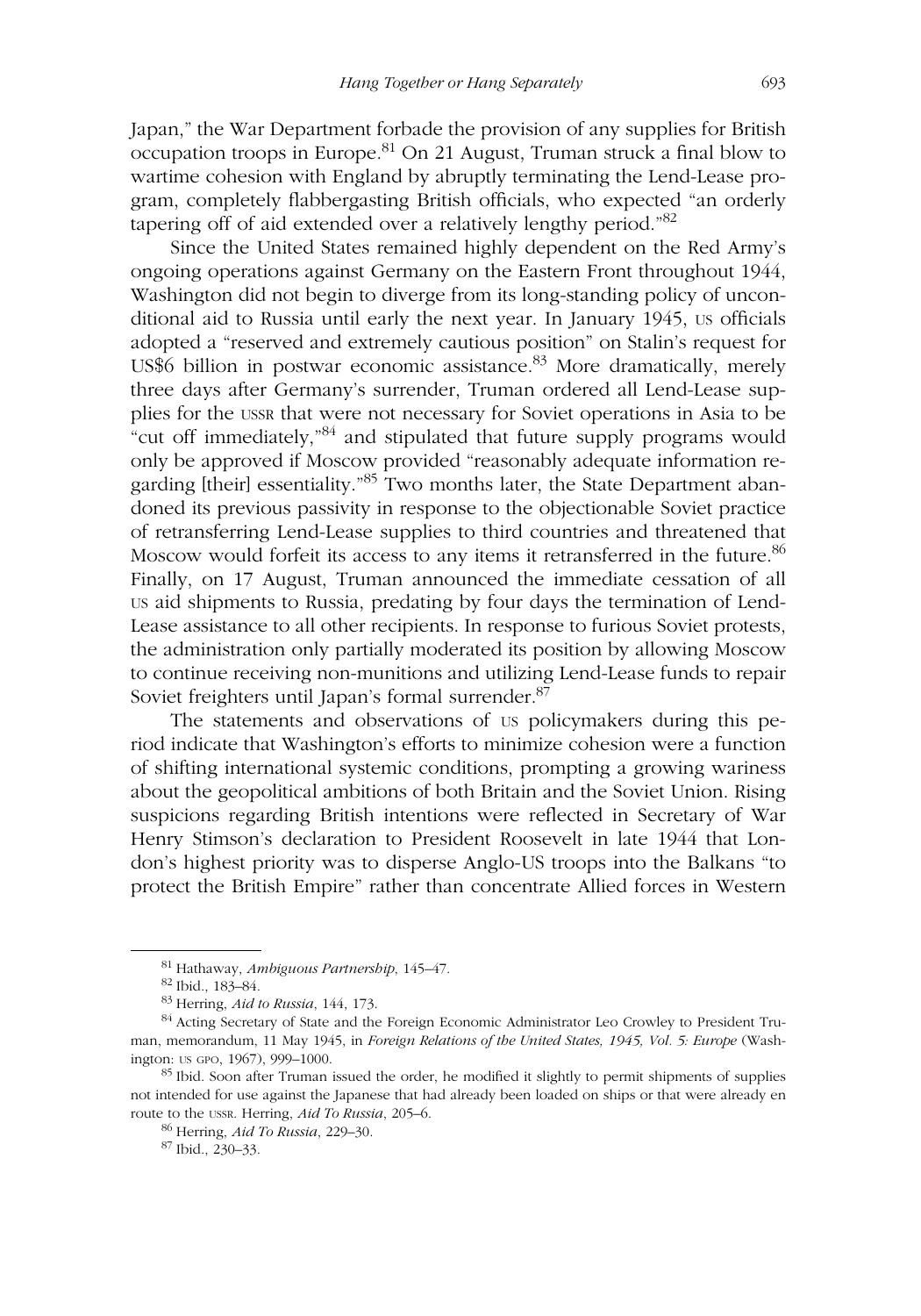Europe in order to expeditiously defeat Germany.<sup>88</sup> Similarly, in March 1945 Roosevelt admonished his cabinet that "the British were perfectly willing for the United States to have a war with Russia at any time and that . . . to follow the British lead would be to proceed toward that end."<sup>89</sup> By May 1945 Harry Hopkins—who had served as President Roosevelt's wartime envoy to both Churchill and Stalin and was arguably that administration's strongest proponent of the alliance with Britain—expressed that he too had become "skeptical about Churchill" and declared that it was of "vital importance that we not be maneuvered into a position where Great Britain has lined us up with them as a bloc against Russia to implement England's European policy."<sup>90</sup> At about the same time, President Truman revealingly recorded in his diary, "I was having as much difficulty with Prime Minister Churchill as I was having with Stalin."91

At the same time, policymakers grew increasingly concerned that the Soviet Union was becoming a grave threat to America's national security. According to scholar Vincent Davis, by late 1944 Navy Secretary James Forrestal had concluded, "*Russia was the emerging new enemy* toward which . . . the whole of U.S. postwar foreign and security policy should be directed."<sup>92</sup> Then, following on the heels of a us Army Intelligence report that speculated Moscow was intent on pursuing "the unlimited expansion of Soviet influence and control," the Joint Chiefs of Staff, in July 1945, formally adopted the position that the United States should "resist demands and policies which tend to improve [the] Soviet position in Western Europe."<sup>93</sup> Stimson concurred on the grounds that the Soviets were "throwing aside all their previous restraints as to being only a Continental power."<sup>94</sup>

# BRITAIN'S ALLIANCE DECISION MAKING

#### Phase I: January 1942-June 1944

During the first phase of the alliance, Britain dramatically enhanced cohesion with both of its allies. Churchill's overarching desire to bind England's war effort as closely as possible to that of the United States was reflected in his formal concurrence with US-sponsored war aims as established in the United Nations Declaration (and previously in the Atlantic Charter), notwithstanding

<sup>88</sup> Quoted in Mark A. Stoler, *Allies and Adversaries: The Joint Chiefs of Staff, The Grand Alliance, and* US *Strategy in World War II* (Chapel Hill: University of North Carolina Press, 2000), 223.

<sup>89</sup> Quoted in ibid., 225.

<sup>90</sup> Quoted in Thorne, *Allies of a Kind*, 499.

<sup>91</sup> Quoted in Hathaway, *Ambiguous Partnership*, 160. Truman repeated this charge in an off-therecord press conference in June (ibid., 167).

<sup>&</sup>lt;sup>92</sup> Vincent Davis, *Postwar Defense Policy and the* us *Navy*, 1943–1946 (Chapel Hill: University of North Carolina Press, 1962), 101.

<sup>93</sup> Quoted in Stoler, *Allies and Adversaries,* 253, 255.

<sup>&</sup>lt;sup>94</sup> Quoted in ibid., 256.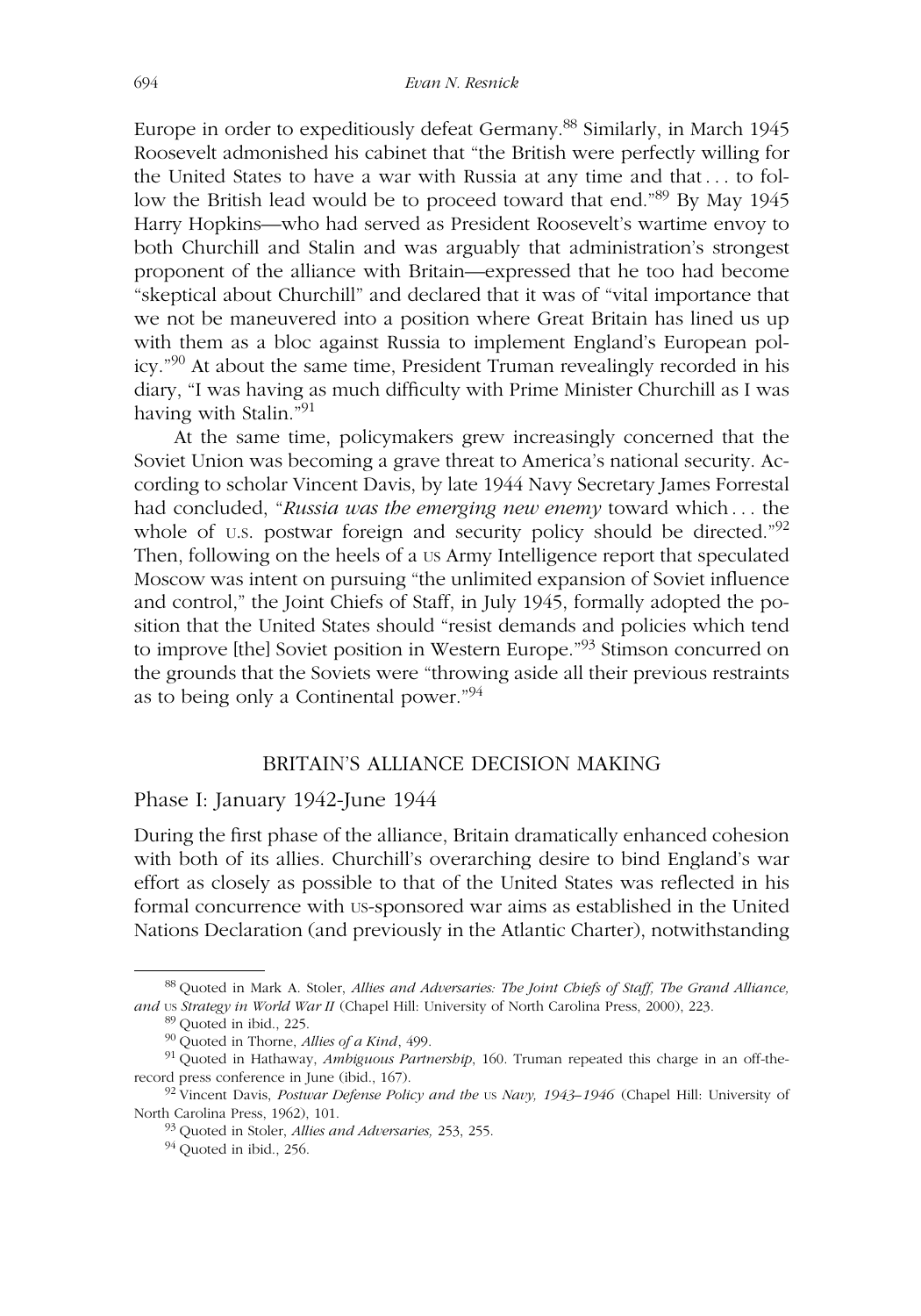his government's latent opposition to several of those aims, particularly the ones of universal self-determination and equal access to trade. It is also evident in the array of aforementioned Anglo-US agreements concluded and institutions established in the wake of America's formal entry into the war. London supplemented these actions by providing approximately US\$7.567 billion in "Reverse Lend-Lease" assistance to and sharing sensitive war-related technologies with the United States.<sup>95</sup>

Additionally, England aggressively pursued cohesion with the Soviet Union. Between October 1941 and July 1944 Britain supplied the USSR with  $\text{\pounds}281$  million worth of military and civilian supplies. <sup>96</sup> The War Cabinet also approved the transfer to Stalin of decrypted German military communications relevant to Russia's war effort, though the flow of this intelligence began to decline in response to Stalin's reluctance to share Soviet intelligence with Britain (or the United States, for that matter) on a reciprocal basis.<sup>97</sup> Additionally, in 1942 Churchill strongly supported the ill-fated Operation Velvet.

Since Britain, like the United States, was a democracy, its government was similarly inclined to permit the extensive interstate contacts and communications necessary to elevate cohesion with its allies. In terms of civilmilitary relations, although Churchill's relationship with his Chiefs of Staff was characterized by the prime minister's constant prodding, interrogating, and meddling, it was nevertheless one in which Churchill refrained from constraining the staff's decision-making autonomy. According to historian John Ehrman, awareness of Churchill's "exceptional powers of interference and obstinacy" must be counterbalanced by awareness of "the fact that he always kept those powers within limits. . . . However exasperating he might be . . . [t]he Chiefs of Staff knew that he would not intrigue, that he would not abandon them in secret, and that in the last resort he would listen to their opinion."<sup>98</sup>

Churchill's commitment to the delegative system of command was not only exemplified in his aforementioned 1941 agreement with Roosevelt to refrain from interfering in the joint deliberations of their respective military chiefs, but also in his subsequent wartime relationship with Field Marshal Dill, who Churchill appointed in early 1942 as head of the British Joint Staff Mission (JSM) in Washington. Churchill had a relationship with Dill—who he had previously removed as chief of the Imperial General Staff—that was chilly, but he nevertheless accorded Dill "considerable scope" not only as head of the JSM, but also as Churchill's special envoy in Washington. The expansiveness of Dill's mandate was captured in the secret annex of Churchill's

<sup>95</sup> Overy, "Co-operation: Trade, Aid, and Technology," 210–11, 219–20.

<sup>96</sup> R.G.D. Allen, "Mutual Aid Between the U.S. and the British Empire, 1941–45," *Journal of the Royal Statistical Society* 109, no. 3 (1946): 255.

<sup>97</sup> Andrew, "Anglo-American-Soviet Intelligence Relations," 123.

<sup>98</sup> John Ehrman, "Lloyd George and Churchill as War Ministers," *Transactions of the Royal Historical Society*, 5th ser., 11 (1961): 110.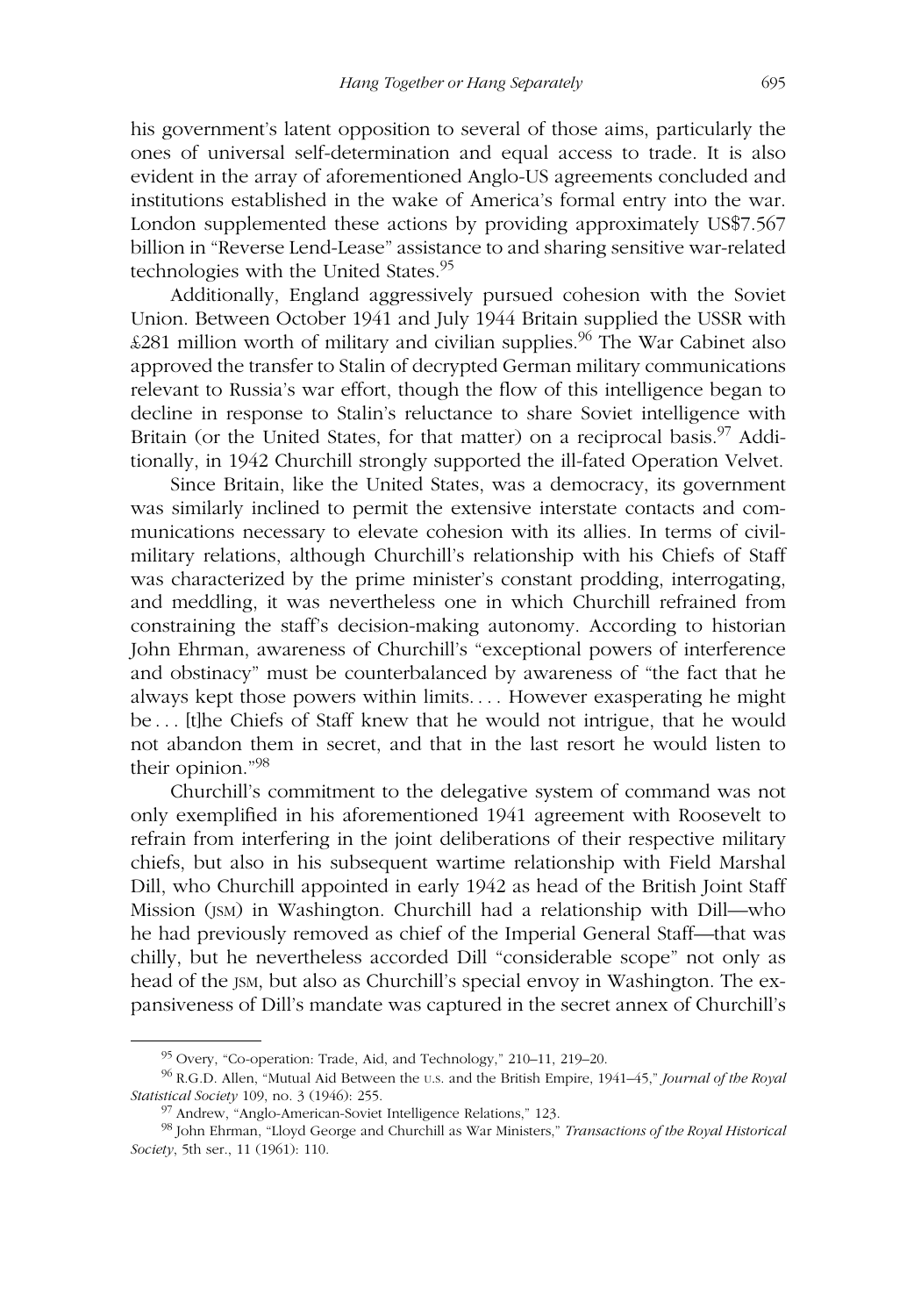official directive to him: "You will in your contacts with the President of the US . . . and others represent me in my capacity as Minister of Defence. You will from time to time receive from me such guidance as may be necessary to enable you to represent my views; and you are authorized to correspond direct with me as you think fit."<sup>99</sup>

Dill exploited the substantial autonomy Churchill afforded him to establish an exceptionally close rapport with Gen. George C. Marshall, the us Army chief of staff. In an effort to minimize tensions and conflicts within the CCS, Dill showed Marshall virtually all of the correspondence between himself and senior British leaders, "rather as if the US Chief of Staff were on the British distribution list." Marshall reciprocated by showing Dill much of his correspondence with Roosevelt, the Joint Chiefs of Staff, and other US officials.<sup>100</sup>

As a democratic regime, the Churchill government was also willing to brook the large-scale introduction of soldiers and civilians from the United States and Soviet Union into Britain, thereby setting the stage for large-scale military coordination and resource sharing. The massive Anglo-US invasion of northern France in June 1944, which represented the zenith of Allied military coordination during the war, could not have transpired unless the British government initially permitted its home territory to be used as a massive staging area for the combined operation. For this purpose, as well as for that of participating in the joint Anglo-US strategic bombing campaign against Germany, no fewer than 1.5 million US troops were deployed to England.<sup>101</sup> Meanwhile, in order to orchestrate effectively its military aid program to Moscow, the British government provided Soviet engineers, military officials, and other experts "almost unlimited access to British factories, depots, and service units, where they were able to inspect new equipment at will.<sup>"102</sup>

#### Phase II: July 1944-September 1945

Whereas Britain reliably maximized cooperation with the United States and USSR during the first phase of the Grand Alliance, its behavior toward both partners became considerably more ambivalent during the second phase. In light of Britain's rapidly growing military and economic dependence on the United States during this phase, the degree to which London could

<sup>99</sup> Quoted in Danchev, *On Specialness*, 82, 83.

<sup>100</sup> Ibid., 86.

<sup>&</sup>lt;sup>101</sup> Stoler, *Allies in War*, 153; Choi, "To Fear The Enemy or Allies?" 250-51. Between January 1942 and September 1945 a total of three million US Army and Air Force personnel were stationed in Britain, amounting to approximately 7 percent of the combined population of England, Wales, and Northern Ireland. David Reynolds, *Rich Relations: The American Occupation of Britain, 1942–1945* (New York: Random House, 1995).

<sup>&</sup>lt;sup>102</sup> E.H. Beardsley, "Secrets Between Friends: Applied Science Exchange between the Western Allies and the Soviet Union During World War II," *Social Studies of Science* 7, no. 4 (November 1977): 451.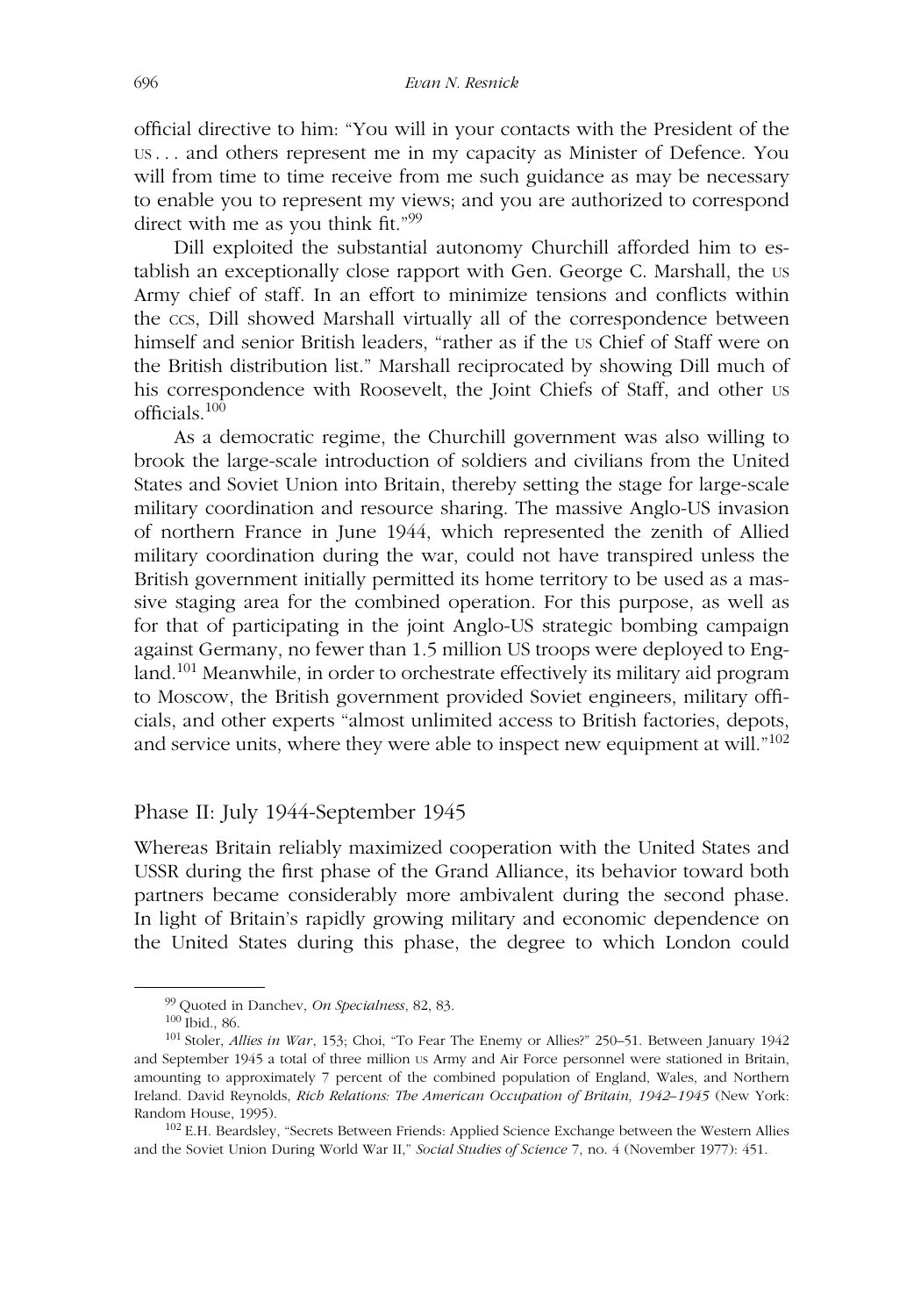viably disentangle itself from the US war effort was highly circumscribed. This explains why, as mentioned above, Churchill and the Chiefs of Staff actually sought to expand (and extend) the ambit of the ccs and why British reciprocal aid to America actually rose during the last year of the war, from  $\text{\pounds}420.9$  million to  $\text{\pounds}550.6$  million.<sup>103</sup>

Despite England's growing dependence on the United States, Churchill repeatedly jeopardized the increasingly fragile Anglo-US relationship during the second temporal phase by engaging in unilateral behavior that starkly contravened US policy and preferences. In terms of war aims, during multilateral negotiations aimed at constructing the postwar international economic and political orders, London steadfastly refused to consider any encroachments on the protectionist Imperial System of Preferences or the British colonial empire. Churchill and his senior military advisors further defied the United States by undermining Washington's efforts to build up China, pursuing a postwar British sphere of influence in southwestern Europe and promoting the restoration of France as a great power. London also joined Washington in pressuring Stalin to permit the establishment of representative governments in Poland and other East European countries under Red Army occupation. <sup>104</sup>

Britain's adoption of war aims that were increasingly divergent from those pursued by the White House compelled London to act in an increasingly unilateral fashion, undermining the tight military coordination that had previously characterized Anglo-US relations. Specifically, Churchill authorized the clandestine infiltration of French agents into Indochina and the participation of French military personnel in the activities of the British-led Southeast Asia Command, forbade the appointment of anti-monarchist Count Carlo Sforza to a senior position in the post-fascist Italian government, and ordered British forces to intervene in the burgeoning civil war in Greece on behalf of the Greek royal government.<sup>105</sup> England's moves in Italy and Greece elicited an unprecedented public condemnation by Secretary of State Edward Stettinius Jr., to which Whitehall responded by imploring British officials in Italy to stop sharing sensitive messages with their us counterparts.<sup>106</sup>

Although British resource sharing with the United States actually increased during this phase so to provide support for ongoing joint operations in Europe, London dramatically reduced such sharing with the USSR. Whereas

<sup>103</sup> Allen, "Mutual Aid Between the US and the British Empire," 250, 255, 270.

<sup>104</sup> Hathaway, *Ambiguous Partnership*.

<sup>105</sup> Stoler, *Allies in War*, 187–88; Warren F. Kimball, *The Juggler: Franklin Roosevelt as Wartime Statesman* (Princeton, NJ: Princeton University Press, 1991), 147; Kimball, *Forged in War*, 298–304; James Edward Miller, *The United States and Italy, 1940–1950: The Politics and Diplomacy of Stabilization* (Chapel Hill: University of North Carolina Press, 1986), 122; Hathaway, *Ambiguous Partnership*, 90–91.

<sup>106</sup> "Present Problems in Italy," *Department of State Bulletin* 11, no. 285 (10 December 1944): 722; Hathaway, *Ambiguous Partnership*, 99.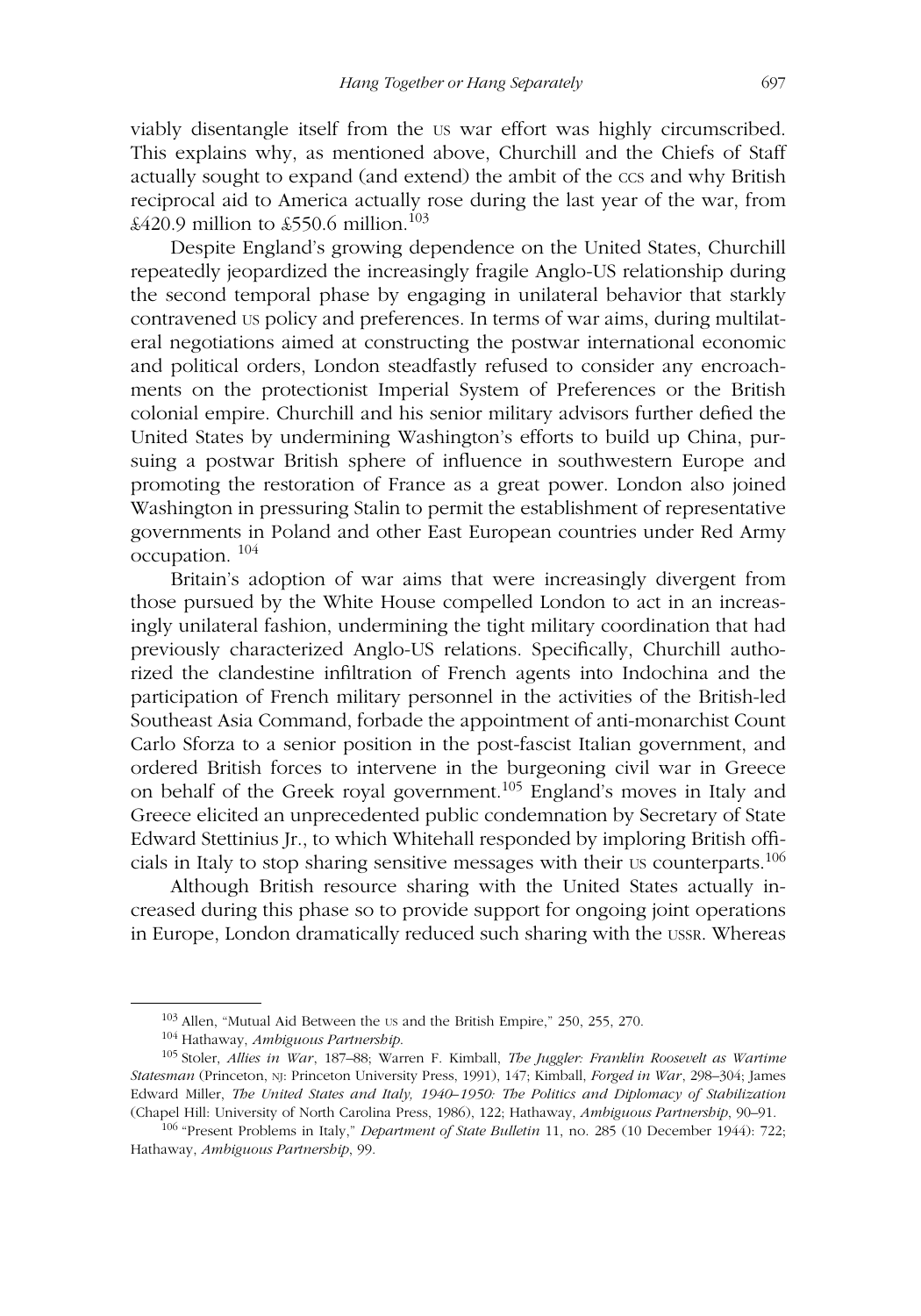annual British assistance to the Soviets peaked at £93.3 million for the period July 1943-July 1944, total British aid fell dramatically to £31 million over the course of the war's final fourteen months.<sup>107</sup> On 10 June 1945, Churchill ordered the immediate halt of all military aid to the USSR and, for the first time, stipulated that all civilian items still pledged be withheld until Moscow settled outstanding back payments.<sup>108</sup> Also during this period, the Foreign Office adopted a considerably more stringent set of criteria for information transfers to Moscow.109

Similar to the assertions of US policymakers during this phase, those of British leaders indicate that London's efforts to minimize cohesion were a function of shifting international systemic conditions that engendered strong fears about the geopolitical ambitions of both the Americans and Soviets. With respect to the United States, although Churchill and other British leaders sought to bind a steadily weakening Britain as closely as possible to the United States, they nevertheless repeatedly expressed the belief that Washington was deliberately seeking to curtail Britain's global power and influence. For example, in December 1944 Secretary of State for War Sir P.J. Grigg wrote Lt. General Bernard Montgomery, the head of the 21st Army Group in France, of his "growing conviction that the Americans and the Russians intend that we shall emerge from this war a third-rate power."<sup>110</sup> Two months later, Lord Halifax, the British ambassador to the United States, wrote to Foreign Secretary Anthony Eden that as a result of America's rise to power, Washington's policy would be "less prepared for compromise or evasion," and that the British government "may expect a more aggressive American diplomacy."<sup>111</sup> In seeming conjunction with Halifax's prediction, over the coming months heavy-handed US economic diplomacy in the Middle East triggered fears in Whitehall that US actions endangered Britain's traditional hegemony in that region. Simultaneous US efforts to preclude the restoration of European colonial control in East Asia prompted the head of the Foreign Office Far Eastern Department to protest, "[The Americans] are virtually conducting political warfare against us in the Far East."<sup>112</sup>

British fears and suspicions of the Soviets were even more acute. In the months following the Yalta summit, Churchill expressed his alarm at the "Russian peril" confronting Europe, which he judged to be "enormous."113

<sup>&</sup>lt;sup>107</sup> Allen, "Mutual Aid Between the us and the British Empire," 255.

<sup>108</sup> Joan Beaumont, *Comrades in Arm: British Aid to Russia 1941–1945* (London: Davis-Poynter, 1980), 199–200.

<sup>109</sup> Beardsley, "Secrets Between Friends," 462.

<sup>110</sup> Sir P.J. Grigg to Lt. Gen. Bernard Montgomery, letter, 6 December 1944, quoted in Thorne, *Allies of a Kind*, 514–15.

<sup>111</sup> Lord Halifax to Anthony Eden, cable, 19 February 1945, quoted in Hathaway, *Ambiguous Partnership*, 51.

 $112$  Quoted in ibid., 47.

<sup>113</sup> Winston S. Churchill, *The Second World War*, vol. 6, *Triumph and Tragedy* (New York: Houghton Mifflin, 1953), 513.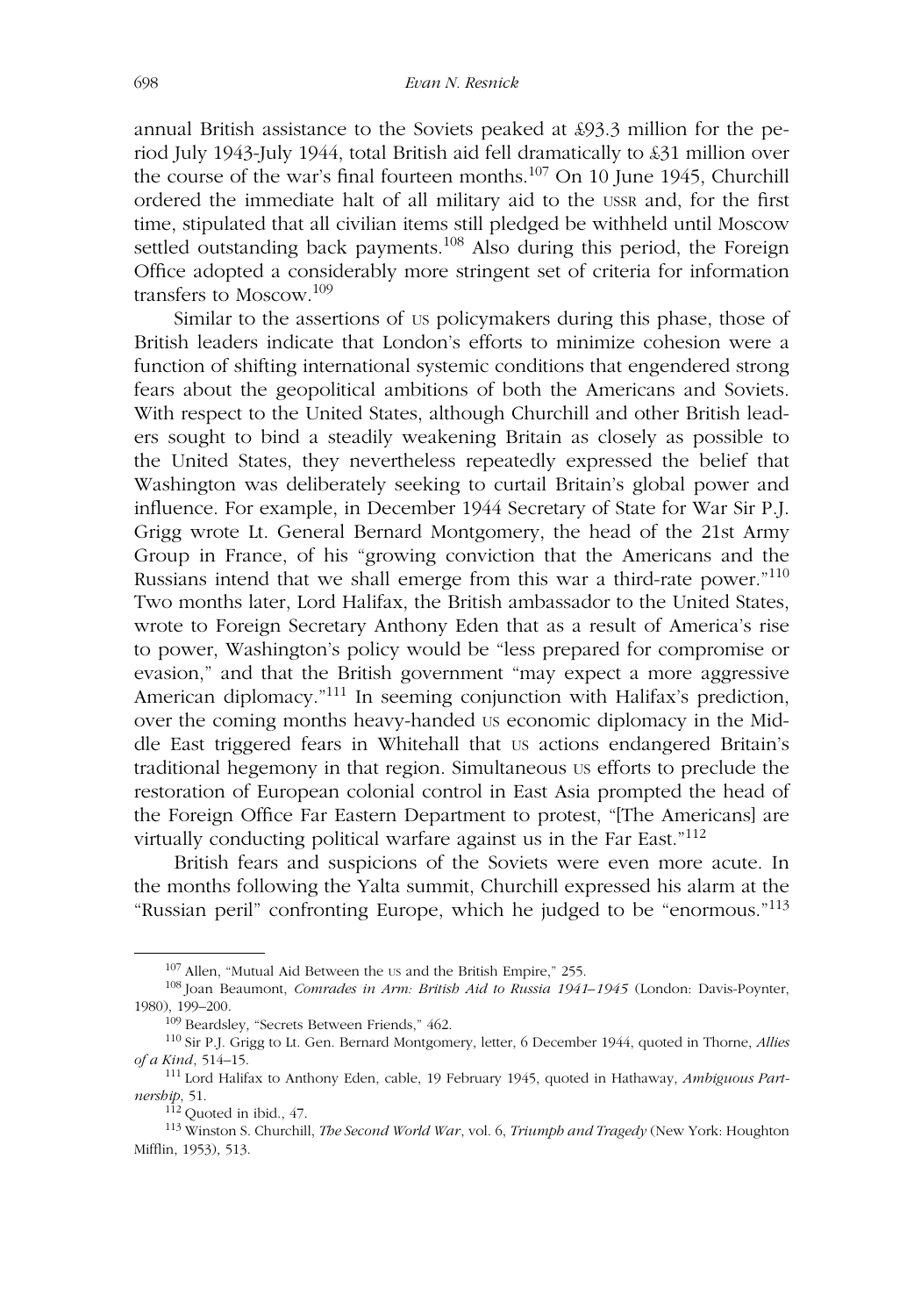This apprehension was echoed by Lord Cherwell, Churchill's close friend and science advisor, who claimed that Britain's, and perhaps even the world's, postwar survival hinged on the minimization of Soviet power.<sup>114</sup> In the immediate aftermath of the German surrender, Churchill drafted a cable to President Truman in which he expressed "deep anxiety" regarding Moscow's renegade and repressive behavior in Eastern Europe and the Balkans. He portentously added, "What will be the position in a year or two, when the British and American Armies have melted . . . and when Russia may choose to keep two or three hundred [divisions] on active service?"<sup>115</sup> Later that month, Churchill went so far as to direct his Chiefs of Staff to devise a strategy for forcibly liberating Poland and its neighbors from the grasp of the "Russian bear sprawled over Europe."<sup>116</sup>

#### SOVIET ALLIANCE DECISION MAKING

#### Phase I: January 1942-June 1944

During the Grand Alliance's first temporal phase, the Soviet Union consistently minimized cohesion with both of its partners. On the matter of war aims, the Kremlin almost immediately flouted the terms of the United Nations Declaration by pressuring (unsuccessfully) both London and Washington to recognize formally the territorial gains it had made in eastern Poland and the Baltic states pursuant to the Nazi-Soviet non-aggression pact of August 1939.<sup>117</sup> More ominously, some historians have even argued on the basis of fragmentary evidence that during the spring of 1943 Stalin sought but failed to secure a separate peace with Germany.<sup>118</sup>

Moscow was also uncooperative in the area of military coordination. In addition to rebuffing the US offer to form a tripartite Allied war council, the Kremlin responded with "delays, interference, and indifference,"<sup>119</sup> to White House requests for help on such matters as the rescue of American bomber pilots, the establishment of direct bilateral air and mail links, and assistance in the delivery of relief supplies to the Polish army.<sup>120</sup>

<sup>114</sup> Quoted in Beardsley, "Secrets Between Friends," 462.

<sup>115</sup> Prime Minister Winston Churchill to President Harry Truman, cable, 13 May 1945, quoted in Max Hastings, *Winston's War: Churchill, 1940–1945* (New York: Alfred A. Knopf, 2010), 461.

 $116$  Quoted in ibid., 462.

<sup>117</sup> McNeill, *America, Britain, and Russia*, 165–71.

<sup>118</sup> Vojtech Mastny, "Stalin and the Prospects of a Separate Peace in World War II," *American Historical Review* 77, no. 5 (December 1972): 1365–88; H.W. Koch, "The Spectre of a Separate Peace in the East: Russo-German 'Peace Feelers,' 1942–44," *Journal of Contemporary History* 10, no. 3 (July 1975): 531–49. Koch adds that further meetings occurred in Sweden in early fall 1944 but were equally fruitless.

<sup>&</sup>lt;sup>119</sup> Admiral Willam Standley, us ambassador to the ussr, to Secretary of State Cordell Hull, cable, 5 July 1942, quoted in Herring, *Aid to Russia*, 83.

<sup>120</sup> Ibid.; Kimball, *Forged in War*, 137.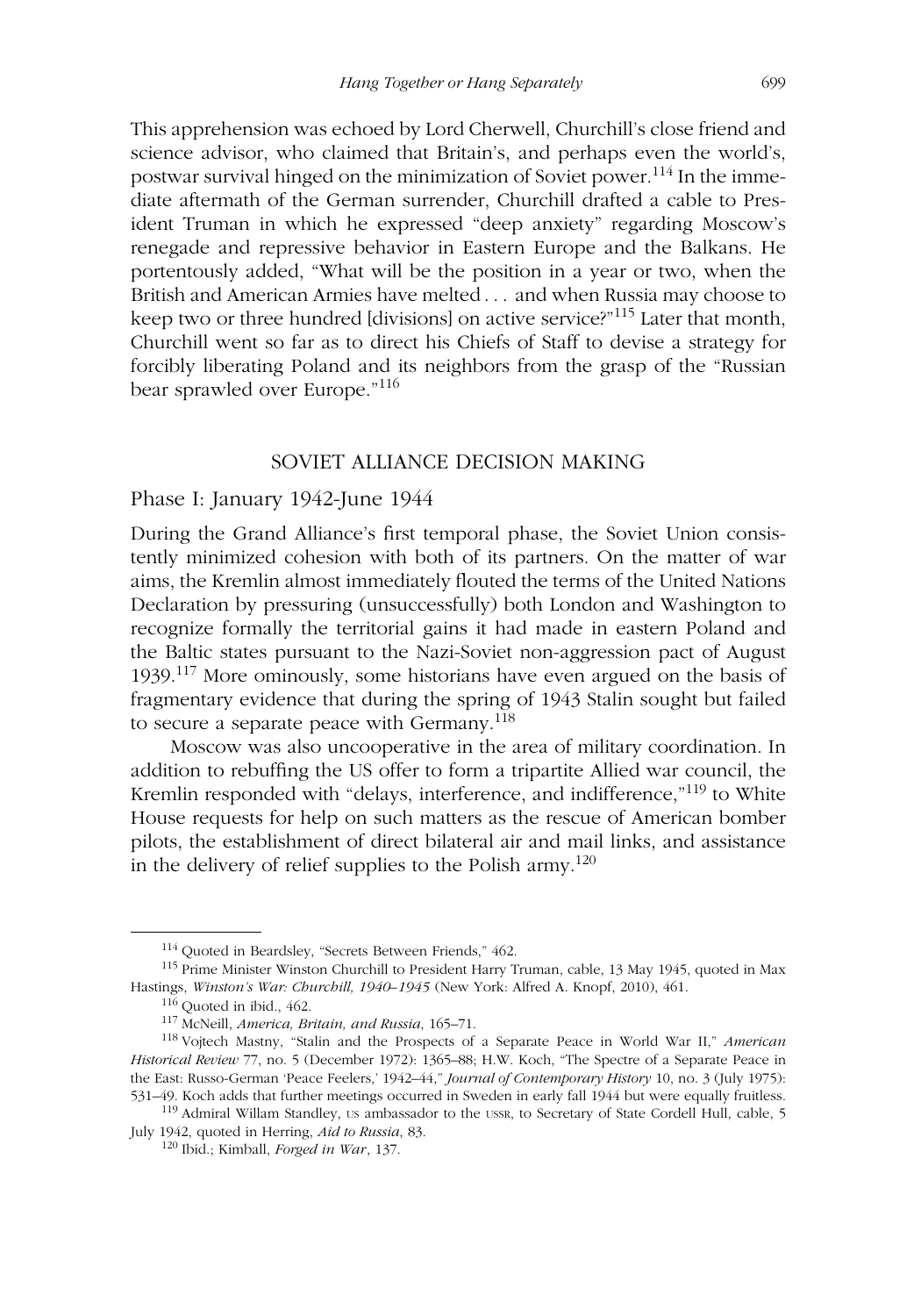Finally, the Kremlin engaged in minimal resource sharing with its allies. Throughout this period, the efforts of US and British military and diplomatic personnel in Moscow became increasingly frustrated by the Soviets' "adamant refusal to exchange intelligence about the German army and its weapons, and to allow American [and British] observers at the [Eastern] front."121 Moscow also spurned a British proposal to pool the three allies' war-related technical information.<sup>122</sup>

The Soviet regime's resistance to enhanced cohesion was so extreme that it was manifested on multiple occasions in which the United States and Britain attempted to share their resources with the USSR. First, the Kremlin refused to provide Washington and London with detailed economic information to justify its requests for massive amounts of material subvention.<sup>123</sup> Second, Moscow ordered the British troops offloading Lend-Lease supplies in Soviet ports to shut off the radio transmitters they had been using to jam the German naval communications identifying the position of Allied convoys en route to Russia.<sup>124</sup> Third, despite the USSR'S dire need for tires for its military vehicles, a late 1942 US proposal to build a tire factory on Russian soil foundered due to unrelenting Soviet bureaucratic interference. Fourth, Stalin subverted Operation Velvet, a mission that would have deployed Anglo-US bomber squadrons to the Caucasus.125 Fifth, Moscow refused to permit American and British mechanics and pilots to enter the USSR in order to train their Soviet equivalents in the operation of US and British warplanes that had been transferred to the Soviet Union.<sup>126</sup>

In a few respects did the Soviet Union cooperate with its partners, but these efforts were so tightly circumscribed that their effectiveness was largely negated. For example, in February 1944 Stalin nominally agreed to Operation Frantic, the White House proposal to conduct US shuttle-bombing against Germany from bases in the Soviet Union. Kremlin officials proceeded to delay the implementation of the operation until June, however, which meant that the three bases built in Ukraine for the operation were no longer useful due to the rapid movement of the front line hundreds of miles to the west in the interim.<sup>127</sup> Subsequent negotiations between Washington

<sup>121</sup> Herring, *Aid to Russia*, 83, 97; Beaumont, *Comrades in Arms*, 114.

<sup>122</sup> Martin Kitchen, *British Policy Towards the Soviet Union During the Second World War* (New York: St. Martin's Press, 1986), 187.

<sup>123</sup> Herring, *Aid to Russia*, 39, 97; Beaumont, *Comrades in Arms*, 114.

<sup>124</sup> Beaumont, *Comrades in Arms*, 135, 159–65.

<sup>125</sup> Richard C. Lukas, *Eagles East: The Army Air Forces and the Soviet Union, 1941–1945* (Tallahassee: Florida State University Press, 1970), 163.

<sup>126</sup> David M. Glantz and Jonathan M. House, *When Titans Clashed: How the Red Army Stopped Hitler* (Lawrence: University Press of Kansas, 1995), 151.

<sup>127</sup> John R. Deane, *The Strange Alliance: The Story of Our Efforts at Wartime Cooperation With Russia* (Bloomington: Indiana University Press, 1946), 19–21, 107–22. In sum, Operation Frantic produced a mere eighteen bombing and strafing runs against German targets and one supply-dropping mission. Lucas, *Eagles East*, 200–201.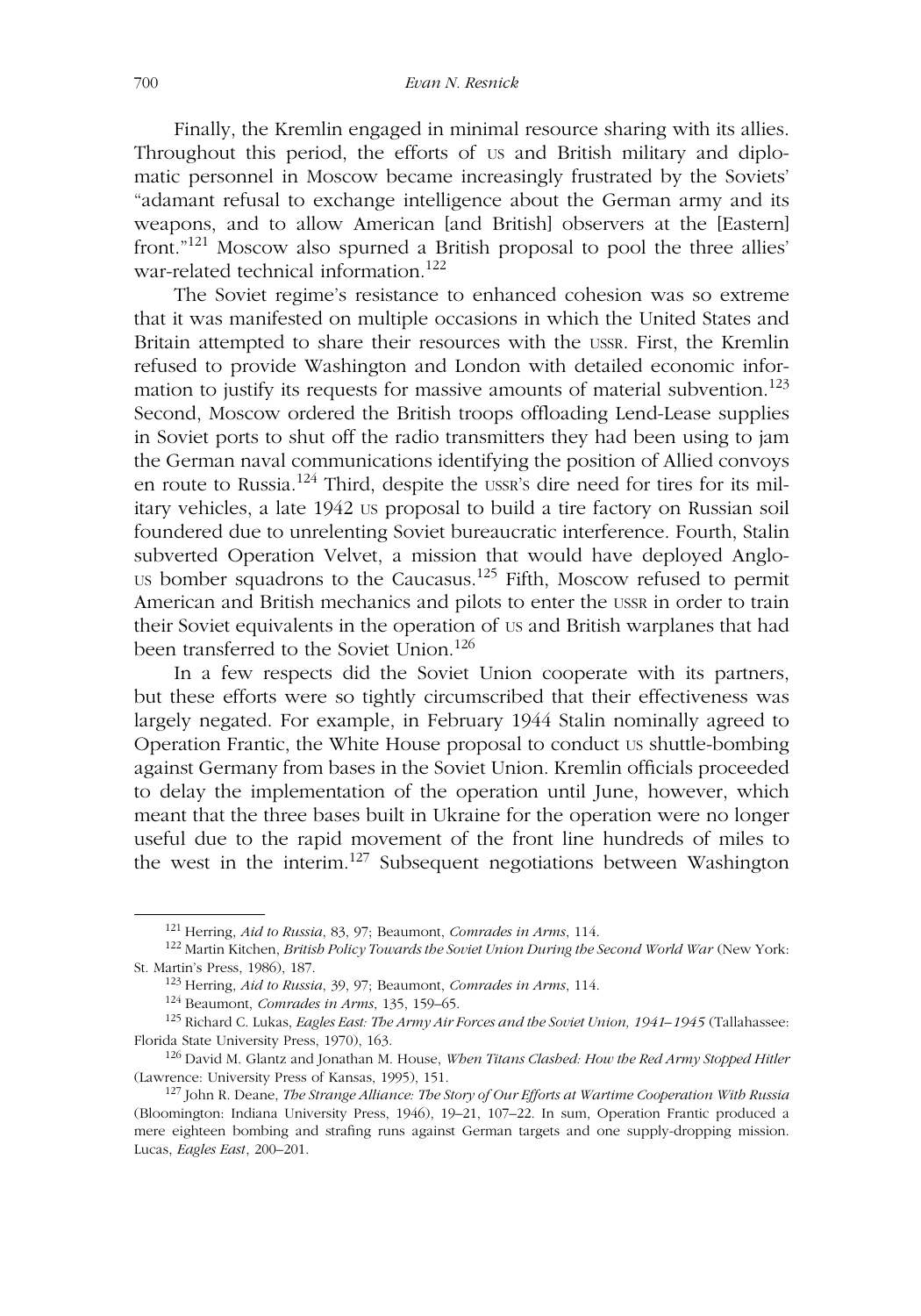and Moscow to relocate and expand the air bases, as well as us personnel, "failed completely."<sup>128</sup> In the final analysis, Gen. John Deane, the head of the US military mission to the USSR, lamented, "We found nothing but a desire [on the part of Soviet officials] to sabotage [Operation Frantic] which they had reluctantly approved. Everything was made difficult, including approval of visas, control of communications, selection of targets, and clearances for landings and departures, and in the end we were literally forced out of Russia by restrictions which had become unbearable."<sup>129</sup>

Stalin did decide to share some intelligence, improve radio communications, and allow the exchange of weather data with his allies, though even these minimal concessions were only extended "after months of tedious negotiations and frustrating delays, and the Russians usually demanded maximum concessions in return."<sup>130</sup>

This stark record of virtually complete Soviet noncooperation is belied by a single glaring, but easily explained, exception. In June 1944 Stalin agreed to launch a major Soviet offensive against Germany, Operation Bagration, to coincide with the long-awaited opening of the second front by US and British forces in France. Although this important act of military coordination appears to contradict the neoclassical realist (and liberal) prediction of uniformly minimal autocratic cohesion, it can be accounted for by both theories on the grounds that Stalin did not incur any risks to his domestic political position by merely agreeing to synchronize the launch of his planned offensive with the initiation of Operation Overlord by the United States and Britain. <sup>131</sup>

In contrast to Bagration, virtually all other acts of intra-alliance cooperation would have threatened to exact a domestic political price for an autocratic Soviet government. This regime was characterized by the extreme concentration of policymaking power in the hands of its leader; even the highest ranking officials of the Soviet army and government were "unwilling to say or do anything which had not already been authorized by Stalin."<sup>132</sup> In terms of civil-military relations, Stalin's dealings with his officers typified the assertive system of command. Throughout the war, Stalin assiduously cultivated an atmosphere of "fear and unpredictability" amongst his senior officers by arbitrarily appointing and replacing them, fractionating the size of their military commands, dispatching political commissars to monitor their actions, and even bugging their homes and headquarters. According to historian Adam Ulam, "Nowhere else were field officers so closely and continuously, obviously wastefully, supervised, as in the Red Army." This supervision was conducted via an "interlocking system of political controls—or, to put

<sup>128</sup> Deane, *The Strange Alliance*, 122.

<sup>129</sup> Ibid., 125.

<sup>130</sup> Herring, *Aid to Russia*, 133.

<sup>131</sup> Deane, *The Strange Alliance*, 142–51.

<sup>132</sup> McNeill, *America, Britain, and Russia*, 80.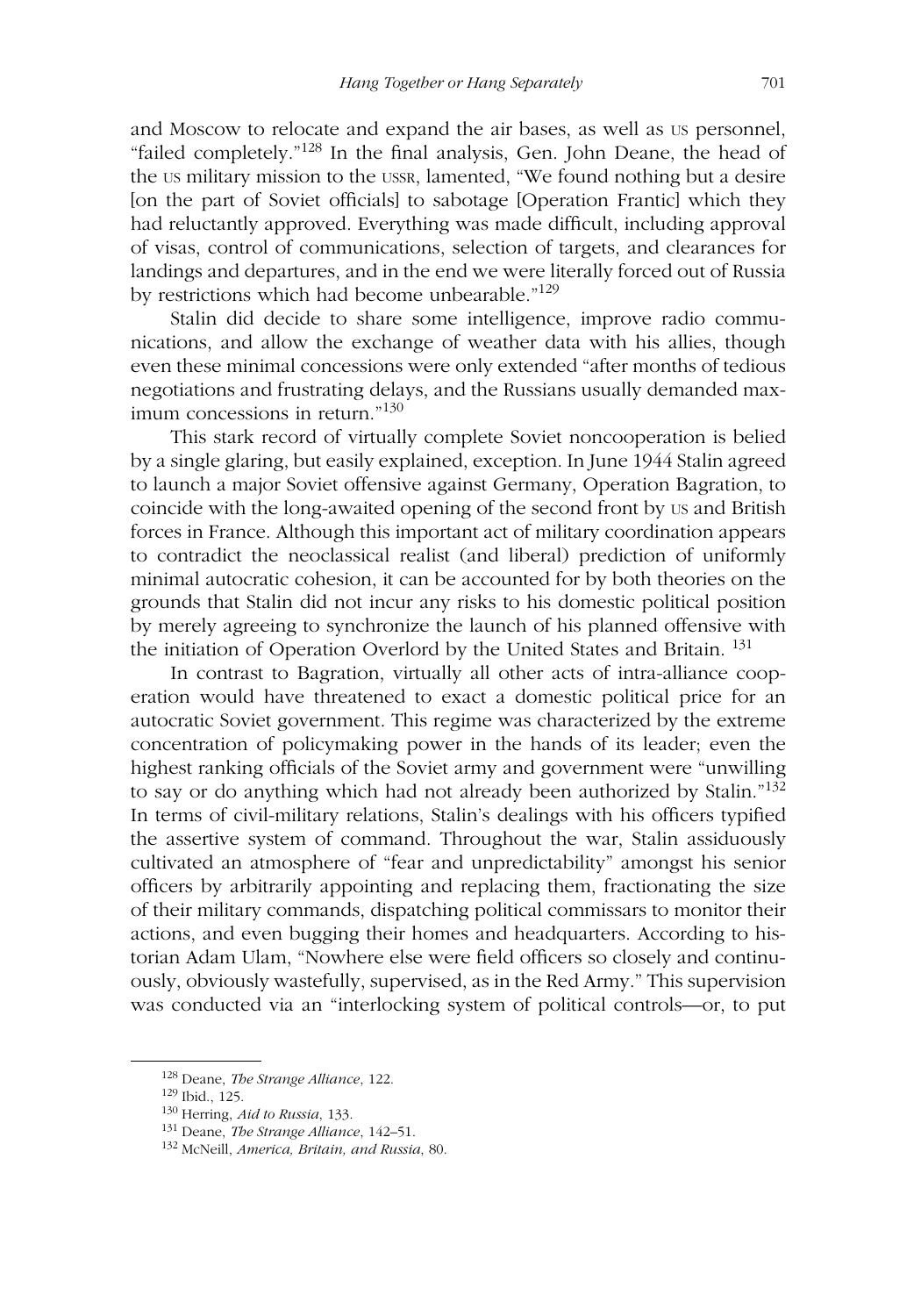it bluntly, of spying on the officers—[that] existed at all levels of the military hierarchy."<sup>133</sup> More broadly, Stalin presided over a massive repressive apparatus dedicated to ameliorating the regime's ever-present fear of internal subversion. Between 1930 and 1953 the Soviet intelligence agency, NKVD, killed, imprisoned, or exiled nearly four million people. In particular, the regime exhibited a "xenophobic fear of foreign contamination and infiltration," rendering it particularly suspicious of Soviet officials and citizens who had contacts with foreigners. <sup>134</sup>

Allied officials stationed in Moscow attested firsthand to this xenophobia and its negative impact on Russia's alliance behavior. According to Deane, the Soviet regime's "distrust of foreigners" represented the greatest deterrent to collaboration with the United States and Britain, as the Kremlin feared that contacts of any kind between Soviet citizens and foreigners would "sow the seed of discontent which would weaken the cohesiveness of the Soviet nation." <sup>135</sup> Deane noted that he "was constantly impressed by evidence that Soviet leaders were determined to defeat any joint enterprise that involved close contact with foreigners."<sup>136</sup> This conclusion was affirmed in a 1945 report by the US Joint Chiefs of Staff's Joint Strategic Survey Committee, which pointed out that all instances of Soviet noncooperation with the United States exclusively necessitated some freedom of movement for US personnel in Russian-occupied areas.<sup>137</sup>

The Kremlin's preponderant domestic political concerns were directly evinced in the trilateral negotiations pertaining to Operation Velvet that were conducted in Moscow in late 1942. The head of the US delegation, US Army Air Force Brig. General Elmer E. Adler, cabled Washington that although the Soviet negotiating team, led by Gen. Fedor Y. Falaeyev, chief of staff of the Red Air Force, was sympathetic to basing Anglo-US bomber squadrons in the Caucasus, Falaeyev nevertheless made it "quite clear" that close fraternization between Soviet and Allied troops would have "a deleterious political effect." As Adler elaborated:

[Soviet leaders did] not enjoy the thought of foreign soldiers mixing with their own troops and possibly contaminating them with better food, equipment, pay, and other items that would naturally appear with a foreign force. If forced to accept the [air] force they would prefer to

210.

<sup>133</sup> Adam B. Ulam, *Stalin: The Man and His Era* (New York: Viking Press, 1973), 578, 579.

<sup>134</sup> Richard Overy, *The Dictators: Hitler's Germany, Stalin's Russia* (New York: Penguin, 2005), 194,

<sup>135</sup> Deane, *The Strange Alliance*, 296, 302.

<sup>136</sup> Ibid., 302.

<sup>137</sup> Deborah Welch Larson, *Origins of Containment: A Psychological Explanation* (Princeton, NJ: Princeton University Press, 1985), 122.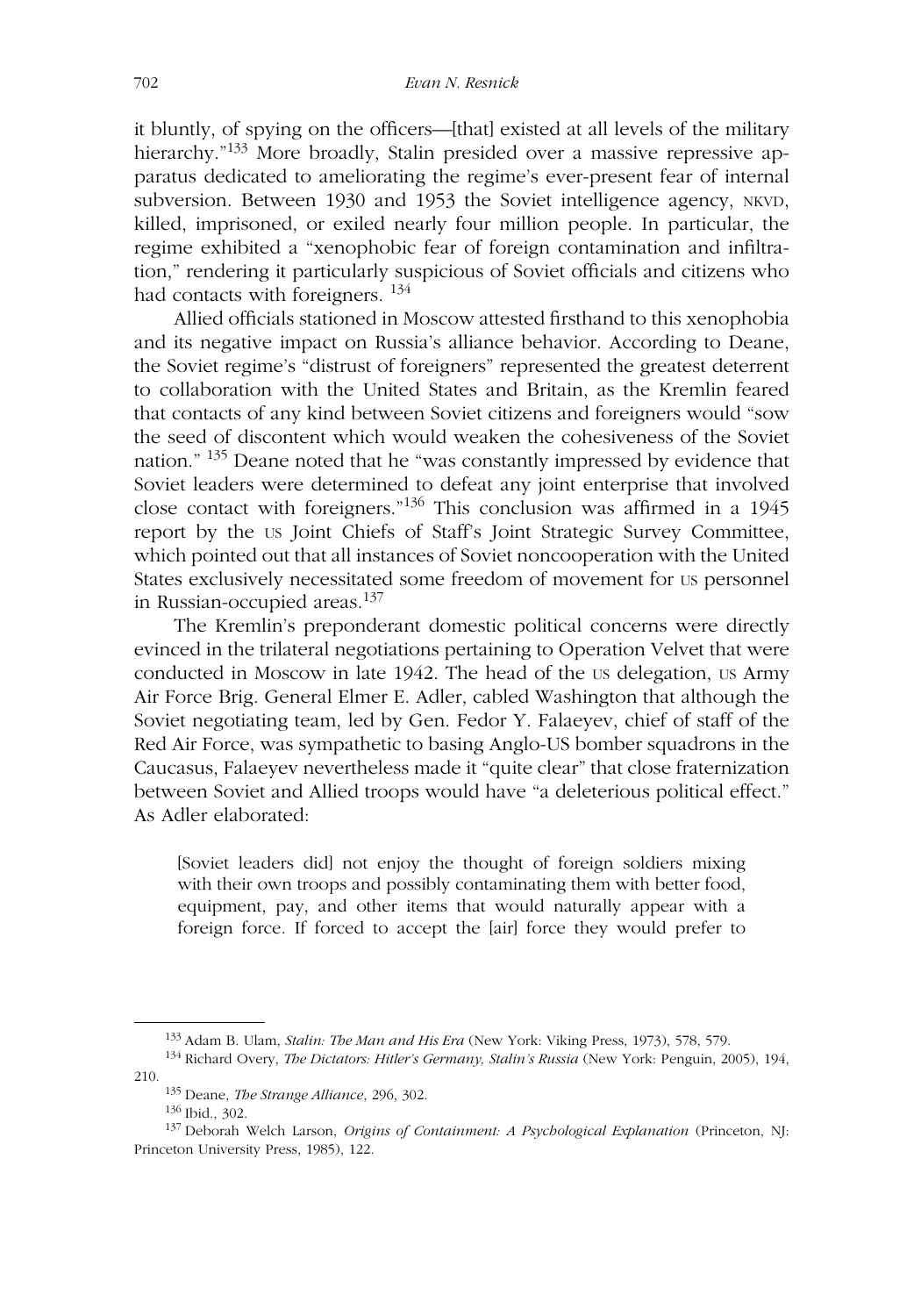place it in an area and draw a fence around it so that its operations would be independent but its control in their hands.<sup>138</sup>

British Air Marshal P.H. Drummond, head of the British delegation, echoed that the primary reason Velvet was scuttled was the "almost fanatical urge [on the part of the Kremlin] to keep foreigners out of Caucasia."<sup>139</sup> Stalin's reluctance to allow the intermingling of Soviet and Anglo-US air force personnel was further evident in his subsequent declaration to Roosevelt and Churchill that he would only acquiesce to the operation if the US and British warplanes were transferred to the USSR without their aircrews. <sup>140</sup>

The Kremlin's strong inclination to stanch information flows was also revealed in its oftentimes harsh treatment of those Soviet officials and citizens who interacted with the few Allied officials based in Russia. In a letter to Marshall, Deane remarked, "[Soviet] [o]fficials dare not become too friendly to us, and others are persecuted for this offense."<sup>141</sup> The risks of potential persecution were raised by Moscow's stipulation that meetings between Soviet officials and their US or British counterparts had to include a note taker recruited from an unrelated agency of the Soviet government.<sup>142</sup>

#### Phase II: July 1944-September 1945

During the second temporal phase, the continuing Soviet minimization of cohesion was overdetermined due to unfavorable domestic political conditions as well as increasingly unfavorable international systemic ones. In terms of war aims, Stalin violated the terms of the United Nations Declaration, as well as his explicit promise at Yalta to permit the reorganization of the pro-Soviet provisional government in Poland "on a broader democratic basis" via the holding of "free and unfettered elections" under joint Allied supervision.<sup>143</sup> Stalin also broke the terms of the February 1945 Declaration on Liberated Europe signed at Yalta that obligated the Allies to help the liberated states create "democratic institutions of their own choice,"144 by stonewalling efforts

<sup>138</sup> Quoted in Maurice Matloff and Edwin M. Snell, *United States Army in World War II: Strategic Planning for Coalition Warfare, 1941–1942* (Washington, DC: Department of the Army, Office of the Chief of Military History, 1953), 334–35; Lucas, *Eagles East*, 153–59; Choi, "To Fear the Enemy or Allies?" 252.

<sup>139</sup> Quoted in Lukas, *Eagles East*, 163, 102n.

<sup>140</sup> Herring, *Aid to Russia*, 72–73; Weinberg, *A World at Arms*, 417; McNeill, *America, Britain, and Russia*, 223.

<sup>&</sup>lt;sup>141</sup> Gen. John Deane to Gen. George Marshall, letter, 2 December 1944, replicated in Leonard Mosley, *Marshall: Hero for Our Times* (New York: Hearst, 1982), 297.

<sup>142</sup> Deane, *The Strange Alliance*, 302.

<sup>143</sup> Declaration on Poland, 10 February 1945, quoted in McNeill, *America, Britain, and Russia*, 557, 558.

 $144$  Quoted in ibid., 559.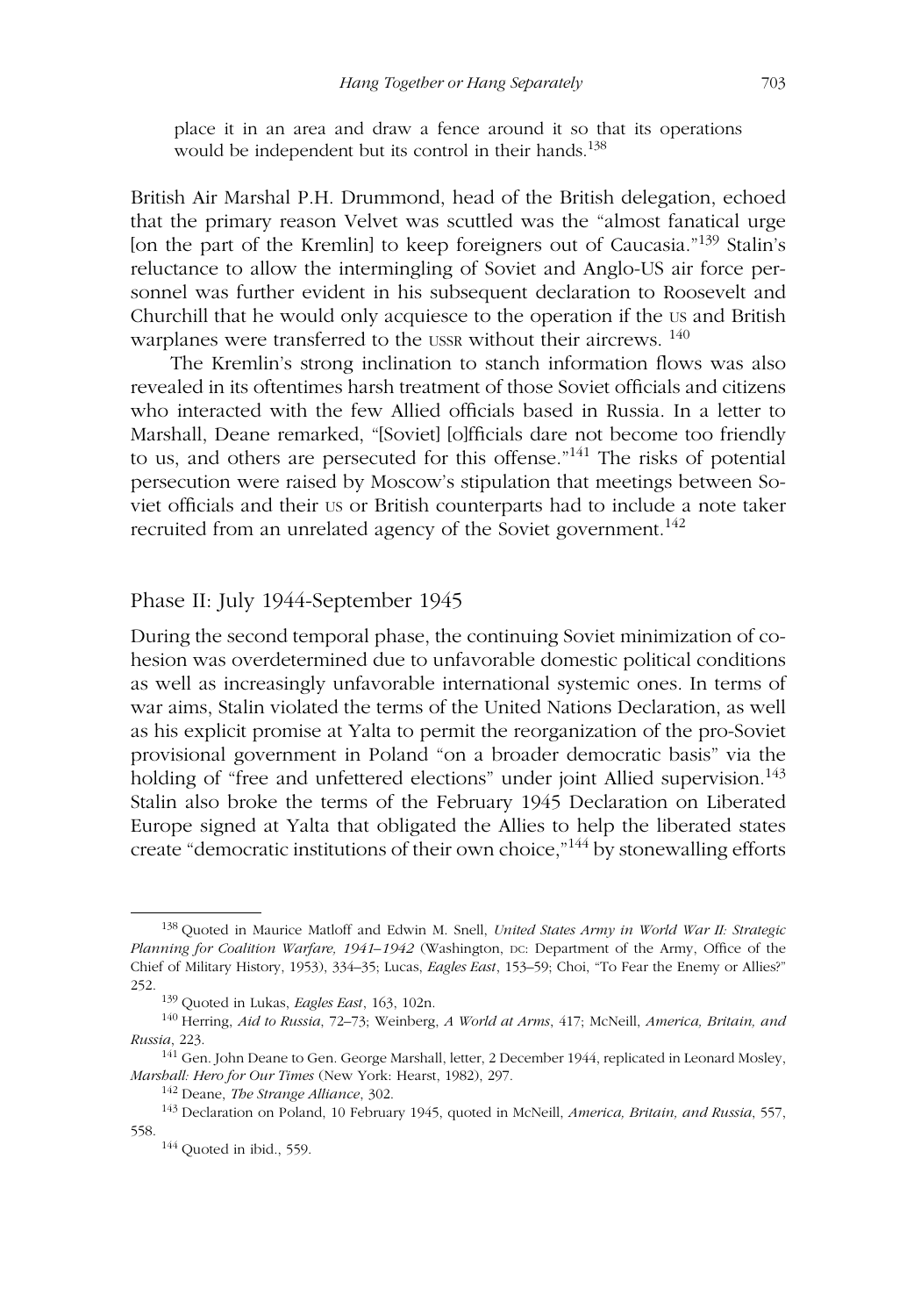to include non-communists in the Polish government and forcibly implanting non-democratic puppet regimes in Romania, Hungary, and Bulgaria.<sup>145</sup> Furthermore, Moscow abstained from multilateral negotiations regarding the postwar international economic order.<sup>146</sup>

The Kremlin similarly eschewed multiple opportunities to enhance military coordination with the United States and Britain. First, in August 1944 Stalin prevented the two allies from delivering desperately needed supplies to Polish rebels fighting the German occupation force in Warsaw by forbidding their warplanes from crossing Soviet-held Hungarian airspace.<sup>147</sup> Second, the Kremlin turned down requests to coordinate more closely Allied air operations in the Mediterranean via the dispatch of Anglo-US liaison officers to the Red Army's Army Group South.<sup>148</sup> This fateful decision resulted in an unnecessary tragedy on 7 November 1944, when us bombers accidentally struck a Soviet troop column in Yugoslavia. Third, Moscow had auspiciously proposed the creation of a combined US-British-USSR military staff to coordinate land operations in late June 1944, but bureaucratic delays in Moscow proved fatal to the plan's execution.<sup>149</sup> Fourth, although Stalin officially agreed in February 1945 to facilitate the prompt repatriation of American and British prisoners of war liberated in Poland, his regime systematically violated the agreement's provisions by, among other things, barring US and British authorities from entering Poland to meet personally with the prisoners.<sup>150</sup> Fifth, Moscow spurned Washington's request during the European war's final months to construct six base stations on Russian soil in order to provide navigational assistance to American bombers flying over Germany.<sup>151</sup>

Even though both domestic political and international systemic conditions discouraged Soviet cohesion, some evidence exists to suggest that the former trumped the latter in the ally's deliberations. During this period, the Soviets continued to rely heavily on US Lend-Lease shipments, and as discussed above, were furious when Truman finally stopped the flow of aid in August 1945. Despite the continuing need for large-scale US military assistance during this phase of the alliance, Moscow nevertheless continued to impede the aid's flow owing to the overriding domestic imperative of minimizing contacts between Soviet citizens and foreign troops. This calculus is apparent in a November 1944 cable from George Kennan, the us Chargé

<sup>145</sup> Norman A. Graebner, "Yalta, Potsdam, and Beyond: The British and American Perspectives," in *The Rise and Fall of the Grand Alliance*, 227–37.

<sup>146</sup> John Lewis Gaddis, *The United States and the Origins of the Cold War, 1941–1947* (New York: Columbia University Press, 1972), 20–23.

<sup>147</sup> Larson, *Origins of Containment*, 95–102.

<sup>148</sup> Deane, *The Strange Alliance*, 135–37.

<sup>149</sup> Ibid., 152–54.

<sup>150</sup> Ibid., 182–201.

<sup>151</sup> Ibid., 141.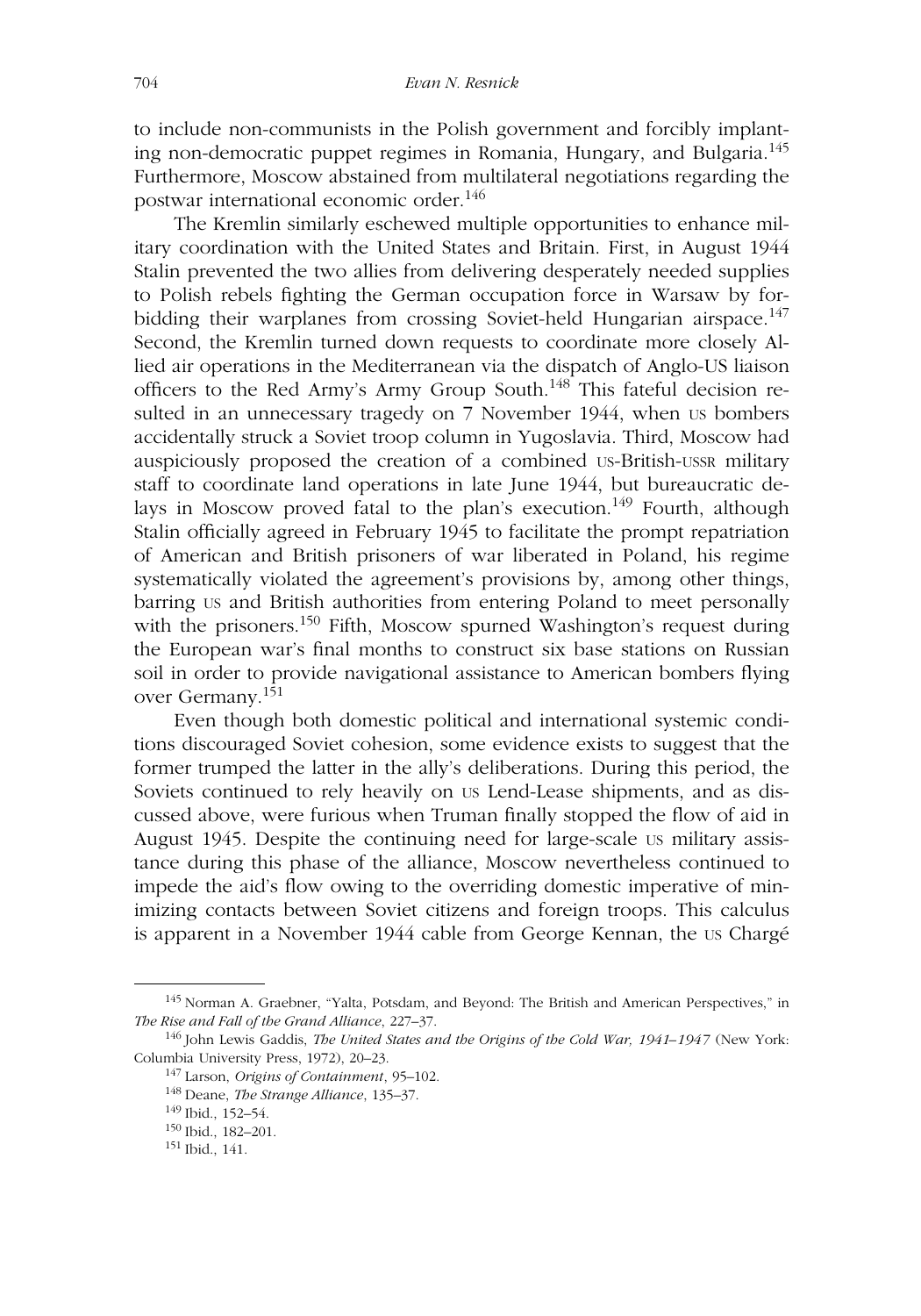d'Affaires in Moscow, to Secretary of State Cordell Hull. In the communique,´ Kennan argued that the USSR'S reluctance to admit US naval personnel into Russia to facilitate the delivery of Lend-Lease aid "most probably originates in certain Soviet circles within the secret police and possibly the Naval Commissariat as well where the presence of American Naval Personnel in Soviet ports and perhaps even in Moscow is viewed with mixed feelings."152

# CONCLUSION: IMPLICATIONS FOR WARTIME ALLIANCE POLITICS AND US FOREIGN POLICY

In this article, I surveyed the prevailing neorealist and liberal theories of wartime alliance cohesion and introduced a rival neoclassical realist theory: a state will generally only enhance cohesion with its alliance partners if international systemic conditions favor cohesion, and the state in question is a democracy. A preliminary test of the three theories against the record of alliance decision making by the United States, Britain, and the Soviet Union during the Grand Alliance of World War II provided stronger support for neoclassical realism than its neorealist and liberal rivals.

If these initial findings withstand further empirical scrutiny, they suggest at least one salient implication for the general practice of wartime alliance politics: autocracies will be far less cooperative and reliable partners than democracies in precisely those circumstances of extreme wartime exigency in which their cooperation will be most needed and valued. Whereas alliances comprised exclusively or largely of autocracies should tend to be brittle and frangible under these exigent conditions, those comprised exclusively or largely of democracies are more likely to be unified and resolute, provided that the members are similarly powerful, agree on the identity of the most dangerous adversary, and minimally fear one another. From the adversary's vantage point, this suggests that wars against exclusively or predominantly autocratic alliances should not become harder to win once the adversary has managed to achieve an advantageous military position. Conversely, final victory over alliances comprised exclusively or predominantly of democracies should become increasingly difficult to achieve once the adversary has secured a position of military superiority. As a result, democratic partnerships should be more likely than autocratic ones to recover from a position of military disadvantage to mount a successful comeback and eventually triumph in the war.

From the narrower perspective of us foreign policy, the article's findings suggest that neither the United States nor its most likely adversaries will

<sup>&</sup>lt;sup>152</sup> Chargé in the Soviet Union George Kennan to the Secretary of State Cordell Hull, cable, 2 November 1944, in *Foreign Relations of the United States*, 1944, Vol. 4: Europe (Washington, DC: US GPO, 1966), 928.